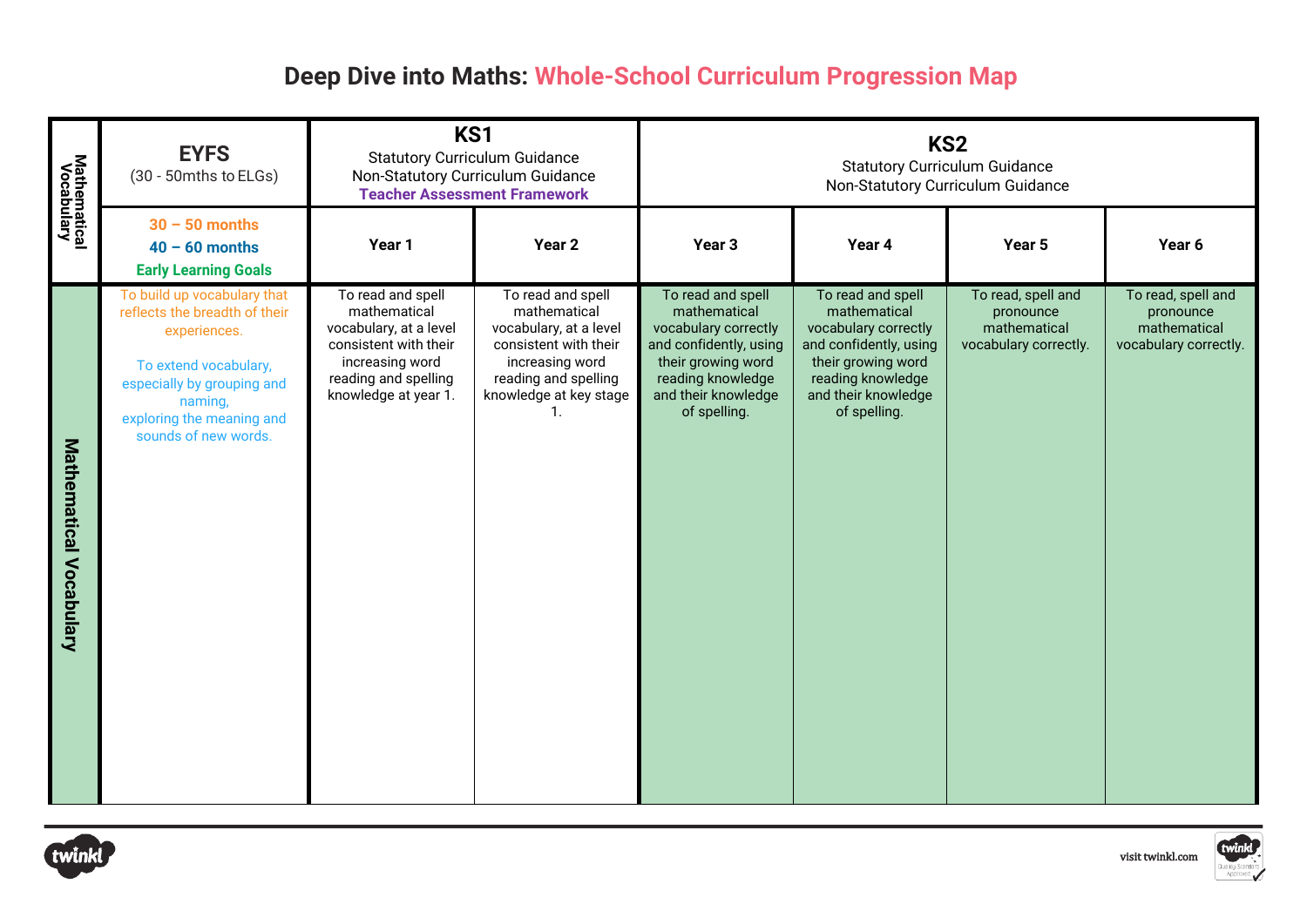| Number and Place<br>Walue | <b>EYFS</b><br>(30 - 50mths to ELGs)                                                                                                                                                                                                                                                                                                                                                                                                                                                                                                                                                                                     | KS <sub>1</sub><br><b>Statutory Curriculum Guidance</b><br>Non-Statutory Curriculum Guidance<br><b>Teacher Assessment Framework</b>                                                                                                                                                                                                                                                                                                                                                                                      |                                                                                                      |                                                                                                                                                                                                             |                                                                                                                                                                                                                                                                                                                      | KS <sub>2</sub><br><b>Statutory Curriculum Guidance</b><br>Non-Statutory Curriculum Guidance                                                                                                                                                                               |                            |
|---------------------------|--------------------------------------------------------------------------------------------------------------------------------------------------------------------------------------------------------------------------------------------------------------------------------------------------------------------------------------------------------------------------------------------------------------------------------------------------------------------------------------------------------------------------------------------------------------------------------------------------------------------------|--------------------------------------------------------------------------------------------------------------------------------------------------------------------------------------------------------------------------------------------------------------------------------------------------------------------------------------------------------------------------------------------------------------------------------------------------------------------------------------------------------------------------|------------------------------------------------------------------------------------------------------|-------------------------------------------------------------------------------------------------------------------------------------------------------------------------------------------------------------|----------------------------------------------------------------------------------------------------------------------------------------------------------------------------------------------------------------------------------------------------------------------------------------------------------------------|----------------------------------------------------------------------------------------------------------------------------------------------------------------------------------------------------------------------------------------------------------------------------|----------------------------|
|                           | $30 - 50$ months<br>$40 - 60$ months<br><b>Early Learning Goals</b>                                                                                                                                                                                                                                                                                                                                                                                                                                                                                                                                                      | Year 1                                                                                                                                                                                                                                                                                                                                                                                                                                                                                                                   | Year 2                                                                                               | Year <sub>3</sub>                                                                                                                                                                                           | Year 4                                                                                                                                                                                                                                                                                                               | Year 5                                                                                                                                                                                                                                                                     | Year 6                     |
| Counting                  | To recite numbers in order to<br>10.<br>To realise not only objects, but<br>anything can be counted<br>including steps, claps or<br>jumps.<br>To count up to three or four<br>objects by saying one number<br>name for each item.<br>To count out up to six objects<br>from a larger group.<br>To count actions or objects<br>which cannot be moved.<br>To count objects to 10 and<br>beginning to count beyond 10.<br>To count an irregular<br>arrangement of up to ten<br>objects.<br>To estimate how many objects<br>they can see and check by<br>counting them.<br>To count reliably with numbers<br>from one to 20. | To count to and across<br>100, forwards and<br>backwards, beginning<br>with 0 or 1, or from any<br>given number.<br>To identify one more<br>and one less than a<br>given number.<br>To count in multiples of<br>twos, fives and tens<br>from different multiples<br>to develop their<br>recognition of patterns<br>in the number system,<br>including varied and<br>frequent practice<br>through increasingly<br>complex questions.<br>To recognise and create<br>repeating patterns with<br>objects and with<br>shapes. | To count in steps of 2,<br>3, and 5 from 0, and in<br>tens from any number,<br>forward and backward. | To continue to count<br>in ones, tens and<br>hundreds, so that<br>pupils become fluent<br>in the order and place<br>value of numbers to<br>1000.<br>To count from 0 in<br>multiples of 4, 8, 50<br>and 100. | To count in tens and<br>hundreds, and<br>maintain fluency in<br>other multiples<br>through varied and<br>frequent practice.<br>To count in multiples<br>of 6, 7, 9, 25 and<br>1000.<br>To count backwards<br>through zero to<br>include negative<br>numbers.<br>To find 1000 more or<br>less than a given<br>number. | To count forwards or<br>backwards in steps of<br>powers of 10 for any<br>given number up to<br>1 000 000.<br>To interpret negative<br>numbers in context,<br>count forwards and<br>backwards with<br>positive and negative<br>whole numbers,<br>including through<br>zero. |                            |
| :winkl                    |                                                                                                                                                                                                                                                                                                                                                                                                                                                                                                                                                                                                                          |                                                                                                                                                                                                                                                                                                                                                                                                                                                                                                                          |                                                                                                      |                                                                                                                                                                                                             |                                                                                                                                                                                                                                                                                                                      |                                                                                                                                                                                                                                                                            | twinkl<br>visit twinkl.com |



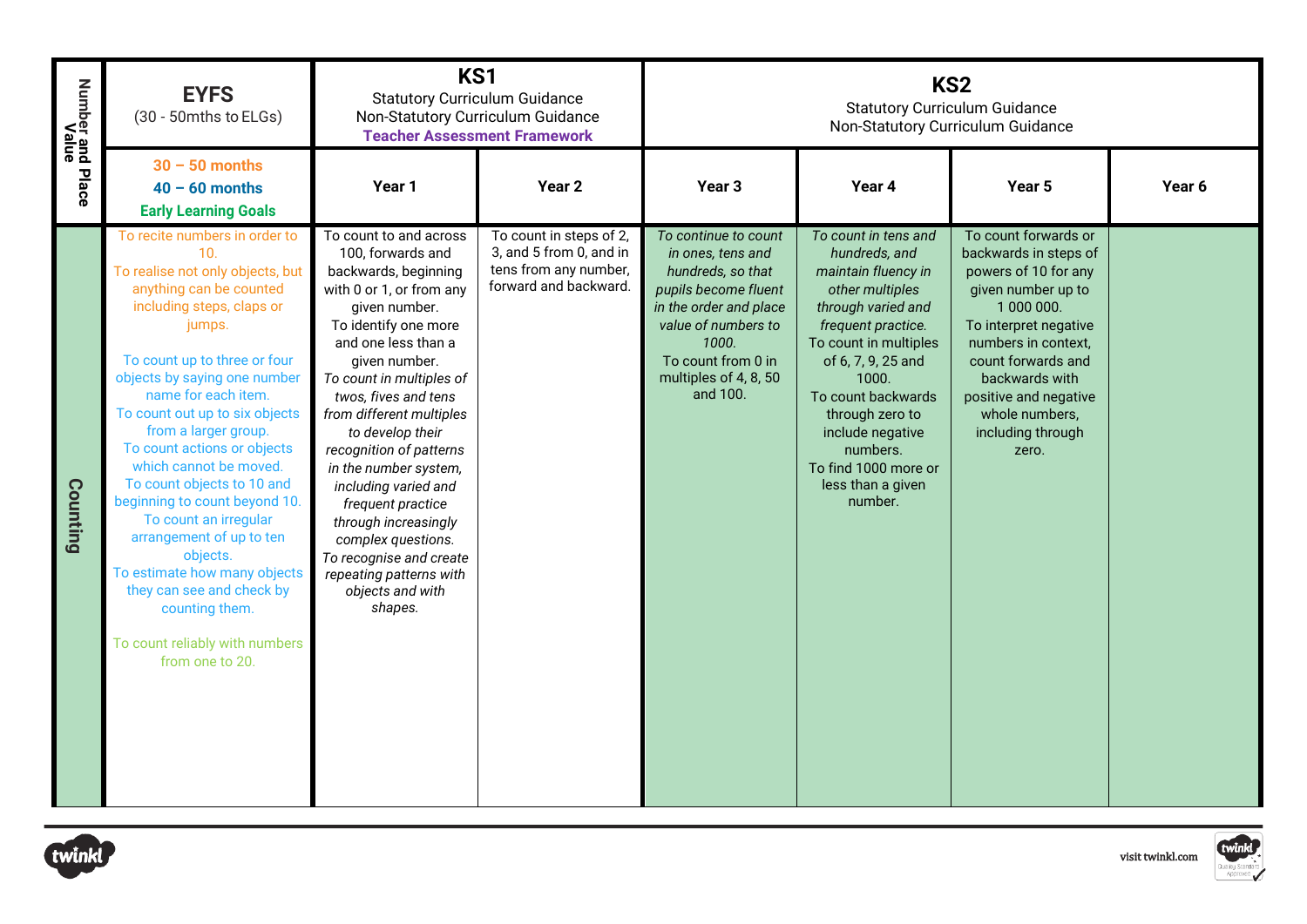| Number and Place<br>Value                           | <b>EYFS</b><br>(30 - 50mths to ELGs)                                                                                                                                                                                                            | KS1<br><b>Statutory Curriculum Guidance</b><br>Non-Statutory Curriculum Guidance                                                  | <b>Teacher Assessment Framework</b>                                          | KS <sub>2</sub><br><b>Statutory Curriculum Guidance</b><br>Non-Statutory Curriculum Guidance |        |                                                                                                    |                                                                                                                   |
|-----------------------------------------------------|-------------------------------------------------------------------------------------------------------------------------------------------------------------------------------------------------------------------------------------------------|-----------------------------------------------------------------------------------------------------------------------------------|------------------------------------------------------------------------------|----------------------------------------------------------------------------------------------|--------|----------------------------------------------------------------------------------------------------|-------------------------------------------------------------------------------------------------------------------|
|                                                     | $30 - 50$ months<br>$40 - 60$ months<br><b>Early Learning Goals</b>                                                                                                                                                                             | Year 1                                                                                                                            | Year <sub>2</sub>                                                            | Year <sub>3</sub>                                                                            | Year 4 | Year 5                                                                                             | Year 6                                                                                                            |
| Identifying, Representing<br>and Estimating Numbers | To say the number that is one<br>more than a given number.<br>To find one more or one less<br>from a group of up to five<br>objects, then ten objects.<br>To say which number is one<br>more or one less than a given<br>number from one to 20. |                                                                                                                                   |                                                                              |                                                                                              |        |                                                                                                    |                                                                                                                   |
| <b>Reading and Writing Numbers</b>                  | To show an interest in<br>numerals in the environment.<br>To use some number names<br>accurately in play.<br>To recognise some numerals<br>of personal significance.<br>To recognise numerals 1 to 5.                                           | To read and write<br>numbers from 1 to 20<br>in numerals and words.<br>To count, read and<br>write numbers to 100 in<br>numerals. | To read and write<br>numbers to at least 100<br>in numerals and in<br>words. | To read and write<br>numbers up to 1000<br>in numerals and in<br>words.                      |        | To read and write<br>numbers to at least<br>1 000 000 and<br>determine the value of<br>each digit. | To say, read and<br>write, numbers up to<br>10 000 000<br>accurately and<br>determine the value<br>of each digit. |
| twinkl                                              |                                                                                                                                                                                                                                                 |                                                                                                                                   |                                                                              |                                                                                              |        |                                                                                                    | twinkl<br>visit twinkl.com                                                                                        |



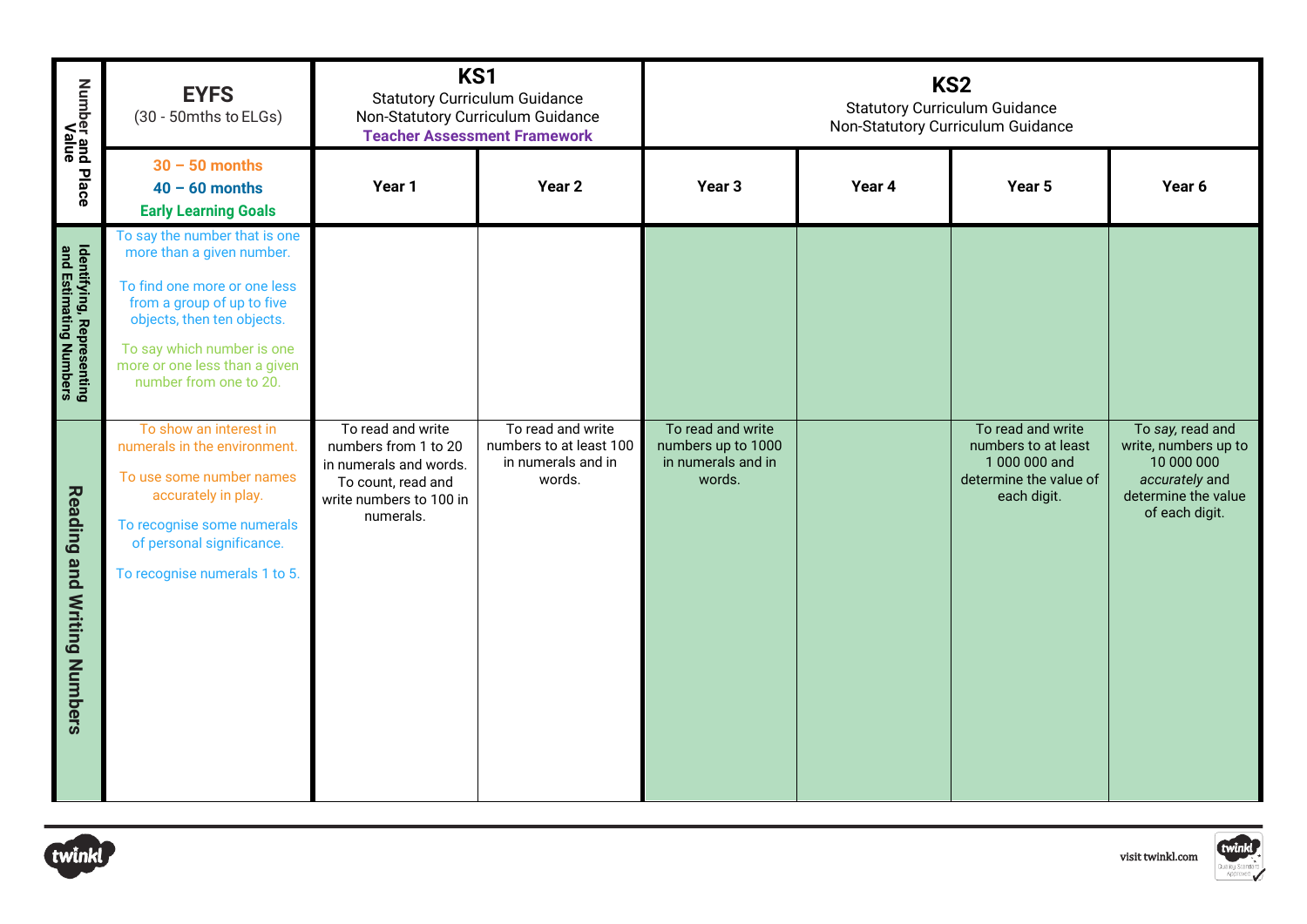| Number and Place<br>Value                     | <b>EYFS</b><br>(30 - 50mths to ELGs)                                                                                                                                                                         | KS1    | <b>Statutory Curriculum Guidance</b><br>Non-Statutory Curriculum Guidance<br><b>Teacher Assessment Framework</b>                                                                                                                                          | KS <sub>2</sub><br><b>Statutory Curriculum Guidance</b><br>Non-Statutory Curriculum Guidance                                                                                                                                                                                                                     |                                                                                                                                                                                                                                  |                                                                                                                                             |                                                                                                                |  |
|-----------------------------------------------|--------------------------------------------------------------------------------------------------------------------------------------------------------------------------------------------------------------|--------|-----------------------------------------------------------------------------------------------------------------------------------------------------------------------------------------------------------------------------------------------------------|------------------------------------------------------------------------------------------------------------------------------------------------------------------------------------------------------------------------------------------------------------------------------------------------------------------|----------------------------------------------------------------------------------------------------------------------------------------------------------------------------------------------------------------------------------|---------------------------------------------------------------------------------------------------------------------------------------------|----------------------------------------------------------------------------------------------------------------|--|
|                                               | $30 - 50$ months<br>$40 - 60$ months<br><b>Early Learning Goals</b>                                                                                                                                          | Year 1 | Year <sub>2</sub>                                                                                                                                                                                                                                         | Year <sub>3</sub>                                                                                                                                                                                                                                                                                                | Year 4                                                                                                                                                                                                                           | Year <sub>5</sub>                                                                                                                           | Year 6                                                                                                         |  |
| <b>Compare and Order</b><br><b>Numbers</b>    | To compare two groups of<br>objects, saying when they have<br>the same number.<br>To use the language of 'more'<br>and 'fewer' to compare two<br>sets of objects.<br>To place numbers one to 20 in<br>order. |        | To compare and order<br>numbers from 0 up to<br>100; use <, > and =<br>signs.                                                                                                                                                                             | To compare and<br>order numbers up to<br>1000.                                                                                                                                                                                                                                                                   | To order and<br>compare numbers<br>beyond 1000.                                                                                                                                                                                  | To order and compare<br>numbers to at least 1<br>000 000 and<br>determine the value of<br>each digit.                                       | To order and<br>compare numbers up<br>to 10 000 000<br>accurately and<br>determine the value<br>of each digit. |  |
| <b>Understanding</b><br><b>Place</b><br>Value | To show curiosity about<br>numbers by offering<br>comments or asking<br>questions.                                                                                                                           |        | To recognise the place<br>value of each digit in a<br>two-digit number (tens,<br>ones) to become fluent<br>and apply their<br>knowledge of numbers<br>to reason with, discuss<br>and solve problems.<br>To begin to understand<br>zero as a place holder. | To recognise the<br>place value of each<br>digit in a three-digit<br>number (hundreds,<br>tens, ones) and apply<br>partitioning related to<br>place value using<br>varied and<br>increasingly complex<br>problems, building on<br>work in year 2 (for<br>example, $146 = 100 +$<br>40 and 6, 146 = 130 +<br>16). | To recognise the<br>place value of each<br>digit in a four-digit<br>number.<br>To begin to extend<br>their knowledge of the<br>number system to<br>include the decimal<br>numbers and<br>fractions that they<br>have met so far. | To extend and apply<br>their understanding of<br>the number system to<br>the decimal numbers<br>and fractions that they<br>have met so far. | To use negative<br>numbers in context,<br>and calculate<br>intervals across zero.                              |  |
| Rounding                                      |                                                                                                                                                                                                              |        |                                                                                                                                                                                                                                                           |                                                                                                                                                                                                                                                                                                                  | To round any number<br>to the nearest 10, 100<br>or 1000.<br>To connect estimation<br>and rounding numbers<br>to the use of<br>measuring<br>instruments.                                                                         | To round any number<br>up to 1 000 000 to the<br>nearest 10, 100, 1000,<br>10 000 and 100 000.                                              | To round any whole<br>number to a required<br>degree of accuracy.                                              |  |
| twinkl                                        |                                                                                                                                                                                                              |        |                                                                                                                                                                                                                                                           |                                                                                                                                                                                                                                                                                                                  |                                                                                                                                                                                                                                  |                                                                                                                                             | twinkl<br>visit twinkl.com                                                                                     |  |



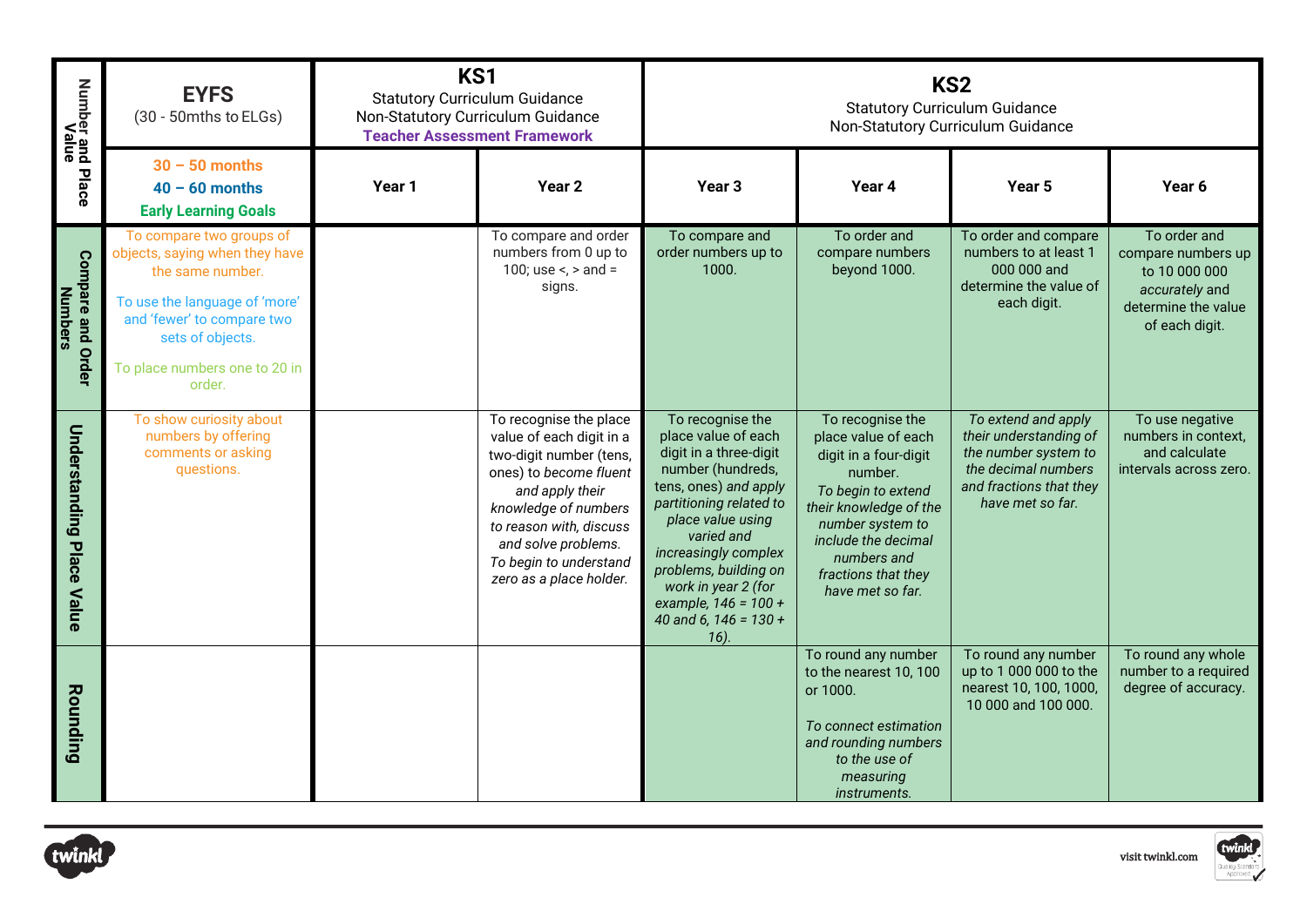| Number and Place<br>Value | <b>EYFS</b><br>(30 - 50mths to ELGs)                                                                                                           | KS1<br><b>Statutory Curriculum Guidance</b><br>Non-Statutory Curriculum Guidance<br><b>Teacher Assessment Framework</b> |                                                                                            | KS <sub>2</sub><br><b>Statutory Curriculum Guidance</b><br>Non-Statutory Curriculum Guidance |                                                                                                                                                                 |                                                                                               |                                                                                |
|---------------------------|------------------------------------------------------------------------------------------------------------------------------------------------|-------------------------------------------------------------------------------------------------------------------------|--------------------------------------------------------------------------------------------|----------------------------------------------------------------------------------------------|-----------------------------------------------------------------------------------------------------------------------------------------------------------------|-----------------------------------------------------------------------------------------------|--------------------------------------------------------------------------------|
|                           | $30 - 50$ months<br>$40 - 60$ months<br><b>Early Learning Goals</b>                                                                            | Year 1                                                                                                                  | Year <sub>2</sub>                                                                          | Year <sub>3</sub>                                                                            | Year 4                                                                                                                                                          | Year 5                                                                                        | Year 6                                                                         |
| <b>Roman Numerals</b>     |                                                                                                                                                |                                                                                                                         |                                                                                            |                                                                                              | To read Roman<br>numerals to 100 (I to<br>C) and know that over<br>time, the numeral<br>system changed to<br>include the concept<br>of zero and place<br>value. | To read Roman<br>numerals to 1000 (M)<br>and recognise years<br>written in Roman<br>numerals. |                                                                                |
| Solve Problems            | To show an interest in number<br>problems.<br>To begin to identify own<br>mathematical problems based<br>on own interests and<br>fascinations. | To practise ordinal<br>numbers and solve<br>simple concrete<br>problems.                                                | To use place value and<br>number facts to solve<br>related problems to<br>develop fluency. | To solve number<br>problems and<br>practical problems<br>involving these ideas.              | To solve number and<br>practical problems<br>that involve all of the<br>above and with<br>increasingly large<br>positive numbers.                               | To solve number<br>problems and<br>practical problems<br>that involve all of the<br>above.    | To solve number and<br>practical problems<br>that involve all of the<br>above. |



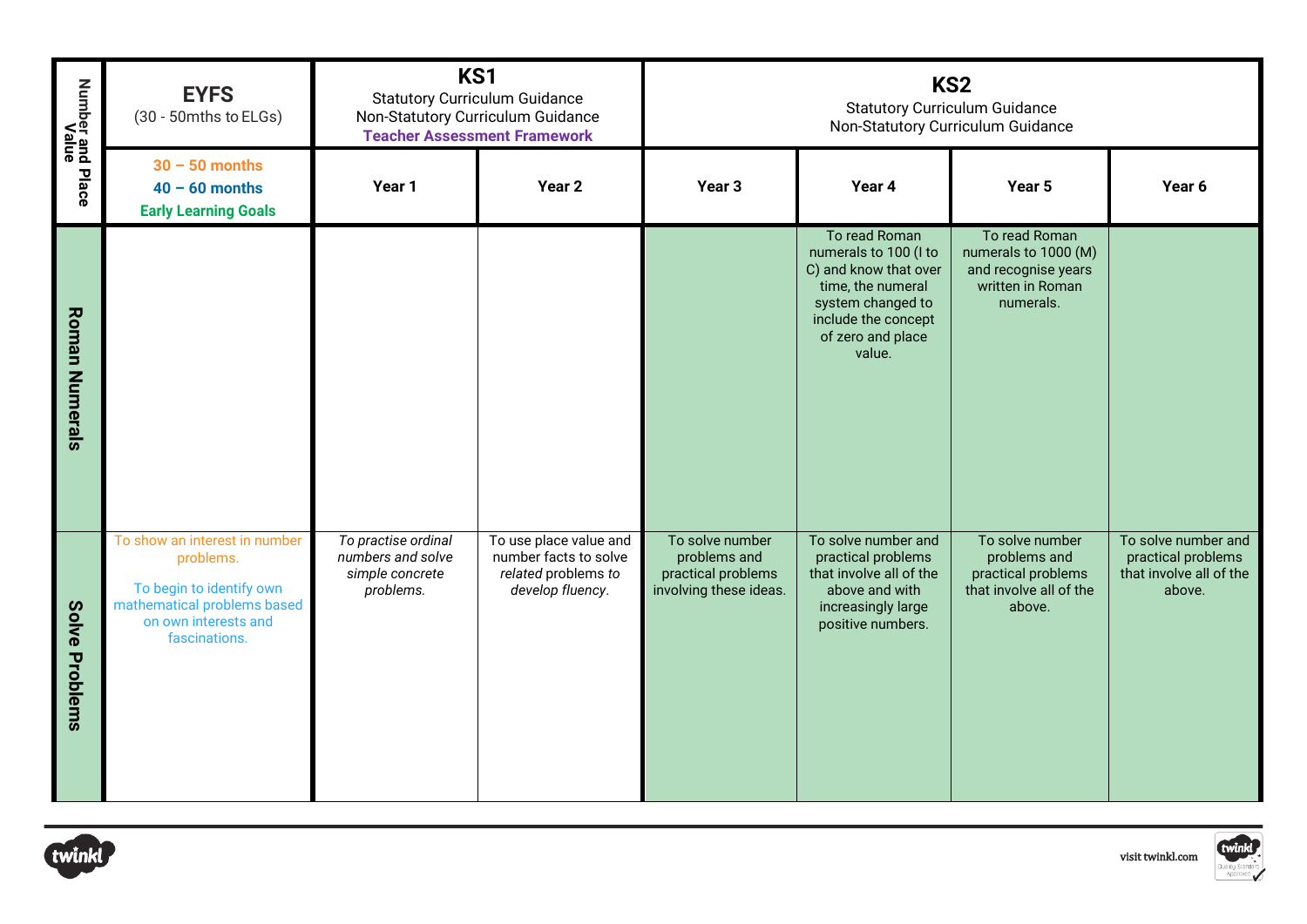| <b>Addition and<br/>Subtraction</b> | <b>EYFS</b><br>(30 - 50mths to ELGs)                                                                                                                                                                                                                                                                                          | KS1<br><b>Statutory Curriculum Guidance</b><br>Non-Statutory Curriculum Guidance                                                                  | <b>Teacher Assessment Framework</b>                                                                                                                                                                                                                                                                                                                                                                                                                                                                                                                                          |                                                                                                                                                                                                                                            | <b>Statutory Curriculum Guidance</b><br>Non-Statutory Curriculum Guidance                                                                              | KS <sub>2</sub>                                                                |                                                                                                |
|-------------------------------------|-------------------------------------------------------------------------------------------------------------------------------------------------------------------------------------------------------------------------------------------------------------------------------------------------------------------------------|---------------------------------------------------------------------------------------------------------------------------------------------------|------------------------------------------------------------------------------------------------------------------------------------------------------------------------------------------------------------------------------------------------------------------------------------------------------------------------------------------------------------------------------------------------------------------------------------------------------------------------------------------------------------------------------------------------------------------------------|--------------------------------------------------------------------------------------------------------------------------------------------------------------------------------------------------------------------------------------------|--------------------------------------------------------------------------------------------------------------------------------------------------------|--------------------------------------------------------------------------------|------------------------------------------------------------------------------------------------|
|                                     | $30 - 50$ months<br>$40 - 60$ months<br><b>Early Learning Goals</b>                                                                                                                                                                                                                                                           | Year 1                                                                                                                                            | Year 2                                                                                                                                                                                                                                                                                                                                                                                                                                                                                                                                                                       | Year <sub>3</sub>                                                                                                                                                                                                                          | Year 4                                                                                                                                                 | Year 5                                                                         | Year 6                                                                                         |
| <b>Mental Calculations</b>          | To find the total of items in<br>two groups by counting all of<br>them.<br>To begin to use the vocabulary<br>involved in adding and<br>subtracting in practical<br>activities and discussion.<br>To add and subtract two<br>single-digit numbers and count<br>on and back to find the answer<br>using quantities and objects. | To add and subtract<br>one-digit and two-digit<br>numbers to 20,<br>including zero.<br>To realise the effect of<br>adding or subtracting<br>zero. | To extend the language<br>of addition and<br>subtraction to include<br>sum and difference.<br>To show that addition<br>of two numbers can be<br>done in any order<br>(commutative) and<br>subtraction of one<br>number from another<br>cannot.<br>To add and subtract<br>numbers using an<br>efficient strategy,<br>explaining their method<br>verbally using concrete<br>objects, pictorial<br>representations, and<br>mentally, including: a<br>two-digit number and<br>ones, a two-digit<br>number and tens, two<br>two-digit numbers, add<br>three one-digit<br>numbers. | To add and subtract<br>numbers mentally,<br>including: two-digit<br>numbers, where the<br>answers could exceed<br>100, a three-digit<br>number and ones, a<br>three-digit number<br>and tens and a three-<br>digit number and<br>hundreds. | To continue to<br>practise both mental<br>methods and<br>columnar addition and<br>subtraction with<br>increasingly large<br>numbers to aid<br>fluency. | To add and subtract<br>numbers mentally with<br>increasingly large<br>numbers. | To perform mental<br>calculations,<br>including with mixed<br>operations and large<br>numbers. |
| twinkl                              |                                                                                                                                                                                                                                                                                                                               |                                                                                                                                                   |                                                                                                                                                                                                                                                                                                                                                                                                                                                                                                                                                                              |                                                                                                                                                                                                                                            |                                                                                                                                                        |                                                                                | twinkl<br>visit twinkl.com                                                                     |



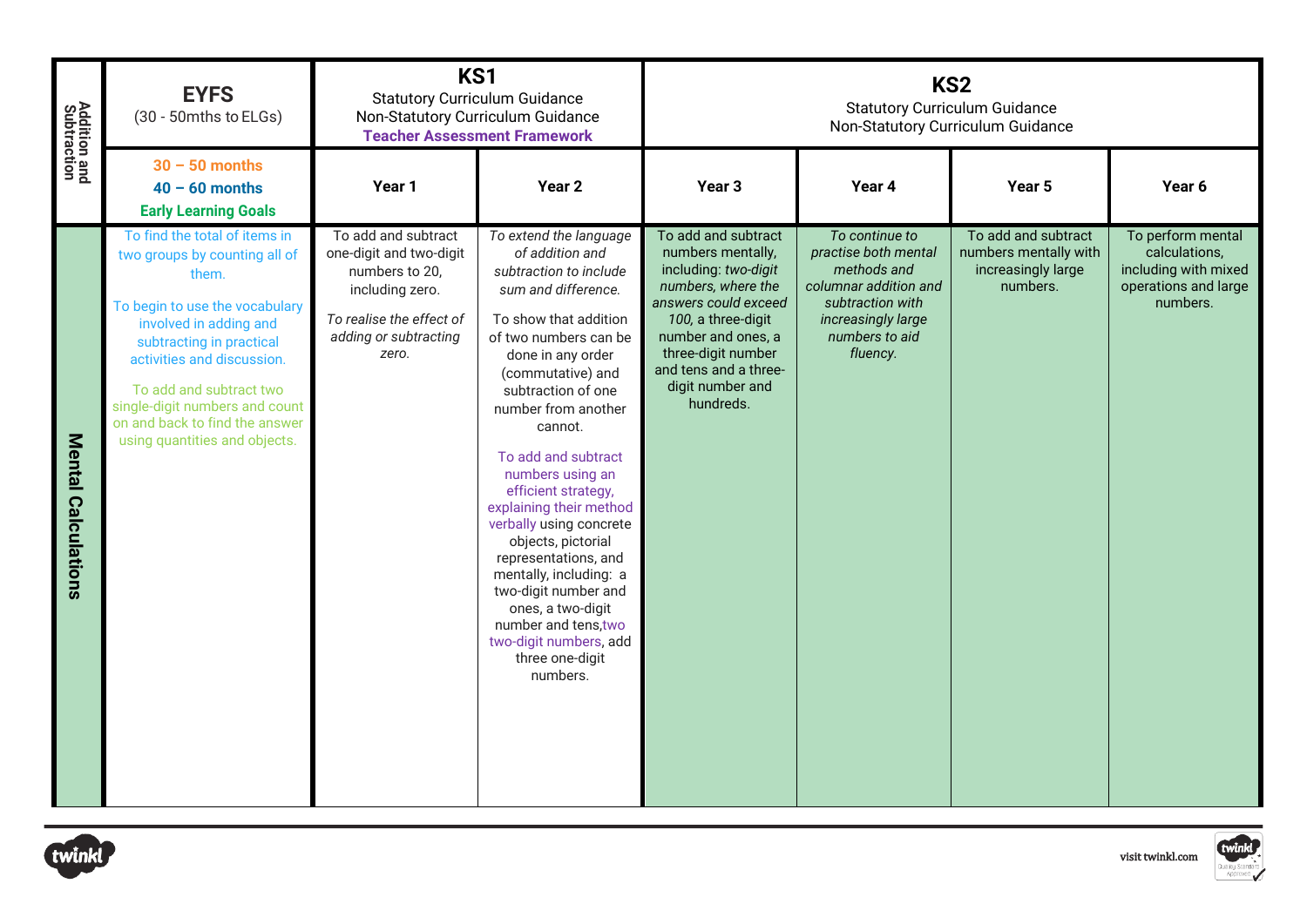| <b>Addition and<br/>Subtraction</b> | <b>EYFS</b><br>(30 - 50mths to ELGs)                                | KS1<br><b>Statutory Curriculum Guidance</b><br>Non-Statutory Curriculum Guidance                                                         | <b>Teacher Assessment Framework</b>                                                                                                                                                                                                                                                                                                                                                                          | KS <sub>2</sub><br><b>Statutory Curriculum Guidance</b><br>Non-Statutory Curriculum Guidance                                                                                                                                                    |                                                                                                                                                                  |                                                                                                                                                                       |                            |
|-------------------------------------|---------------------------------------------------------------------|------------------------------------------------------------------------------------------------------------------------------------------|--------------------------------------------------------------------------------------------------------------------------------------------------------------------------------------------------------------------------------------------------------------------------------------------------------------------------------------------------------------------------------------------------------------|-------------------------------------------------------------------------------------------------------------------------------------------------------------------------------------------------------------------------------------------------|------------------------------------------------------------------------------------------------------------------------------------------------------------------|-----------------------------------------------------------------------------------------------------------------------------------------------------------------------|----------------------------|
|                                     | $30 - 50$ months<br>$40 - 60$ months<br><b>Early Learning Goals</b> | Year 1                                                                                                                                   | Year 2                                                                                                                                                                                                                                                                                                                                                                                                       | Year <sub>3</sub>                                                                                                                                                                                                                               | Year 4                                                                                                                                                           | Year 5                                                                                                                                                                | Year 6                     |
| Number Bonds                        |                                                                     | To memorise, represent<br>and use number bonds<br>and related subtraction<br>facts within 20.                                            | To recall all number<br>bonds to and within 10<br>and use these to<br>reason with and<br>calculate bonds to and<br>within 20, recognising<br>other associated<br>additive relationships.<br>To recall and use<br>addition and<br>subtraction facts to 20<br>to become fluent in<br>deriving associative<br>facts (e.g. $10 - 7 = 3$ ,<br>$100 - 70 = 30$ ) and<br>derive and use related<br>facts up to 100. |                                                                                                                                                                                                                                                 |                                                                                                                                                                  |                                                                                                                                                                       |                            |
| <b>Written Calculations</b>         |                                                                     | To read, write and<br>interpret mathematical<br>statements involving<br>addition $(+)$ , subtraction<br>$(-)$ and equals $(=)$<br>signs. | To begin to record<br>addition and subtraction<br>in columns to support<br>place value and prepare<br>for formal written<br>methods with larger<br>numbers.                                                                                                                                                                                                                                                  | To use the<br>understanding of<br>place value and<br>partitioning to enable<br>adding and<br>subtracting numbers<br>with up to three digits,<br>using formal written<br>methods of columnar<br>addition and<br>subtraction to<br>become fluent. | To add and subtract<br>numbers with up to<br>four digits using the<br>formal written<br>methods of columnar<br>addition and<br>subtraction where<br>appropriate. | To add and subtract<br>whole numbers with<br>more than four digits,<br>including using formal<br>written methods of<br>columnar addition and<br>subtraction fluently. |                            |
| twinkl                              |                                                                     |                                                                                                                                          |                                                                                                                                                                                                                                                                                                                                                                                                              |                                                                                                                                                                                                                                                 |                                                                                                                                                                  |                                                                                                                                                                       | twinkl<br>visit twinkl.com |



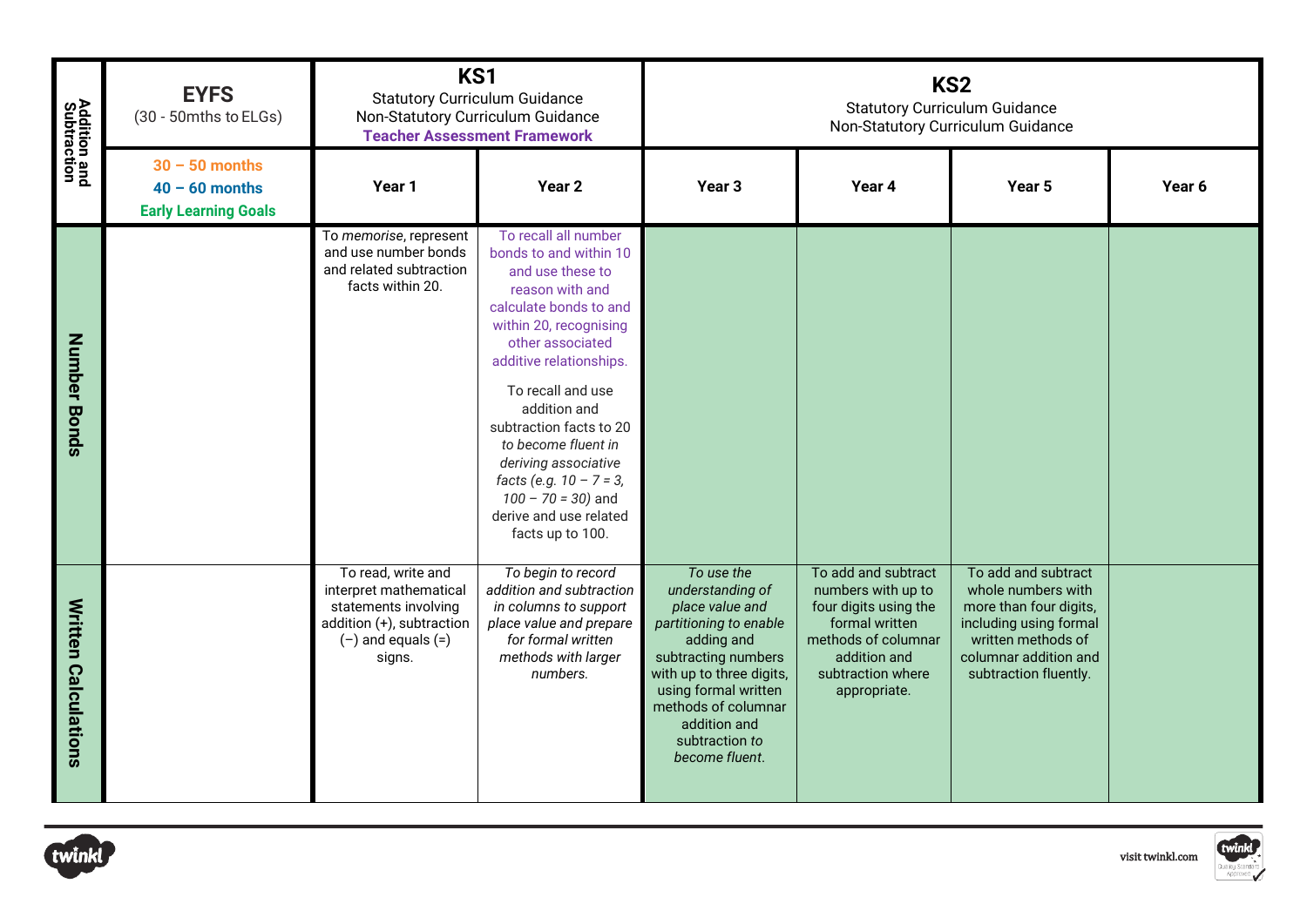| <b>Addition and<br/>Subtraction</b>                    | <b>EYFS</b><br>(30 - 50mths to ELGs)                                | KS1<br><b>Statutory Curriculum Guidance</b><br>Non-Statutory Curriculum Guidance<br><b>Teacher Assessment Framework</b>                                                                                                                                                                                                                                                                                                                                                                                          |                                                                                                                                                                                                                                                                    | KS <sub>2</sub><br><b>Statutory Curriculum Guidance</b><br>Non-Statutory Curriculum Guidance |                                                                                    |                                                                                                                              |                                                                                                                                                                          |  |
|--------------------------------------------------------|---------------------------------------------------------------------|------------------------------------------------------------------------------------------------------------------------------------------------------------------------------------------------------------------------------------------------------------------------------------------------------------------------------------------------------------------------------------------------------------------------------------------------------------------------------------------------------------------|--------------------------------------------------------------------------------------------------------------------------------------------------------------------------------------------------------------------------------------------------------------------|----------------------------------------------------------------------------------------------|------------------------------------------------------------------------------------|------------------------------------------------------------------------------------------------------------------------------|--------------------------------------------------------------------------------------------------------------------------------------------------------------------------|--|
|                                                        | $30 - 50$ months<br>$40 - 60$ months<br><b>Early Learning Goals</b> | Year 1                                                                                                                                                                                                                                                                                                                                                                                                                                                                                                           | Year <sub>2</sub>                                                                                                                                                                                                                                                  | Year <sub>3</sub>                                                                            | Year 4                                                                             | Year <sub>5</sub>                                                                                                            | Year 6                                                                                                                                                                   |  |
| Inverse Operations, Estimating<br>and Checking Answers |                                                                     |                                                                                                                                                                                                                                                                                                                                                                                                                                                                                                                  | To recognise and use the To estimate the answer<br>inverse relationship<br>between addition and<br>subtraction and use this to<br>check calculations and<br>solve missing number<br>problems.                                                                      | to a calculation and use<br>inverse operations to<br>check answers.                          | To estimate and use<br>inverse operations to<br>check answers to a<br>calculation. | To use rounding to check<br>answers to calculations<br>and determine, in the<br>context of a problem,<br>levels of accuracy. | To round answers to a<br>specified degree of<br>accuracy, for example, to<br>the nearest 10, 20, 50<br>etc., but not to a<br>specified number of<br>significant figures. |  |
| Order of<br>Operations                                 |                                                                     |                                                                                                                                                                                                                                                                                                                                                                                                                                                                                                                  |                                                                                                                                                                                                                                                                    |                                                                                              |                                                                                    |                                                                                                                              | To use their knowledge<br>of the order of<br>operations to carry out<br>calculations involving<br>the four operations.                                                   |  |
| Solve Problems                                         | To solve problems, including<br>doubling, halving and sharing.      | To discuss and solve one-<br>step problems (in familiar<br>practical contexts) that<br>involve addition and<br>subtraction, using concrete<br>objects and pictorial<br>representations, and<br>missing number problems.<br>Problems include the terms.<br>but together, add, altogether<br>total, take away, distance<br>between, difference<br>between, more than and less<br>than, so that pupils develop<br>the concept of addition and<br>subtraction and are enable<br>to use these operations<br>flexibly. | To solve problems with<br>addition and subtraction:<br>using concrete objects<br>and pictorial<br>representations,<br>including those involving<br>numbers, quantities and<br>measures applying their<br>increasing knowledge of<br>mental and written<br>methods. |                                                                                              |                                                                                    |                                                                                                                              |                                                                                                                                                                          |  |
| twinkl                                                 |                                                                     |                                                                                                                                                                                                                                                                                                                                                                                                                                                                                                                  |                                                                                                                                                                                                                                                                    |                                                                                              |                                                                                    |                                                                                                                              | twinkl<br>visit twinkl.com                                                                                                                                               |  |



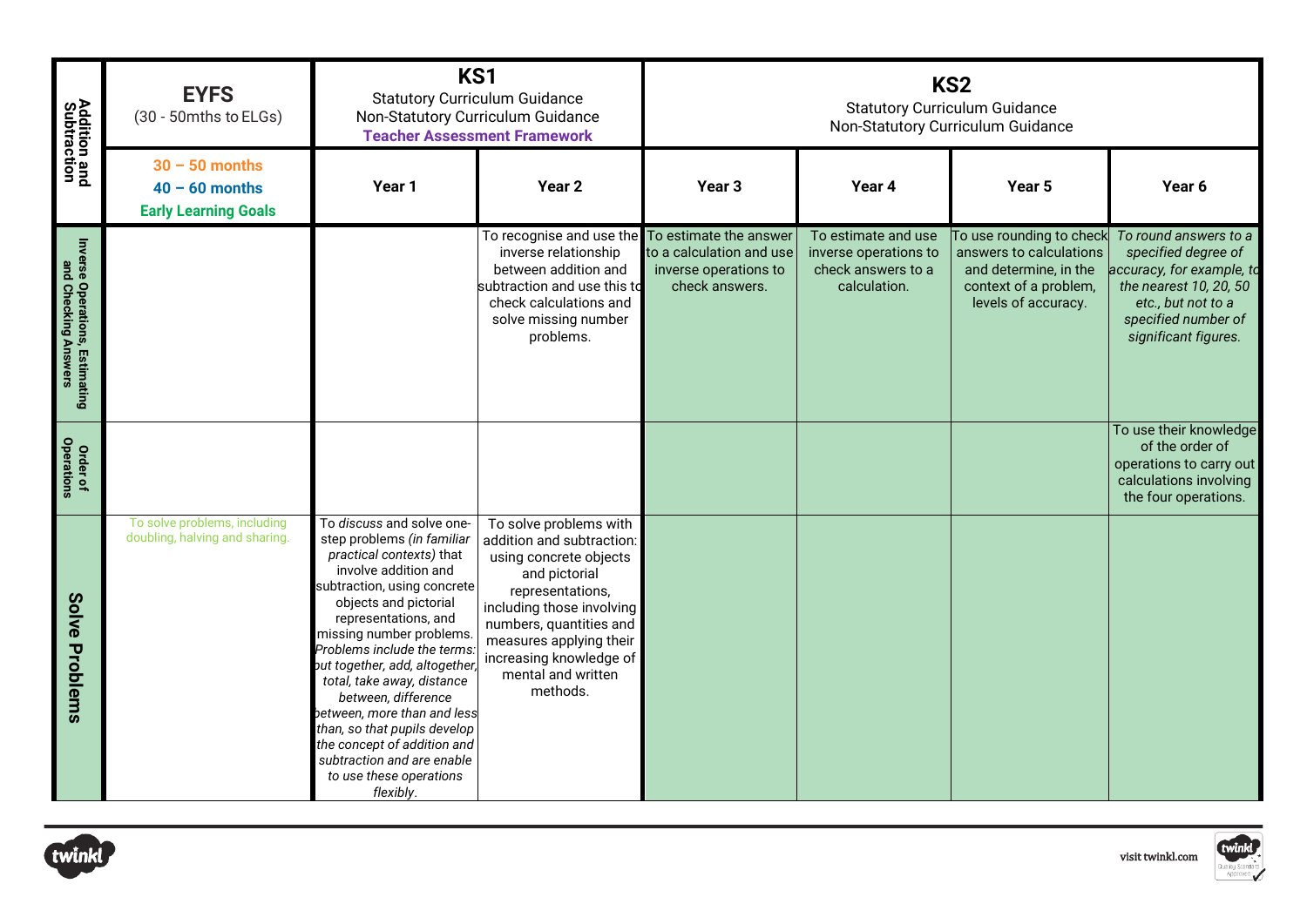| Multiplication and<br>Division | <b>EYFS</b><br>(30 - 50mths to ELGs)                                |        | KS1<br><b>Statutory Curriculum Guidance</b><br>Non-Statutory Curriculum Guidance<br><b>Teacher Assessment Framework</b>                                                                                                                                                                                                                                                                                                                                                                                                           |                                                                                                                                                                                                                                                                                                                                                                                                                             | KS <sub>2</sub><br><b>Statutory Curriculum Guidance</b><br>Non-Statutory Curriculum Guidance                                                                                                                                                                                                                                                                                                                                                                                                                                                                                                                                                  |                                                                            |                                                                                                |  |
|--------------------------------|---------------------------------------------------------------------|--------|-----------------------------------------------------------------------------------------------------------------------------------------------------------------------------------------------------------------------------------------------------------------------------------------------------------------------------------------------------------------------------------------------------------------------------------------------------------------------------------------------------------------------------------|-----------------------------------------------------------------------------------------------------------------------------------------------------------------------------------------------------------------------------------------------------------------------------------------------------------------------------------------------------------------------------------------------------------------------------|-----------------------------------------------------------------------------------------------------------------------------------------------------------------------------------------------------------------------------------------------------------------------------------------------------------------------------------------------------------------------------------------------------------------------------------------------------------------------------------------------------------------------------------------------------------------------------------------------------------------------------------------------|----------------------------------------------------------------------------|------------------------------------------------------------------------------------------------|--|
|                                | $30 - 50$ months<br>$40 - 60$ months<br><b>Early Learning Goals</b> | Year 1 | Year <sub>2</sub>                                                                                                                                                                                                                                                                                                                                                                                                                                                                                                                 | Year 3                                                                                                                                                                                                                                                                                                                                                                                                                      | Year 4                                                                                                                                                                                                                                                                                                                                                                                                                                                                                                                                                                                                                                        | Year 5                                                                     | Year 6                                                                                         |  |
| <b>Mental Calculations</b>     |                                                                     |        | To begin to use other<br>multiplication tables<br>and recall multiplication<br>facts, including using<br>related division facts to<br>perform written and<br>mental calculations.<br>To begin to relate<br>multiplication and<br>division facts to<br>fractions and measures<br>(e.g., $40 \div 2 = 20$ , 20 is a<br>half of 40).<br>To show that<br>multiplication of two<br>numbers can be done<br>in any order<br>(commutative) and<br>division of one number<br>by another cannot, to<br>develop multiplicative<br>reasoning. | To write and calculate<br>mathematical<br>statements for<br>multiplication and<br>division using the<br>multiplication tables<br>that they know,<br>including for two-digit<br>numbers times one-<br>digit numbers, using<br>efficient mental<br>methods, for example,<br>using commutativity<br>and associativity, and<br>progressing to formal<br>reliable written<br>methods of short<br>multiplication and<br>division. | To combine their<br>knowledge of number<br>facts and rules of<br>arithmetic to solve<br>mental and written<br>calculations, e.g. 2 x 6<br>$x 5 = 10x 6 = 60.$<br>To practise mental<br>methods and extend<br>this to three-digit<br>numbers to derive<br>associative facts, (e.g.<br>$600 \div 3 = 200$ can be<br>derived from $2 \times 3 =$<br>$6$ ).<br>To recognise and use<br>factor pairs and<br>commutativity in<br>mental calculations.<br>To use place value,<br>known and derived<br>facts to multiply and<br>divide mentally,<br>including: multiplying<br>by 0 and 1; dividing by<br>1; multiplying<br>together three<br>numbers. | To multiply and divide<br>numbers mentally<br>drawing upon known<br>facts. | To perform mental<br>calculations.<br>including with mixed<br>operations and large<br>numbers. |  |
| twinkl                         |                                                                     |        |                                                                                                                                                                                                                                                                                                                                                                                                                                                                                                                                   |                                                                                                                                                                                                                                                                                                                                                                                                                             |                                                                                                                                                                                                                                                                                                                                                                                                                                                                                                                                                                                                                                               |                                                                            | twinkl<br>visit twinkl.com                                                                     |  |

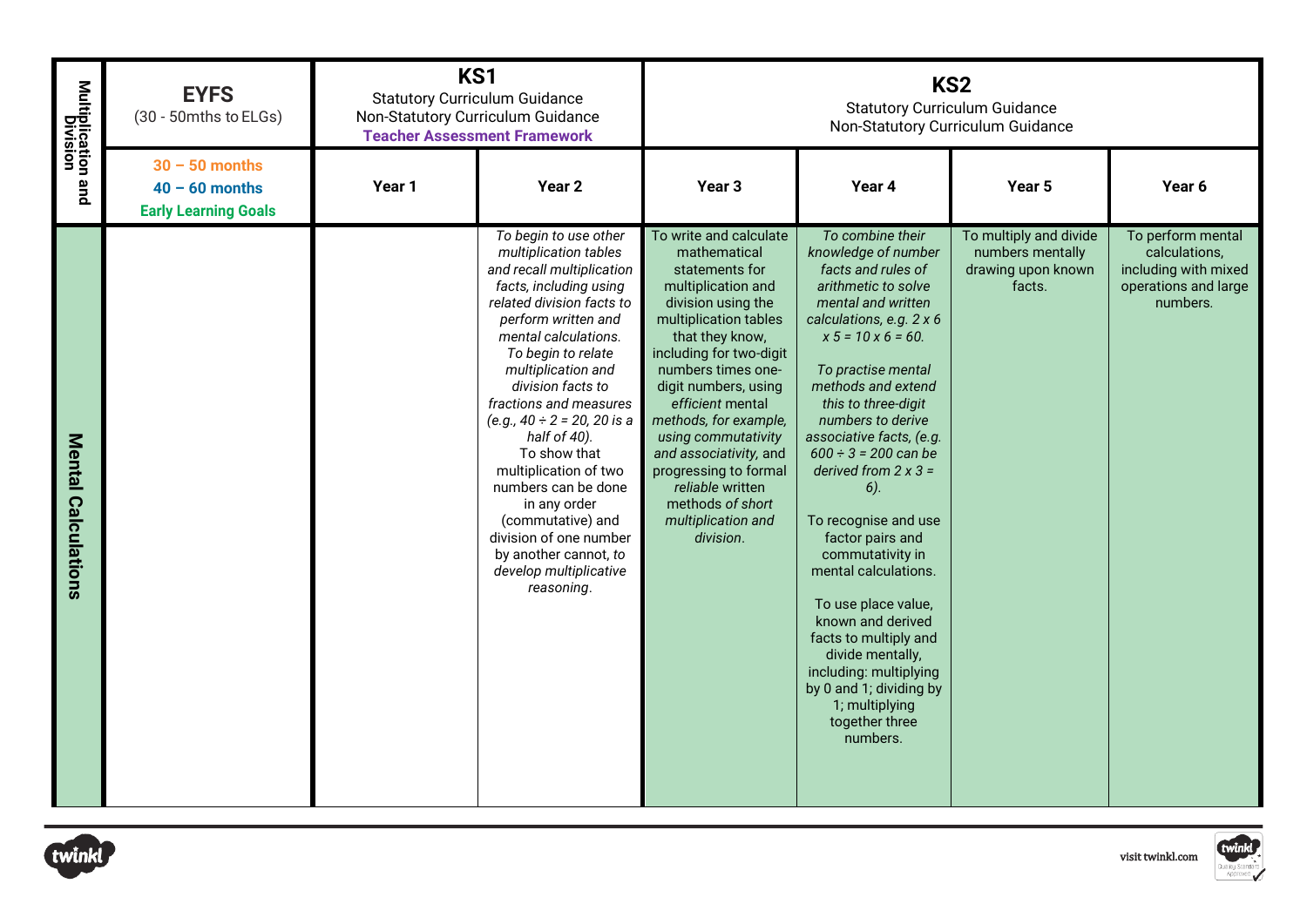| Multiplication and<br>Division       | <b>EYFS</b><br>(30 - 50mths to ELGs)                                | KS1<br><b>Statutory Curriculum Guidance</b><br>Non-Statutory Curriculum Guidance                                                                                                                                                                                                                                                            | <b>Teacher Assessment Framework</b>                                                                                                                                                                                                                                                                                                                                                                                                                                                                                                                                         |                                                                                                                                                                                                                                                                                      | KS <sub>2</sub><br><b>Statutory Curriculum Guidance</b><br>Non-Statutory Curriculum Guidance                                                                                                                                                                                                                                                                 |                                                                                                                                                                                |                                                                                                                                             |  |  |
|--------------------------------------|---------------------------------------------------------------------|---------------------------------------------------------------------------------------------------------------------------------------------------------------------------------------------------------------------------------------------------------------------------------------------------------------------------------------------|-----------------------------------------------------------------------------------------------------------------------------------------------------------------------------------------------------------------------------------------------------------------------------------------------------------------------------------------------------------------------------------------------------------------------------------------------------------------------------------------------------------------------------------------------------------------------------|--------------------------------------------------------------------------------------------------------------------------------------------------------------------------------------------------------------------------------------------------------------------------------------|--------------------------------------------------------------------------------------------------------------------------------------------------------------------------------------------------------------------------------------------------------------------------------------------------------------------------------------------------------------|--------------------------------------------------------------------------------------------------------------------------------------------------------------------------------|---------------------------------------------------------------------------------------------------------------------------------------------|--|--|
|                                      | $30 - 50$ months<br>$40 - 60$ months<br><b>Early Learning Goals</b> | Year 1                                                                                                                                                                                                                                                                                                                                      | Year 2                                                                                                                                                                                                                                                                                                                                                                                                                                                                                                                                                                      | Year <sub>3</sub>                                                                                                                                                                                                                                                                    | Year 4                                                                                                                                                                                                                                                                                                                                                       | Year <sub>5</sub>                                                                                                                                                              | Year 6                                                                                                                                      |  |  |
| Multiplication and<br>Division Facts |                                                                     | To make connections<br>between arrays, number<br>patterns, and counting<br>in twos, fives and tens.<br>Through grouping and<br>sharing small<br>quantities, pupils begin<br>to understand:<br>multiplication and<br>division; doubling<br>numbers and quantities;<br>and finding simple<br>fractions of objects,<br>numbers and quantities. | To use a variety of<br>language to describe<br>multiplication and<br>division.<br>To count from 0 in<br>multiples of 4, 8, 50 and<br>100.<br>To recall and use<br>multiplication and<br>division facts for the 2,<br>5 and 10 multiplication<br>tables, including<br>recognising odd and<br>even numbers and use<br>them to solve simple<br>problems,<br>demonstrating an<br>understanding of<br>commutativity as<br>necessary.<br>To connect the 10<br>multiplication table to<br>place value, and the 5<br>multiplication table to<br>the divisions on the<br>clock face. | To recall and use<br>multiplication and<br>division facts for the<br>3, 4 and 8<br>multiplication tables<br>when they are<br>calculating<br>mathematical<br>statements in order to<br>improve fluency.<br>To connect the 2, 4<br>and 8 multiplication<br>tables through<br>doubling. | To recall<br>multiplication and<br>division facts for<br>multiplication tables<br>up to $12 \times 12$ to aid<br>fluency.<br>To write statements<br>about the equality of<br>expressions (for<br>example, use the<br>distributive law 39 $\times$ 7<br>$= 30 \times 7 + 9 \times 7$ and<br>associative law $(2 \times 3)$<br>$x 4 = 2 \times (3 \times 4)$ . | To apply all the<br>multiplication tables<br>and related division<br>facts frequently,<br>commit them to<br>memory and use them<br>confidently to make<br>larger calculations. | To continue to use all<br>the multiplication<br>tables to calculate<br>mathematical<br>statements in order to<br>maintain their<br>fluency. |  |  |
| twinkl                               |                                                                     |                                                                                                                                                                                                                                                                                                                                             |                                                                                                                                                                                                                                                                                                                                                                                                                                                                                                                                                                             |                                                                                                                                                                                                                                                                                      |                                                                                                                                                                                                                                                                                                                                                              |                                                                                                                                                                                | twinkl<br>visit twinkl.com                                                                                                                  |  |  |



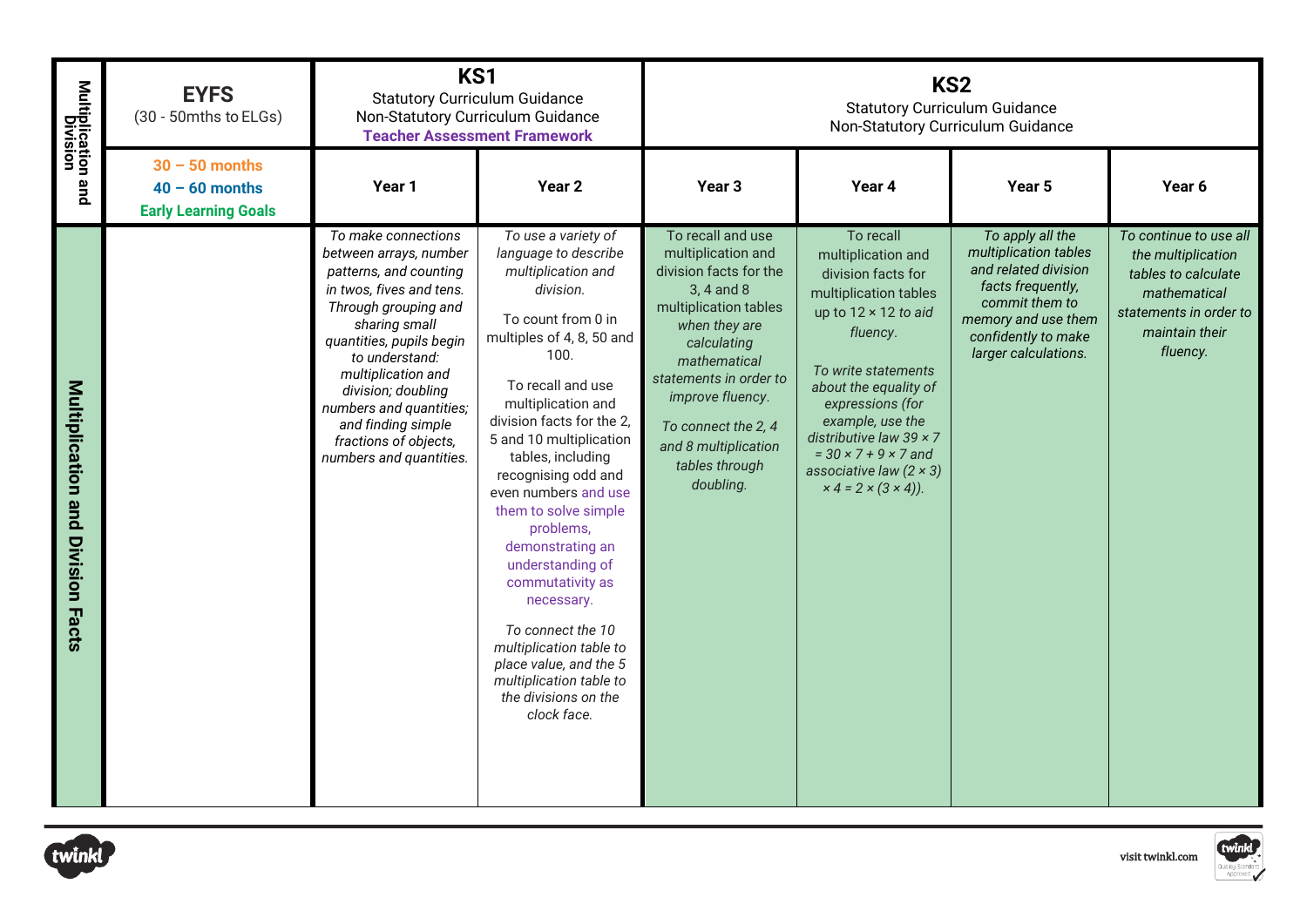| Multiplication and<br>Division | <b>EYFS</b><br>(30 - 50mths to ELGs)                                | KS1    | <b>Statutory Curriculum Guidance</b><br>Non-Statutory Curriculum Guidance<br><b>Teacher Assessment Framework</b>                                                                                                                                                                                                                                                                                             | KS <sub>2</sub><br><b>Statutory Curriculum Guidance</b><br>Non-Statutory Curriculum Guidance                                                                                                                                                                                                                                                                                                                                                                               |                                                                                                                                                                                                                                                                          |                                                                                                                                                                                                                                                                                                                                                                                                                                                                                                    |                                                                                                                                                                                                                                                                                                                                                                                                                                                                                                                                                                                                                                                                                                                                         |
|--------------------------------|---------------------------------------------------------------------|--------|--------------------------------------------------------------------------------------------------------------------------------------------------------------------------------------------------------------------------------------------------------------------------------------------------------------------------------------------------------------------------------------------------------------|----------------------------------------------------------------------------------------------------------------------------------------------------------------------------------------------------------------------------------------------------------------------------------------------------------------------------------------------------------------------------------------------------------------------------------------------------------------------------|--------------------------------------------------------------------------------------------------------------------------------------------------------------------------------------------------------------------------------------------------------------------------|----------------------------------------------------------------------------------------------------------------------------------------------------------------------------------------------------------------------------------------------------------------------------------------------------------------------------------------------------------------------------------------------------------------------------------------------------------------------------------------------------|-----------------------------------------------------------------------------------------------------------------------------------------------------------------------------------------------------------------------------------------------------------------------------------------------------------------------------------------------------------------------------------------------------------------------------------------------------------------------------------------------------------------------------------------------------------------------------------------------------------------------------------------------------------------------------------------------------------------------------------------|
|                                | $30 - 50$ months<br>$40 - 60$ months<br><b>Early Learning Goals</b> | Year 1 | Year <sub>2</sub>                                                                                                                                                                                                                                                                                                                                                                                            | Year <sub>3</sub>                                                                                                                                                                                                                                                                                                                                                                                                                                                          | Year 4                                                                                                                                                                                                                                                                   | Year 5                                                                                                                                                                                                                                                                                                                                                                                                                                                                                             | Year 6                                                                                                                                                                                                                                                                                                                                                                                                                                                                                                                                                                                                                                                                                                                                  |
| <b>Written Calculation</b>     |                                                                     |        | To calculate<br>mathematical<br>statements for<br>multiplication and<br>division within the<br>multiplication tables<br>and write them using<br>the multiplication (x),<br>division $(\div)$ and equals<br>$(=)$ signs.<br>To begin to use other<br>multiplication tables<br>and recall multiplication<br>facts, including using<br>related division facts to<br>perform written and<br>mental calculations. | To write and calculate<br>mathematical<br>statements for<br>multiplication and<br>division using the<br>multiplication tables<br>that they know,<br>including for two-digit<br>numbers times one-<br>digit numbers, using<br>efficient mental<br>methods, for example,<br>using commutativity<br>and associativity, and<br>progressing to formal<br>reliable written<br>methods of short<br>multiplication and<br>division. (included in<br>mental calculation<br>section) | To multiply two-digit<br>and three-digit<br>numbers by a one-<br>digit number using<br>the formal written<br>layout of short<br>multiplication with<br>exact answers.<br>To become fluent in<br>the formal written<br>method of short<br>division with exact<br>answers. | To multiply numbers<br>up to four digits by a<br>one- or two-digit<br>number using a formal<br>written method,<br>including long<br>multiplication for two-<br>digit numbers fluently.<br>To divide numbers up<br>to four digits by a one-<br>digit number using the<br>formal written method<br>of short division and<br>interpret remainders<br>appropriately for the<br>context fluently.<br>To multiply and divide<br>whole numbers and<br>those involving<br>decimals by 10, 100<br>and 1000. | To multiply multi-digit<br>numbers up to four<br>digits by a two-digit<br>whole number using<br>the formal written<br>method of long<br>multiplication.<br>To divide numbers up<br>to four digits by a two-<br>digit whole number<br>using the formal<br>written method of long<br>division, and interpret<br>remainders as whole<br>number remainders,<br>fractions, or by<br>rounding, as<br>appropriate for the<br>context.<br>To divide numbers up<br>to four digits by a two-<br>digit number using the<br>formal written method<br>of short division where<br>appropriate,<br>interpreting<br>remainders according<br>to the context. Perform<br>mental calculations,<br>including with mixed<br>operations and large<br>numbers. |
| twinkl                         |                                                                     |        |                                                                                                                                                                                                                                                                                                                                                                                                              |                                                                                                                                                                                                                                                                                                                                                                                                                                                                            |                                                                                                                                                                                                                                                                          |                                                                                                                                                                                                                                                                                                                                                                                                                                                                                                    | twinkl<br>visit twinkl.com                                                                                                                                                                                                                                                                                                                                                                                                                                                                                                                                                                                                                                                                                                              |



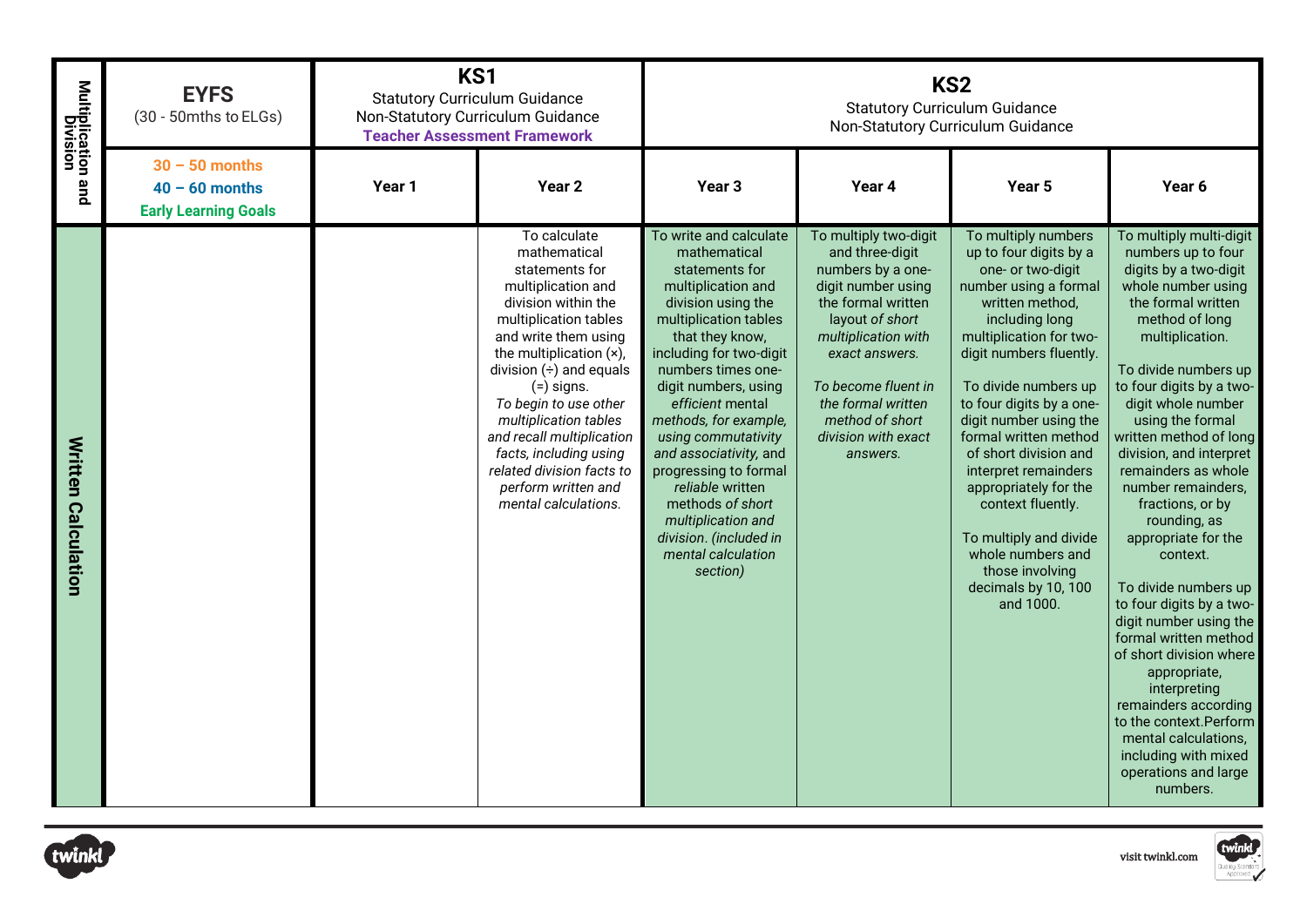| Multiplication and<br>Division | <b>EYFS</b><br>(30 - 50mths to ELGs)                                | KS1<br><b>Statutory Curriculum Guidance</b><br>Non-Statutory Curriculum Guidance<br><b>Teacher Assessment Framework</b> |        | KS <sub>2</sub><br><b>Statutory Curriculum Guidance</b><br>Non-Statutory Curriculum Guidance |        |                                                                                                                                                                                                                                                                                                                                                                                                                                                                                                                                                                                                                                                  |                                                                          |
|--------------------------------|---------------------------------------------------------------------|-------------------------------------------------------------------------------------------------------------------------|--------|----------------------------------------------------------------------------------------------|--------|--------------------------------------------------------------------------------------------------------------------------------------------------------------------------------------------------------------------------------------------------------------------------------------------------------------------------------------------------------------------------------------------------------------------------------------------------------------------------------------------------------------------------------------------------------------------------------------------------------------------------------------------------|--------------------------------------------------------------------------|
|                                | $30 - 50$ months<br>$40 - 60$ months<br><b>Early Learning Goals</b> | Year 1                                                                                                                  | Year 2 | Year <sub>3</sub>                                                                            | Year 4 | Year 5                                                                                                                                                                                                                                                                                                                                                                                                                                                                                                                                                                                                                                           | Year 6                                                                   |
| <b>Properties of Numbers</b>   |                                                                     |                                                                                                                         |        |                                                                                              |        | To use and understand<br>the terms factor,<br>multiple and prime,<br>square and cube<br>numbers and use them<br>to construct<br>equivalence<br>statements.<br>To identify multiples<br>and factors, including<br>finding all factor pairs<br>of a number, and<br>common factors of<br>two numbers.<br>To know and use the<br>vocabulary of prime<br>numbers, prime<br>factors and composite<br>(non-prime)<br>numbers. To establish<br>whether a number up<br>to 100 is prime and<br>recall prime numbers<br>up to 19.<br>To recognise and use<br>square numbers and<br>cube numbers, and the<br>notation for squared<br>$(2)$ and cubed $(3)$ . | To identify common<br>factors, common<br>multiples and prime<br>numbers. |
| twinkl                         |                                                                     |                                                                                                                         |        |                                                                                              |        |                                                                                                                                                                                                                                                                                                                                                                                                                                                                                                                                                                                                                                                  | twinkl<br>visit twinkl.com                                               |



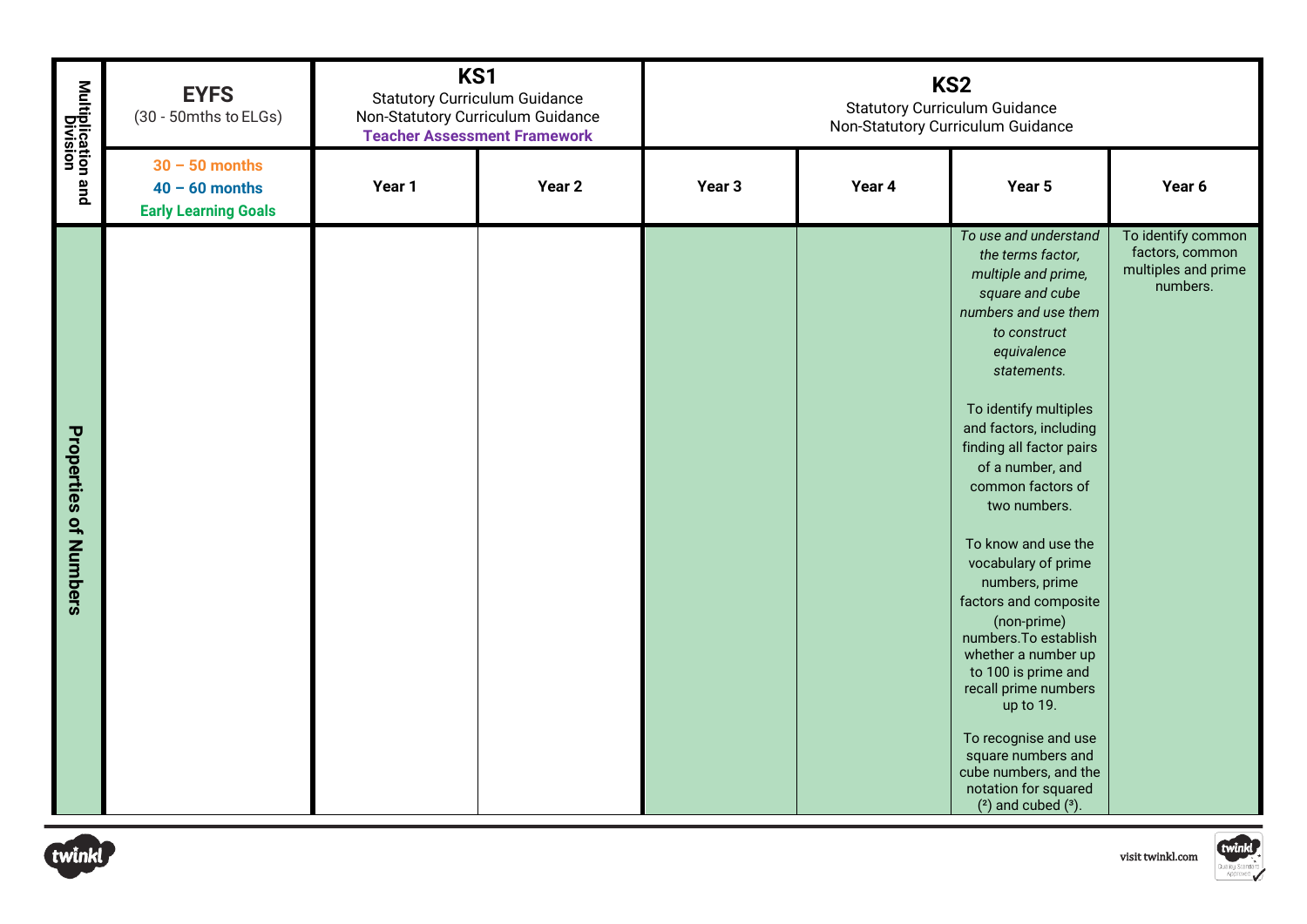| Multiplication and<br>Division | <b>EYFS</b><br>(30 - 50mths to ELGs)                                | KS1<br><b>Statutory Curriculum Guidance</b><br>Non-Statutory Curriculum Guidance<br><b>Teacher Assessment Framework</b>                                                                                              |                                                                                                                                                                                                                     | KS <sub>2</sub><br><b>Statutory Curriculum Guidance</b><br>Non-Statutory Curriculum Guidance                                                                                                                                                                                                                                                                     |                                                                                                                                                                                                                                                                                                              |                                                                                                                                                                                                                                                                                                                                                                                                                                                                                                                                                                                         |                                                                                                                                                                                                                                                    |
|--------------------------------|---------------------------------------------------------------------|----------------------------------------------------------------------------------------------------------------------------------------------------------------------------------------------------------------------|---------------------------------------------------------------------------------------------------------------------------------------------------------------------------------------------------------------------|------------------------------------------------------------------------------------------------------------------------------------------------------------------------------------------------------------------------------------------------------------------------------------------------------------------------------------------------------------------|--------------------------------------------------------------------------------------------------------------------------------------------------------------------------------------------------------------------------------------------------------------------------------------------------------------|-----------------------------------------------------------------------------------------------------------------------------------------------------------------------------------------------------------------------------------------------------------------------------------------------------------------------------------------------------------------------------------------------------------------------------------------------------------------------------------------------------------------------------------------------------------------------------------------|----------------------------------------------------------------------------------------------------------------------------------------------------------------------------------------------------------------------------------------------------|
|                                | $30 - 50$ months<br>$40 - 60$ months<br><b>Early Learning Goals</b> | Year 1                                                                                                                                                                                                               | Year <sub>2</sub>                                                                                                                                                                                                   | Year <sub>3</sub>                                                                                                                                                                                                                                                                                                                                                | Year 4                                                                                                                                                                                                                                                                                                       | Year <sub>5</sub>                                                                                                                                                                                                                                                                                                                                                                                                                                                                                                                                                                       | Year 6                                                                                                                                                                                                                                             |
| <b>Operations</b><br>Order of  |                                                                     |                                                                                                                                                                                                                      |                                                                                                                                                                                                                     |                                                                                                                                                                                                                                                                                                                                                                  |                                                                                                                                                                                                                                                                                                              |                                                                                                                                                                                                                                                                                                                                                                                                                                                                                                                                                                                         | To use their<br>knowledge of the<br>order of operations to<br>carry out calculations<br>involving the four<br>operations.                                                                                                                          |
| <b>Solve</b><br>Problems       |                                                                     | To solve one-step<br>problems involving<br>multiplication and<br>division, by calculating<br>the answer using<br>concrete objects,<br>pictorial<br>representations and<br>arrays with the support<br>of the teacher. | To solve problems<br>involving multiplication<br>and division, using<br>materials, arrays,<br>repeated addition,<br>mental methods, and<br>multiplication and<br>division facts, including<br>problems in contexts. | To solve simple<br>problems in contexts,<br>deciding which of the<br>four operations to use<br>and why.<br>Theseinclude missing<br>number problems,<br>involving<br>multiplication and<br>division, including<br>measuring and<br>positive integer<br>scaling problems and<br>correspondence<br>problems in which n<br>objects are<br>connected to m<br>objects. | To solve two-step<br>problems in contexts<br>involving multiplying<br>and adding, including<br>using the distributive<br>law to multiply two-<br>digit numbers by one<br>digit, integer scaling<br>problems and harder<br>correspondence<br>problems, such as n<br>objects are<br>connected to m<br>objects. | To solve problems<br>involving<br>multiplication and<br>division including<br>using their knowledge<br>of factors and<br>multiples, squares and<br>cubes.<br>To solve problems,<br>including in missing<br>number problems,<br>involving addition,<br>subtraction,<br>multiplication and<br>division and a<br>combination of these,<br>including understanding<br>the meaning of the<br>equals sign (to indicate<br>equivalence).<br>To solve problems<br>involving multiplication<br>and division, including<br>scaling by simple<br>fractions and problems<br>involving simple rates. | To solve problems<br>involving addition,<br>subtraction,<br>multiplication and<br>division.<br>To use estimation to<br>check answers to<br>calculations and<br>determine, in the<br>context of a problem,<br>an appropriate<br>degree of accuracy. |
| twinkl                         |                                                                     |                                                                                                                                                                                                                      |                                                                                                                                                                                                                     |                                                                                                                                                                                                                                                                                                                                                                  |                                                                                                                                                                                                                                                                                                              |                                                                                                                                                                                                                                                                                                                                                                                                                                                                                                                                                                                         | twinkl<br>visit twinkl.com                                                                                                                                                                                                                         |

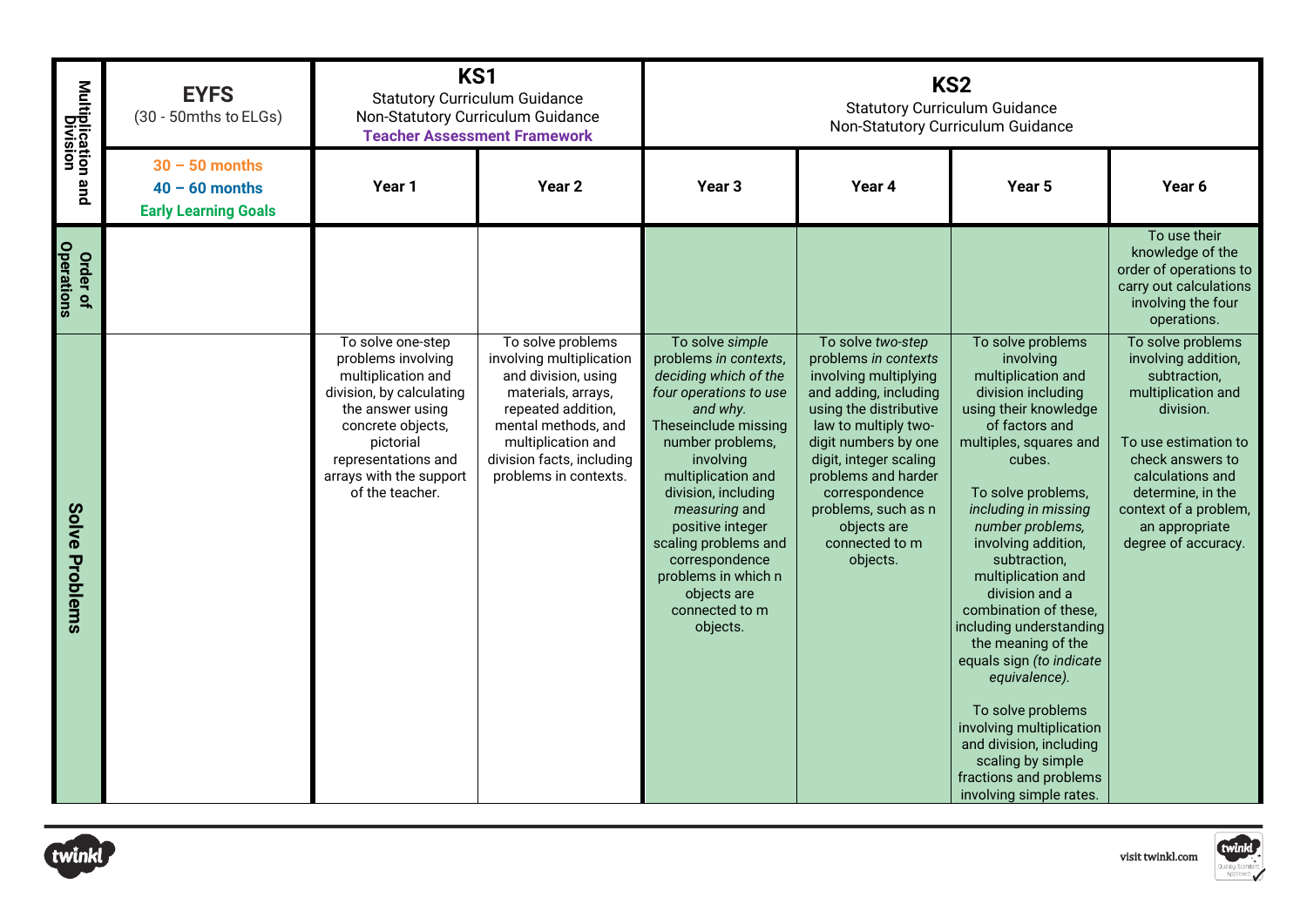| Fractions, Decimals<br>and Percentages                        | <b>EYFS</b><br>(30 - 50mths to ELGs)                                |                                                                                                                                                                                                                                                                                                                                                                                                                                                                                        | KS1<br><b>Statutory Curriculum Guidance</b><br>Non-Statutory Curriculum Guidance<br><b>Teacher Assessment Framework</b>                                                                                                                                                                                                                                                                                                                                                                                                                                                      |                                                                                                                                                                                                                                                                                                                                                                                                                                                                                                                                                                                          | KS <sub>2</sub><br><b>Statutory Curriculum Guidance</b><br>Non-Statutory Curriculum Guidance                                                                                                                                                                                                                                                                                                                                             |                                                                                                                                                                                                                             |        |  |
|---------------------------------------------------------------|---------------------------------------------------------------------|----------------------------------------------------------------------------------------------------------------------------------------------------------------------------------------------------------------------------------------------------------------------------------------------------------------------------------------------------------------------------------------------------------------------------------------------------------------------------------------|------------------------------------------------------------------------------------------------------------------------------------------------------------------------------------------------------------------------------------------------------------------------------------------------------------------------------------------------------------------------------------------------------------------------------------------------------------------------------------------------------------------------------------------------------------------------------|------------------------------------------------------------------------------------------------------------------------------------------------------------------------------------------------------------------------------------------------------------------------------------------------------------------------------------------------------------------------------------------------------------------------------------------------------------------------------------------------------------------------------------------------------------------------------------------|------------------------------------------------------------------------------------------------------------------------------------------------------------------------------------------------------------------------------------------------------------------------------------------------------------------------------------------------------------------------------------------------------------------------------------------|-----------------------------------------------------------------------------------------------------------------------------------------------------------------------------------------------------------------------------|--------|--|
|                                                               | $30 - 50$ months<br>$40 - 60$ months<br><b>Early Learning Goals</b> | Year 1                                                                                                                                                                                                                                                                                                                                                                                                                                                                                 | Year <sub>2</sub>                                                                                                                                                                                                                                                                                                                                                                                                                                                                                                                                                            | Year <sub>3</sub>                                                                                                                                                                                                                                                                                                                                                                                                                                                                                                                                                                        | Year 4                                                                                                                                                                                                                                                                                                                                                                                                                                   | Year 5                                                                                                                                                                                                                      | Year 6 |  |
| Counting                                                      |                                                                     |                                                                                                                                                                                                                                                                                                                                                                                                                                                                                        | To count in fractions up<br>to 10, starting from any<br>number and using the $\frac{1}{2}$<br>and $\frac{2}{4}$ equivalence on the<br>number line.                                                                                                                                                                                                                                                                                                                                                                                                                           | To count up and<br>down in tenths:<br>recognise that tenths<br>arise from dividing an<br>object into 10 equal<br>parts and in dividing<br>one-digit numbers or<br>quantities by ten.                                                                                                                                                                                                                                                                                                                                                                                                     | To count up and<br>down in hundredths;<br>recognise that<br>hundredths arise<br>when dividing an<br>object by one<br>hundred and dividing<br>tenths by ten.                                                                                                                                                                                                                                                                              | To extend counting from<br>year 4, using decimals<br>and fractions including<br>bridging zero, for<br>example on a number<br>line.<br>To continue to practise<br>counting forwards and<br>backwards in simple<br>fractions. |        |  |
| Recognising, Finding and<br><b>Naming</b><br><b>Fractions</b> |                                                                     | To recognise, find and<br>name a half as one of<br>two equal parts of an<br>object, shape or<br>quantity by solving<br>problems.<br>To recognise, find and<br>name a quarter as one<br>of four equal parts of<br>an object, shape or<br>quantity by solving<br>problems.<br>To connect halves and<br>quarters to the equal<br>sharing and grouping of<br>sets of objects and to<br>measures, as well as<br>recognising and<br>combining halves and<br>quarters as parts of a<br>whole. | To recognise, find,<br>name, identify and write<br>fractions $\frac{1}{3}$ , $\frac{1}{4}$ , $\frac{2}{4}$ , $\frac{1}{2}$ and $\frac{3}{4}$ of<br>a length, number,<br>shape, set of objects or<br>quantity and know that<br>all parts must be equal<br>parts of the whole.<br>To connect unit<br>fractions to equal<br>sharing and grouping, to<br>numbers when they can<br>be calculated, and to<br>measures, finding<br>fractions of lengths,<br>quantities, sets of<br>objects or shapes. They<br>meet $\frac{3}{4}$ as the first<br>example of a non-unit<br>fraction. | To understand the<br>relation between unit<br>fractions as operators<br>(fractions of), and<br>division by integers.<br>To recognise,<br>understand and use<br>fractions as numbers:<br>unit fractions and non-<br>unit fractions with<br>small denominators as<br>numbers on the number<br>line (going beyond 0-1<br>and relating this to<br>measure), and deduce<br>relations between them,<br>such as size and<br>equivalence.<br>To recognise, find and<br>write fractions of a<br>discrete set of objects:<br>unit fractions and non-<br>unit fractions with<br>small denominators. | To make connections<br>between fractions of a<br>length, of a shape and<br>as a representation of<br>one whole or set of<br>quantities.<br>To know that<br>decimals and<br>fractions are different<br>ways of expressing<br>numbers and<br>proportions.<br>To understand the<br>relation between non-<br>unit fractions and<br>multiplication and<br>division of quantities,<br>with particular<br>emphasis on tenths<br>and hundredths. | To identify, name and<br>write equivalent<br>fractions of a given<br>fraction, represented<br>visually, including<br>tenths and<br>hundredths.                                                                              |        |  |



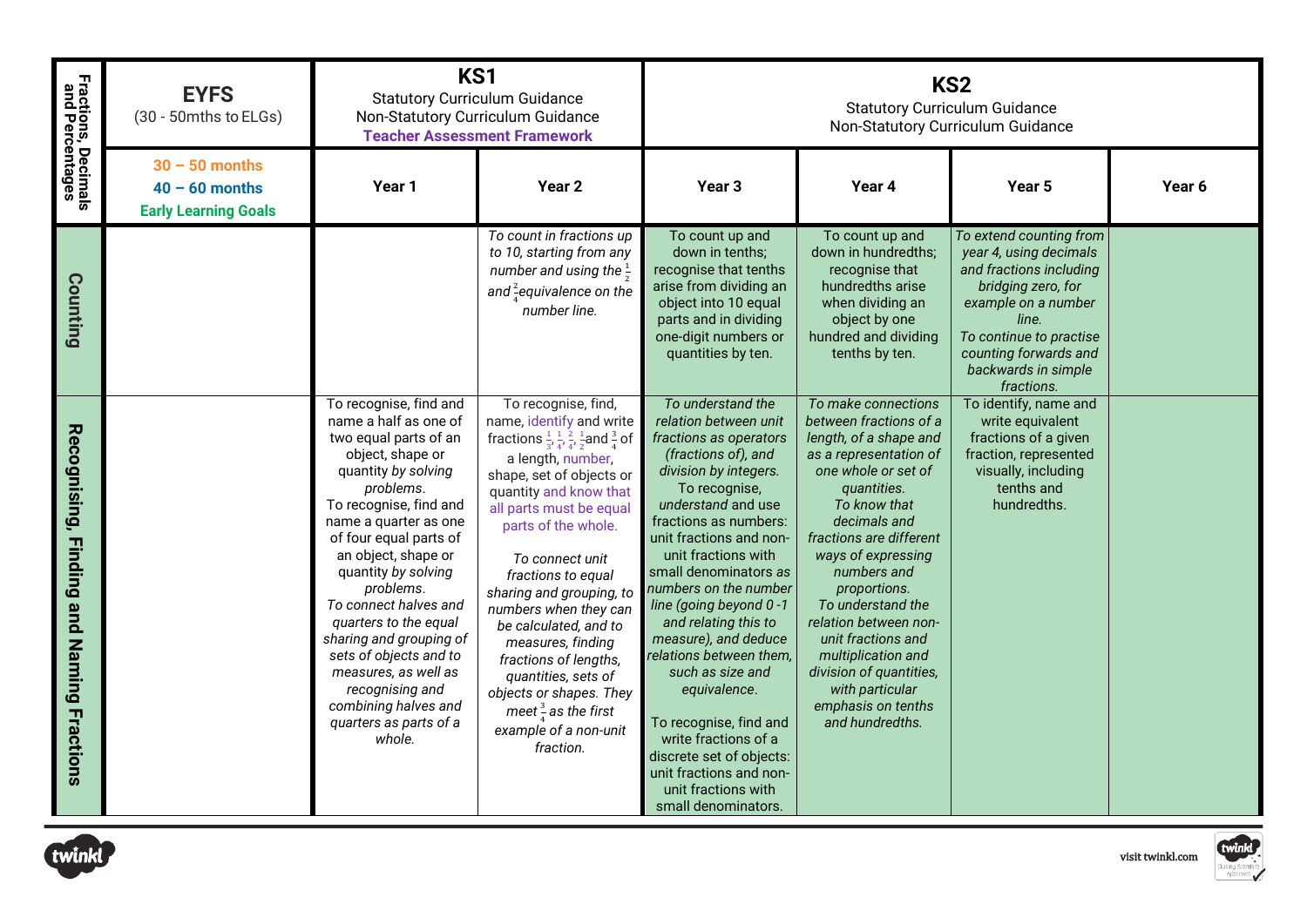| Fractions, Decimals<br>and Percentages           | <b>EYFS</b><br>(30 - 50mths to ELGs)                                | KS1<br><b>Statutory Curriculum Guidance</b><br>Non-Statutory Curriculum Guidance<br><b>Teacher Assessment Framework</b> |                   | KS <sub>2</sub><br><b>Statutory Curriculum Guidance</b><br>Non-Statutory Curriculum Guidance                                                                         |                                                                                                                                                                    |                                                                                                                                                                                                                                                                                                                                                                                          |                                                                                                                                                                                                                                                                                                                     |  |
|--------------------------------------------------|---------------------------------------------------------------------|-------------------------------------------------------------------------------------------------------------------------|-------------------|----------------------------------------------------------------------------------------------------------------------------------------------------------------------|--------------------------------------------------------------------------------------------------------------------------------------------------------------------|------------------------------------------------------------------------------------------------------------------------------------------------------------------------------------------------------------------------------------------------------------------------------------------------------------------------------------------------------------------------------------------|---------------------------------------------------------------------------------------------------------------------------------------------------------------------------------------------------------------------------------------------------------------------------------------------------------------------|--|
|                                                  | $30 - 50$ months<br>$40 - 60$ months<br><b>Early Learning Goals</b> | Year 1                                                                                                                  | Year <sub>2</sub> | Year <sub>3</sub>                                                                                                                                                    | Year 4                                                                                                                                                             | Year <sub>5</sub>                                                                                                                                                                                                                                                                                                                                                                        | Year 6                                                                                                                                                                                                                                                                                                              |  |
| <b>OrderingFractions</b><br><b>Comparing and</b> |                                                                     |                                                                                                                         |                   | To compare and<br>order unit fractions,<br>and fractions with the<br>same denominators.                                                                              |                                                                                                                                                                    | To compare and order<br>fractions whose<br>denominators are all<br>multiples of the same<br>number.                                                                                                                                                                                                                                                                                      | To compare and<br>order fractions,<br>including fractions ><br>$\mathbf{1}$ .                                                                                                                                                                                                                                       |  |
| Adding and<br>Subtracting<br><b>Fractions</b>    |                                                                     |                                                                                                                         |                   | To add and subtract<br>fractions with the<br>same denominator<br>within one whole<br>through a variety of<br>increasingly complex<br>problems to improve<br>fluency. | To add and subtract<br>fractions with the<br>same denominator to<br>become fluent<br>through a variety of<br>increasingly complex<br>problems beyond one<br>whole. | To add and subtract<br>fractions with the<br>same denominator<br>and denominators that<br>are multiples of the<br>same number to<br>become fluent through<br>a variety of<br>increasingly complex<br>problems.<br>To recognise mixed<br>numbers and improper<br>fractions and convert<br>from one form to the<br>other and write<br>mathematical<br>statements > 1 as a<br>mixed number. | To add and subtract<br>fractions with<br>different<br>denominators and<br>mixed numbers,<br>using the concept of<br>equivalent fractions<br>starting with fractions<br>where the<br>denominator of one<br>fraction is a multiple<br>of the other and<br>progress to varied<br>and increasingly<br>complex problems. |  |



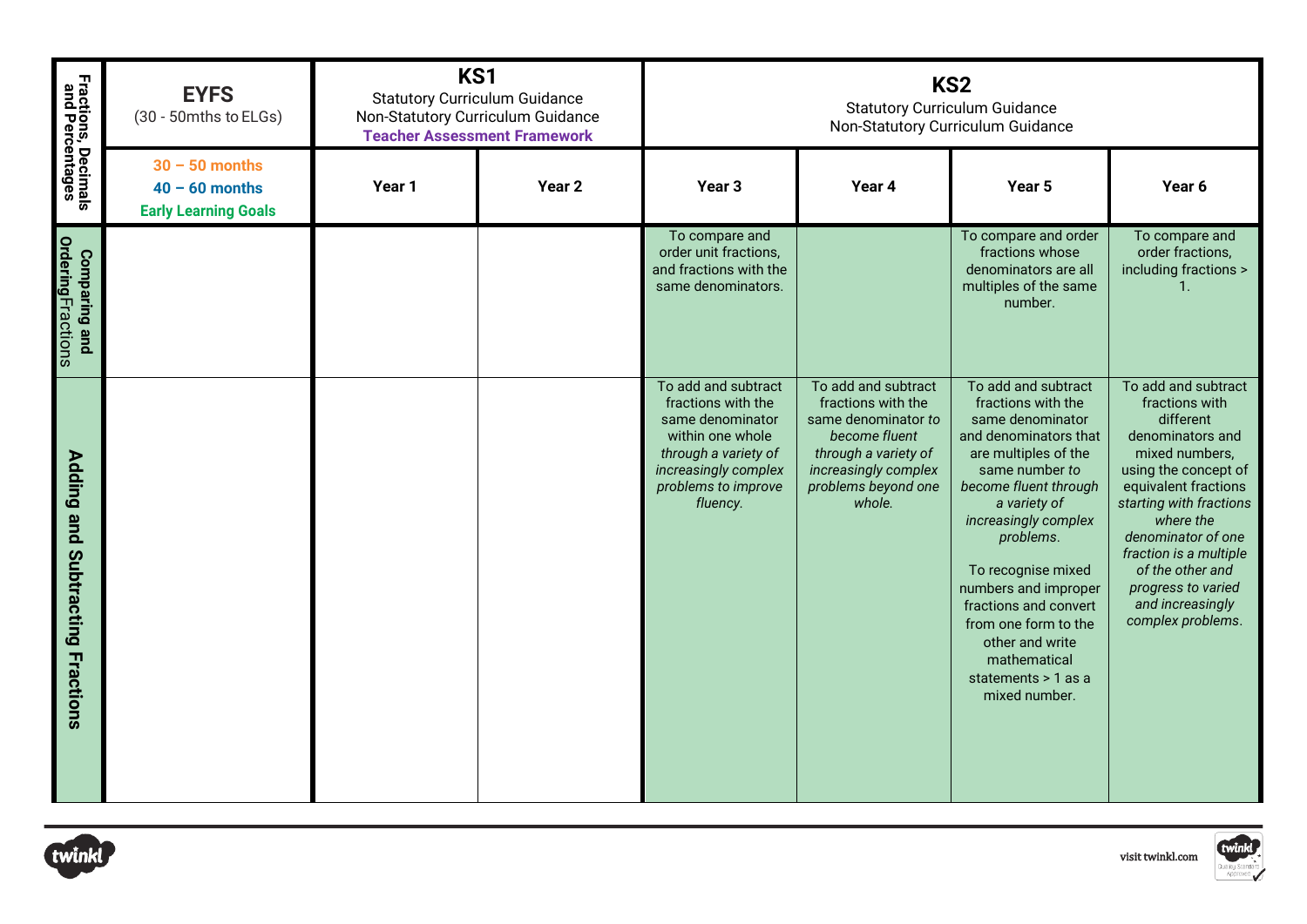| Fractions, Decimals<br>and Percentages       | KS1<br><b>EYFS</b><br><b>Statutory Curriculum Guidance</b><br>(30 - 50mths to ELGs)<br>Non-Statutory Curriculum Guidance<br><b>Teacher Assessment Framework</b> |        | KS <sub>2</sub><br><b>Statutory Curriculum Guidance</b><br>Non-Statutory Curriculum Guidance                                             |                                                                                                  |                                                                                                                                                                                                                                                                                                                                                                                                                   |                                                                                                                                                                                                                                                                                                                                                                                                         |                                                                                                                                                                                                                                                                             |
|----------------------------------------------|-----------------------------------------------------------------------------------------------------------------------------------------------------------------|--------|------------------------------------------------------------------------------------------------------------------------------------------|--------------------------------------------------------------------------------------------------|-------------------------------------------------------------------------------------------------------------------------------------------------------------------------------------------------------------------------------------------------------------------------------------------------------------------------------------------------------------------------------------------------------------------|---------------------------------------------------------------------------------------------------------------------------------------------------------------------------------------------------------------------------------------------------------------------------------------------------------------------------------------------------------------------------------------------------------|-----------------------------------------------------------------------------------------------------------------------------------------------------------------------------------------------------------------------------------------------------------------------------|
|                                              | $30 - 50$ months<br>$40 - 60$ months<br><b>Early Learning Goals</b>                                                                                             | Year 1 | Year 2                                                                                                                                   | Year <sub>3</sub>                                                                                | Year 4                                                                                                                                                                                                                                                                                                                                                                                                            | Year 5                                                                                                                                                                                                                                                                                                                                                                                                  | Year 6                                                                                                                                                                                                                                                                      |
| Multiplying and Dividing<br><b>Fractions</b> |                                                                                                                                                                 |        |                                                                                                                                          |                                                                                                  |                                                                                                                                                                                                                                                                                                                                                                                                                   | To continue to develop<br>their understanding of<br>fractions as numbers,<br>measures and<br>operators by finding<br>fractions of numbers<br>and quantities.<br>To multiply proper<br>fractions and mixed<br>numbers by whole<br>numbers, supported<br>by materials and<br>diagrams.                                                                                                                    | To multiply simple<br>pairs of proper<br>fractions, writing the<br>answer in its<br>simplest form using a<br>variety of images to<br>support their<br>understanding of<br>multiplication with<br>fractions.<br>To divide proper<br>fractions by whole<br>numbers.           |
| Equivalence                                  |                                                                                                                                                                 |        | To write simple<br>fractions for example, $\frac{1}{2}$<br>of $6 = 3$ and recognise<br>the equivalence $\frac{2}{3}$ and $\frac{1}{3}$ . | To recognise and<br>show, using<br>diagrams, equivalent<br>fractions with small<br>denominators. | To use factors and<br>multiples to<br>recognise equivalent<br>fractions and simplify<br>where appropriate.<br>To recognise and<br>show, using<br>diagrams, families of<br>common equivalent<br>fractions.<br>To recognise and<br>write decimal<br>equivalents of any<br>number of tenths or<br>hundredths.<br>To recognise and<br>write decimal<br>equivalents to $\frac{1}{4}$ , $\frac{1}{8}$ , $\frac{3}{4}$ . | To read and write<br>decimal numbers as<br>fractions.<br>To recognise and use<br>thousandths and<br>relate them to tenths,<br>hundredths, decimal<br>equivalents and<br>measures.<br>To recognise the per<br>cent symbol (%) and<br>understand that per<br>cent relates to<br>'number of parts per<br>hundred', and write<br>percentages as a<br>fraction with<br>denominator 100, and<br>as a decimal. | To recall and use<br>equivalences<br>between simple<br>fractions, decimals<br>and percentages,<br>including in different<br>contexts.<br>To use common<br>factors to simplify<br>fractions; use<br>common multiples to<br>express fractions in<br>the same<br>denomination. |

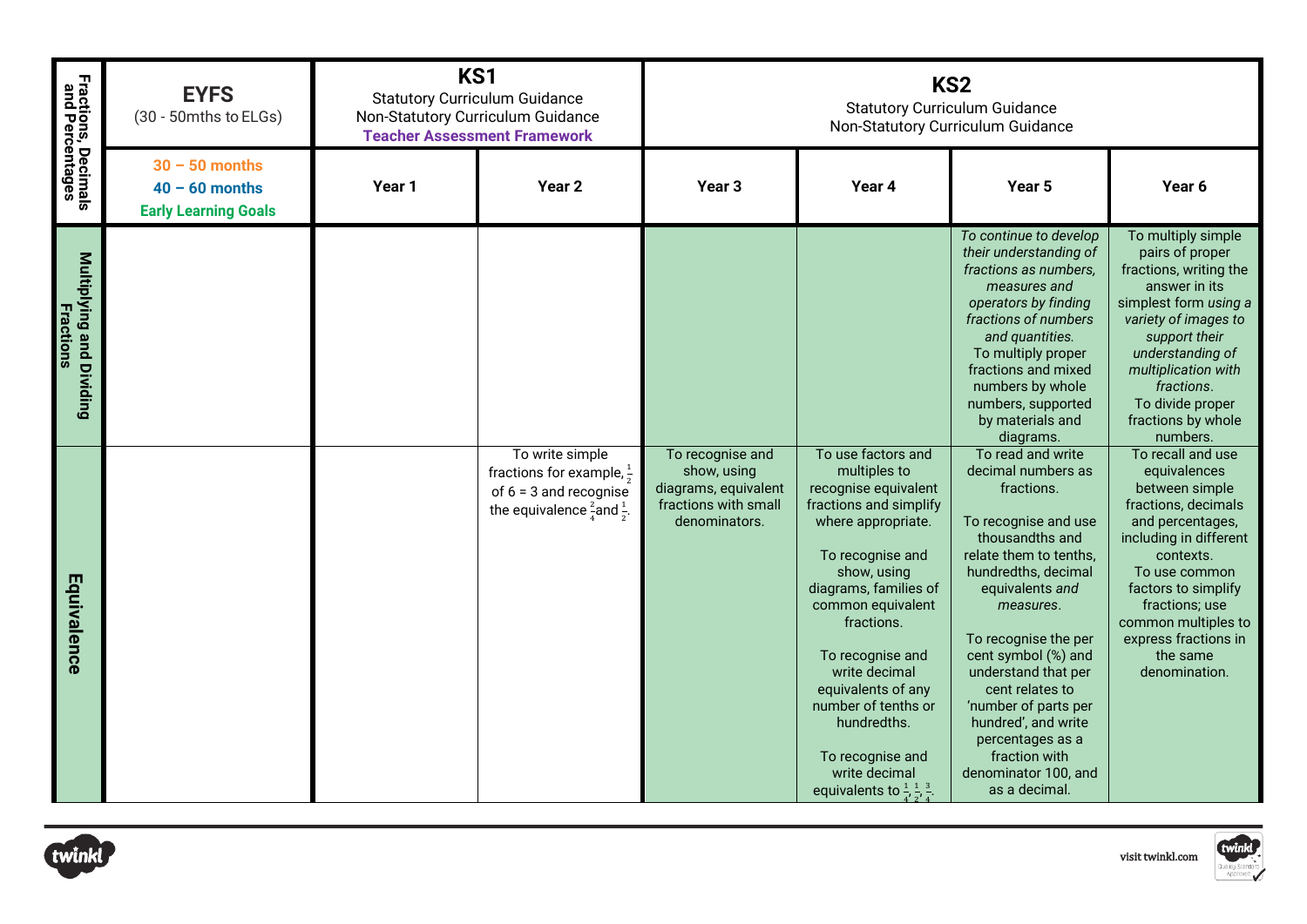| <b>Fractions, Decimals</b><br>and Percentages    | KS1<br>KS <sub>2</sub><br><b>EYFS</b><br><b>Statutory Curriculum Guidance</b><br><b>Statutory Curriculum Guidance</b><br>(30 - 50mths to ELGs)<br>Non-Statutory Curriculum Guidance<br>Non-Statutory Curriculum Guidance<br><b>Teacher Assessment Framework</b> |        |                   |                   |                                                                                                                                                                                                                                                                                                                                                                    |                                                                                                             |                                                                                        |
|--------------------------------------------------|-----------------------------------------------------------------------------------------------------------------------------------------------------------------------------------------------------------------------------------------------------------------|--------|-------------------|-------------------|--------------------------------------------------------------------------------------------------------------------------------------------------------------------------------------------------------------------------------------------------------------------------------------------------------------------------------------------------------------------|-------------------------------------------------------------------------------------------------------------|----------------------------------------------------------------------------------------|
|                                                  | $30 - 50$ months<br>$40 - 60$ months<br><b>Early Learning Goals</b>                                                                                                                                                                                             | Year 1 | Year <sub>2</sub> | Year <sub>3</sub> | Year 4                                                                                                                                                                                                                                                                                                                                                             | Year 5                                                                                                      | Year 6                                                                                 |
| <b>Comparing and</b><br><b>Ordering Decimals</b> |                                                                                                                                                                                                                                                                 |        |                   |                   | To learn decimal<br>notation and the<br>language associated<br>with it, including in<br>the context of<br>measurements.<br>To represent numbers<br>with one or two<br>decimal places in<br>several ways, such as<br>on number lines.<br>To compare numbers,<br>amounts and<br>quantities with the<br>same number of<br>decimal places up to<br>two decimal places. | To read, say, write,<br>order and compare<br>numbers with up to<br>three decimal places.                    | To identify the value<br>of each digit in<br>numbers given to<br>three decimal places. |
| <b>Rounding</b><br>Decimals                      |                                                                                                                                                                                                                                                                 |        |                   |                   | To round decimals<br>with one decimal<br>place to the nearest<br>whole number.                                                                                                                                                                                                                                                                                     | To round decimals<br>with two decimal<br>places to the nearest<br>whole number and to<br>one decimal place. |                                                                                        |
| twinkl                                           |                                                                                                                                                                                                                                                                 |        |                   |                   |                                                                                                                                                                                                                                                                                                                                                                    |                                                                                                             | twinkl<br>visit twinkl.com                                                             |



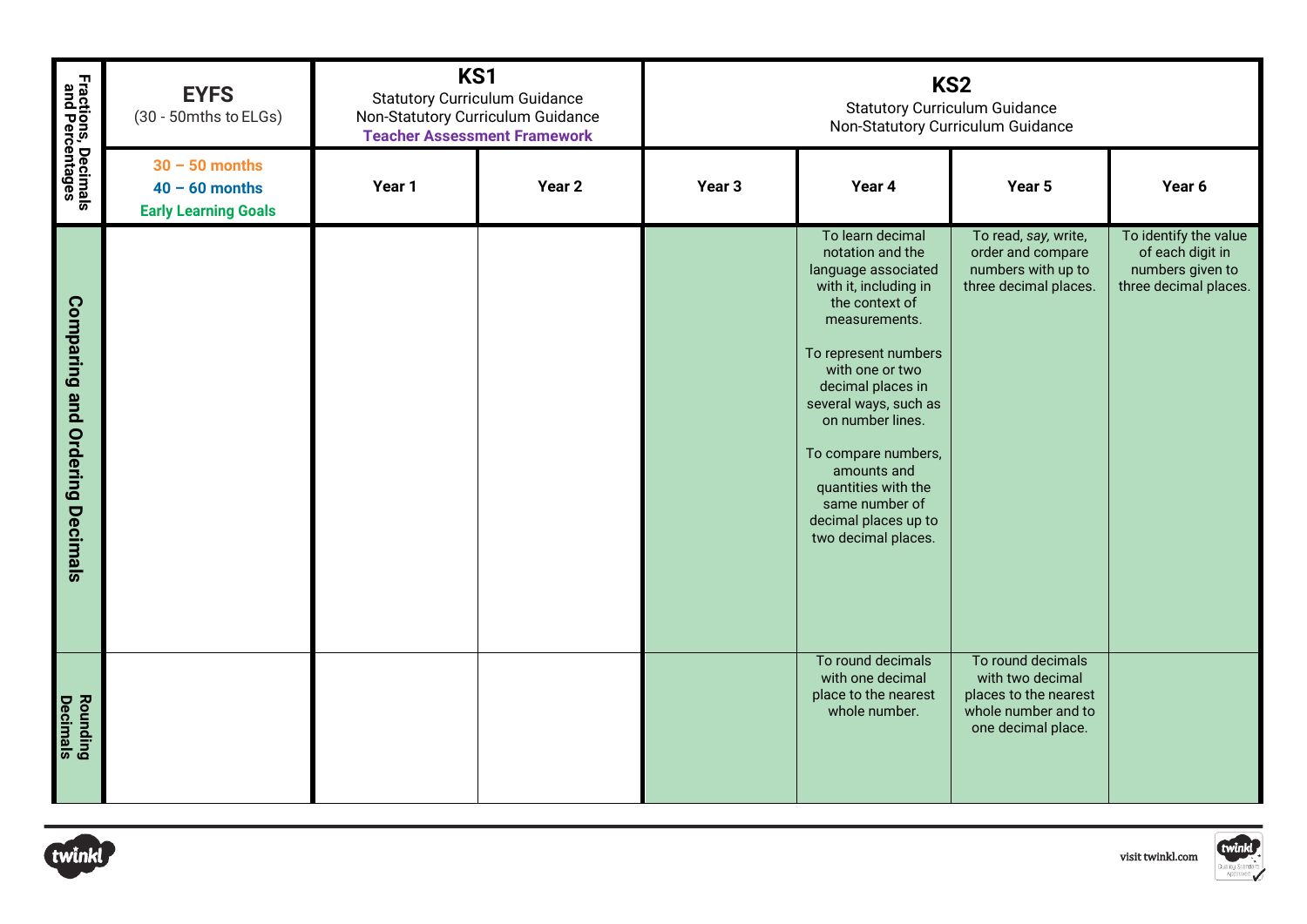| Fractions, Decimals<br>and Percentages      | <b>EYFS</b><br>(30 - 50mths to ELGs)                                | KS1<br><b>Statutory Curriculum Guidance</b><br>Non-Statutory Curriculum Guidance<br><b>Teacher Assessment Framework</b> |                   | KS <sub>2</sub><br><b>Statutory Curriculum Guidance</b><br>Non-Statutory Curriculum Guidance |                                                                                                                                                                                 |                                                                                                                                                                                                                                                                                    |                                                                                                                                                                                                                                                                                                                                                                                          |  |
|---------------------------------------------|---------------------------------------------------------------------|-------------------------------------------------------------------------------------------------------------------------|-------------------|----------------------------------------------------------------------------------------------|---------------------------------------------------------------------------------------------------------------------------------------------------------------------------------|------------------------------------------------------------------------------------------------------------------------------------------------------------------------------------------------------------------------------------------------------------------------------------|------------------------------------------------------------------------------------------------------------------------------------------------------------------------------------------------------------------------------------------------------------------------------------------------------------------------------------------------------------------------------------------|--|
|                                             | $30 - 50$ months<br>$40 - 60$ months<br><b>Early Learning Goals</b> | Year 1                                                                                                                  | Year <sub>2</sub> | Year <sub>3</sub>                                                                            | Year 4                                                                                                                                                                          | Year 5                                                                                                                                                                                                                                                                             | Year 6                                                                                                                                                                                                                                                                                                                                                                                   |  |
| <b>Adding and Subtracting</b><br>Decimals   |                                                                     |                                                                                                                         |                   |                                                                                              |                                                                                                                                                                                 | To mentally add and<br>subtract tenths, and<br>one-digit whole<br>numbers and tenths.<br>To practise adding and<br>subtracting decimals,<br>including a mix of<br>whole numbers and<br>decimals, decimals<br>with different numbers<br>of decimal places, and<br>complements of 1. |                                                                                                                                                                                                                                                                                                                                                                                          |  |
| Multiplying and<br><b>Dividing Decimals</b> |                                                                     |                                                                                                                         |                   |                                                                                              | To find the effect of<br>dividing a one or two-<br>digit number by 10<br>and 100, identifying<br>the value of the digits<br>in the answer as<br>ones, tenths and<br>hundredths. |                                                                                                                                                                                                                                                                                    | To multiply and<br>divide numbers by 10,<br>100 and 1000 giving<br>answers up to three<br>decimal places.<br>To associate a<br>fraction with division<br>and calculate<br>decimal fraction<br>equivalents for a<br>simple fraction.<br>To multiply one-digit<br>numbers with up to<br>two decimal places<br>by whole numbers in<br>practical contexts,<br>such as measures<br>and money. |  |
| twinkl                                      |                                                                     |                                                                                                                         |                   |                                                                                              |                                                                                                                                                                                 |                                                                                                                                                                                                                                                                                    | twinkl<br>visit twinkl.com                                                                                                                                                                                                                                                                                                                                                               |  |



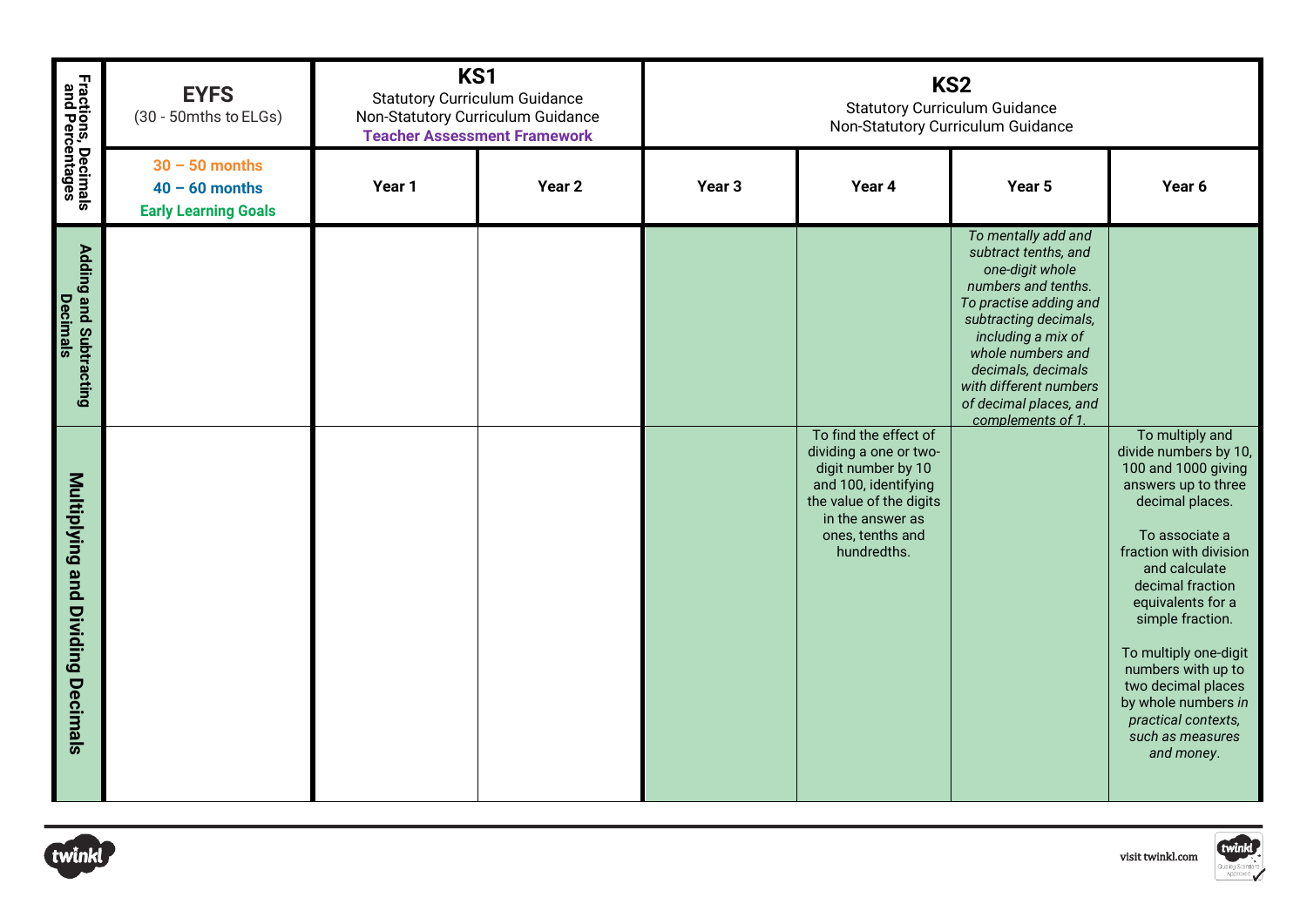|                                        | <b>EYFS</b><br>(30 - 50mths to ELGs)                                | KS1<br><b>Statutory Curriculum Guidance</b><br>Non-Statutory Curriculum Guidance<br><b>Teacher Assessment Framework</b> |                   | KS <sub>2</sub><br><b>Statutory Curriculum Guidance</b><br>Non-Statutory Curriculum Guidance |                                                                                                                                                                                                                                                                                                                                         |                                                                                                                                                                                                                                                                                                                                                                                                                                                   |                                                                                                                                                                                                                                                                                                                                                                     |  |
|----------------------------------------|---------------------------------------------------------------------|-------------------------------------------------------------------------------------------------------------------------|-------------------|----------------------------------------------------------------------------------------------|-----------------------------------------------------------------------------------------------------------------------------------------------------------------------------------------------------------------------------------------------------------------------------------------------------------------------------------------|---------------------------------------------------------------------------------------------------------------------------------------------------------------------------------------------------------------------------------------------------------------------------------------------------------------------------------------------------------------------------------------------------------------------------------------------------|---------------------------------------------------------------------------------------------------------------------------------------------------------------------------------------------------------------------------------------------------------------------------------------------------------------------------------------------------------------------|--|
| Fractions, Decimals<br>and Percentages | $30 - 50$ months<br>$40 - 60$ months<br><b>Early Learning Goals</b> | Year 1                                                                                                                  | Year <sub>2</sub> | Year <sub>3</sub>                                                                            | Year 4                                                                                                                                                                                                                                                                                                                                  | Year 5                                                                                                                                                                                                                                                                                                                                                                                                                                            | Year 6                                                                                                                                                                                                                                                                                                                                                              |  |
| Multiplying and Dividing<br>Decimals   |                                                                     |                                                                                                                         |                   |                                                                                              |                                                                                                                                                                                                                                                                                                                                         |                                                                                                                                                                                                                                                                                                                                                                                                                                                   | To multiply and divide<br>numbers with up to two<br>decimal places by one-<br>digit and two-digit<br>whole numbers in<br>practical contexts<br>involving measures and<br>money.<br>To use written division<br>methods in cases<br>where the answer has<br>up to two decimal<br>places.<br>Torecognise division<br>calculations as the<br>inverse of multiplication. |  |
| Solve Problems                         |                                                                     |                                                                                                                         |                   | To solve problems<br>that involve all of the<br>above.                                       | To solve problems<br>involving increasingly<br>harder fractions to<br>calculate quantities,<br>and fractions to<br>divide quantities,<br>including non-unit<br>fractions where the<br>answer is a whole<br>number.<br>To solve simple<br>measure and money<br>problems involving<br>fractions and<br>decimals to two<br>decimal places. | To solve problems<br>involving numbers up to<br>three decimal places.<br>To make connections<br>between percentages,<br>fractions and decimals<br>and relate this to finding<br>'fractions of' to solve<br>problems which require<br>knowing percentage<br>and decimal<br>equivalents of $\frac{1}{2}$ , $\frac{1}{4}$ , $\frac{1}{5}$ , $\frac{2}{5}$ , $\frac{4}{5}$<br>and those fractions with<br>a denominator of a<br>multiple of 10 or 25. | To solve problems<br>which require<br>answers to be<br>rounded to specified<br>degrees of accuracy<br>and checking the<br>reasonableness of<br>their answers.                                                                                                                                                                                                       |  |



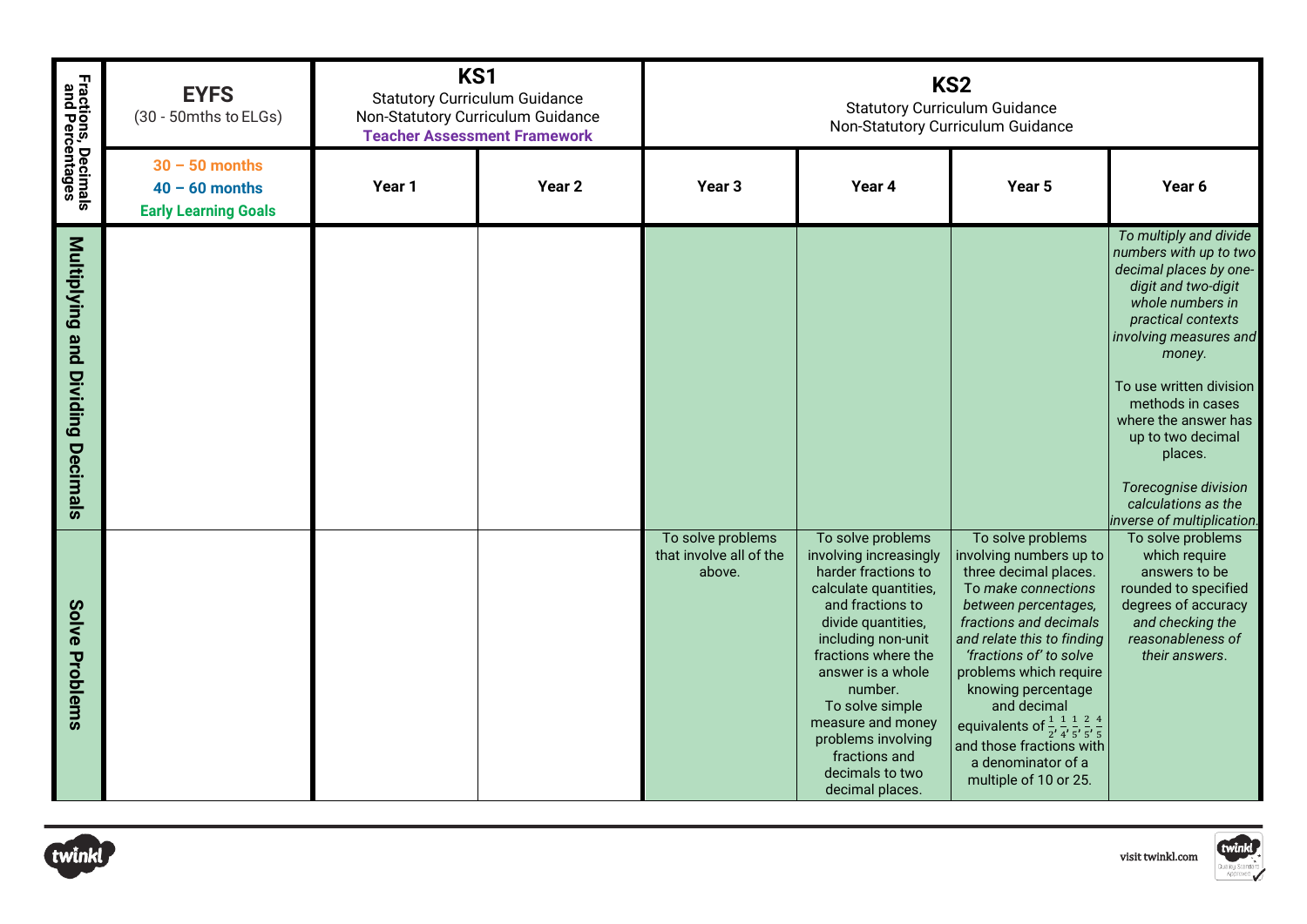| <b>Algebra</b> | <b>EYFS</b><br>(30 - 50mths to ELGs)                                | KS1<br><b>Statutory Curriculum Guidance</b><br>Non-Statutory Curriculum Guidance<br><b>Teacher Assessment Framework</b> |                   | KS <sub>2</sub><br><b>Statutory Curriculum Guidance</b><br>Non-Statutory Curriculum Guidance |        |        |                                                                                                                                                                                                                                                                                                                                                                                                                                                                                                                                                                                                                      |  |  |  |
|----------------|---------------------------------------------------------------------|-------------------------------------------------------------------------------------------------------------------------|-------------------|----------------------------------------------------------------------------------------------|--------|--------|----------------------------------------------------------------------------------------------------------------------------------------------------------------------------------------------------------------------------------------------------------------------------------------------------------------------------------------------------------------------------------------------------------------------------------------------------------------------------------------------------------------------------------------------------------------------------------------------------------------------|--|--|--|
|                | $30 - 50$ months<br>$40 - 60$ months<br><b>Early Learning Goals</b> | Year 1                                                                                                                  | Year <sub>2</sub> | Year <sub>3</sub>                                                                            | Year 4 | Year 5 | Year 6                                                                                                                                                                                                                                                                                                                                                                                                                                                                                                                                                                                                               |  |  |  |
| <b>Algebra</b> |                                                                     |                                                                                                                         |                   |                                                                                              |        |        | To introduce the<br>language of algebra as<br>a means for solving a<br>variety of problems.<br>To introduce the use of<br>symbols and letters to<br>represent variables and<br>unknowns in<br>mathematical familiar<br>situations, such as:<br>missing numbers,<br>lengths, coordinates<br>and angles.<br>To use simple<br>formulae.<br>To generate and<br>describe linear number<br>sequences.<br>To express missing<br>number problems<br>algebraically.<br>To find pairs of<br>numbers that satisfy<br>an equation with two<br>unknowns.<br>To enumerate<br>possibilities of<br>combinations of two<br>variables. |  |  |  |
| twinkl         | twinkl<br>visit twinkl.com                                          |                                                                                                                         |                   |                                                                                              |        |        |                                                                                                                                                                                                                                                                                                                                                                                                                                                                                                                                                                                                                      |  |  |  |



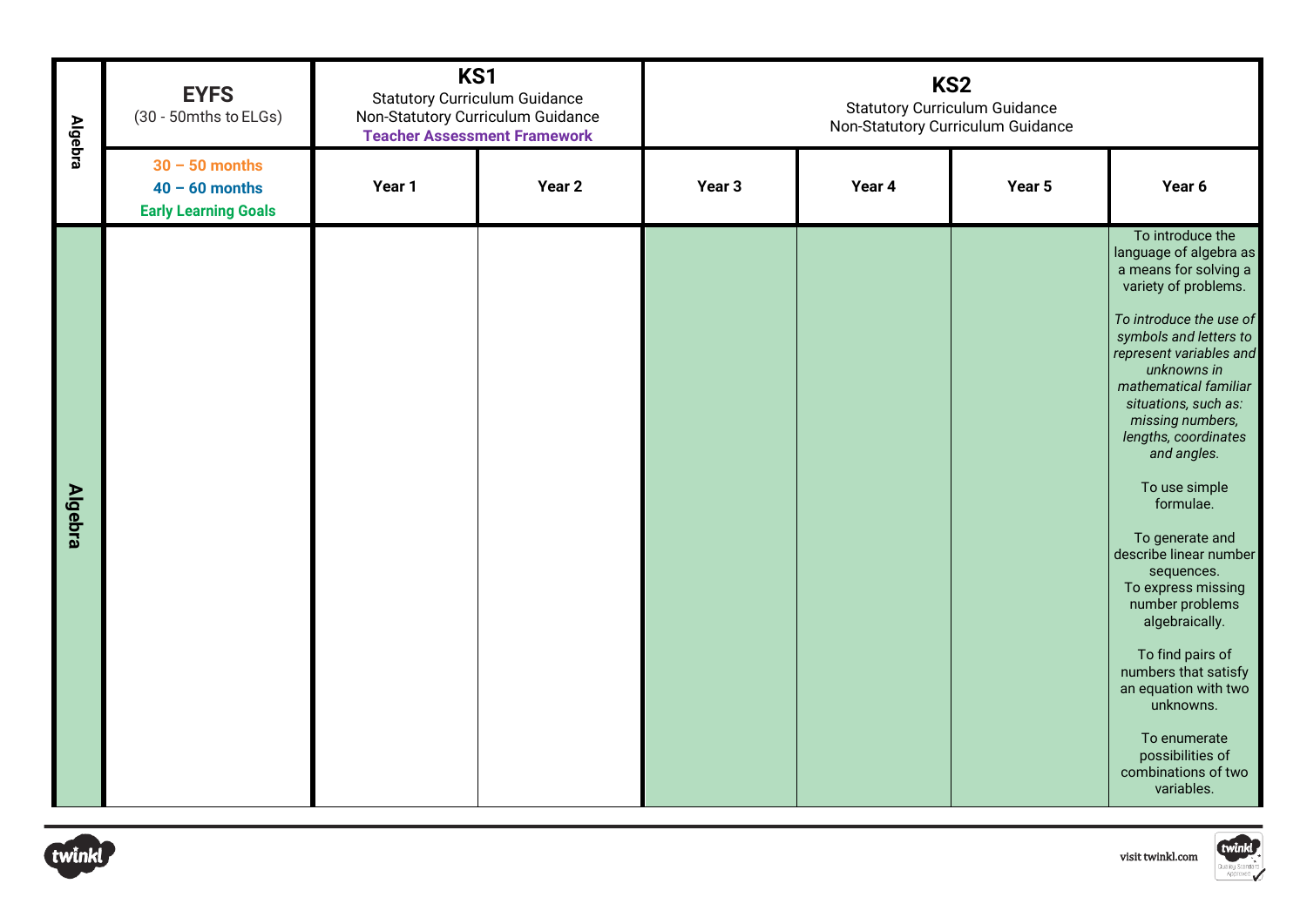| Measurement                                              | <b>EYFS</b><br>(30 - 50mths to ELGs)                                                                                                                                                                                                                                           | KS1<br><b>Statutory Curriculum Guidance</b><br>Non-Statutory Curriculum Guidance<br><b>Teacher Assessment Framework</b>                                                                                                                                                                                                                                                                                                                                                                                                                                                                                                         |                                                                                                                                                                                                                                                                                                                                                                                                                                                                                                                                                                                                                                                                                    | KS <sub>2</sub><br><b>Statutory Curriculum Guidance</b><br>Non-Statutory Curriculum Guidance                                                                                                                                     |                                                                                                         |                                                                                                                                             |                                                                                                                                                                                                                                                                                                        |
|----------------------------------------------------------|--------------------------------------------------------------------------------------------------------------------------------------------------------------------------------------------------------------------------------------------------------------------------------|---------------------------------------------------------------------------------------------------------------------------------------------------------------------------------------------------------------------------------------------------------------------------------------------------------------------------------------------------------------------------------------------------------------------------------------------------------------------------------------------------------------------------------------------------------------------------------------------------------------------------------|------------------------------------------------------------------------------------------------------------------------------------------------------------------------------------------------------------------------------------------------------------------------------------------------------------------------------------------------------------------------------------------------------------------------------------------------------------------------------------------------------------------------------------------------------------------------------------------------------------------------------------------------------------------------------------|----------------------------------------------------------------------------------------------------------------------------------------------------------------------------------------------------------------------------------|---------------------------------------------------------------------------------------------------------|---------------------------------------------------------------------------------------------------------------------------------------------|--------------------------------------------------------------------------------------------------------------------------------------------------------------------------------------------------------------------------------------------------------------------------------------------------------|
|                                                          | $30 - 50$ months<br>$40 - 60$ months<br><b>Early Learning Goals</b>                                                                                                                                                                                                            | Year 1                                                                                                                                                                                                                                                                                                                                                                                                                                                                                                                                                                                                                          | Year 2                                                                                                                                                                                                                                                                                                                                                                                                                                                                                                                                                                                                                                                                             | Year <sub>3</sub>                                                                                                                                                                                                                | Year 4                                                                                                  | Year 5                                                                                                                                      | Year 6                                                                                                                                                                                                                                                                                                 |
| Describe, Measure, Compare<br>pue<br>Solve (All Strands) | To order two or three items by<br>length or height.<br>To order two items by weight<br>or capacity.<br>To use everyday languages to<br>talk about size, weight,<br>capacity, position, distance,<br>time and money to compare<br>quantities and objects and<br>solve problems. | To compare, describe<br>and solve practical<br>problems for: lengths<br>and heights,<br>mass/weight, capacity<br>and volume, time.<br>To measure and begin<br>to record the following:<br>lengths and heights,<br>mass/weight, capacity<br>and volume, time.<br>To move from using<br>and comparing different<br>types of quantities and<br>measures using non-<br>standard units,<br>including discrete (for<br>example, counting) and<br>continuous (for<br>example, liquid)<br>measurement, to using<br>manageable common<br>standard units using<br>measuring tools, such<br>as a ruler, weighing<br>scales and containers. | To choose and use<br>appropriate standard<br>units with increasing<br>accuracy using their<br>knowledge of the<br>number system to<br>estimate and measure<br>length/height in any<br>direction (m/cm); mass<br>(kg/g); temperature<br>(°C); capacity (litres/ml)<br>to the nearest<br>appropriate unit, using<br>rulers, scales,<br>thermometers and<br>measuring vessels.<br>To use the appropriate<br>language and record<br>using standard<br>abbreviations.<br>Tocompare and order<br>lengths, mass,<br>volume/capacity and<br>record the results using<br>$>$ , < and =.<br>To compare measures<br>including simple<br>multiples such as 'half<br>as high'; 'twice as wide'. | To measure using the<br>appropriate tools and<br>units, compare<br>(including simple<br>scaling by integers)<br>add and subtract<br>using mixed units:<br>lengths (m/cm/mm);<br>mass $(kg/g)$ ;<br>volume/capacity<br>$(I/ml)$ . | To estimate, compare<br>and calculate<br>different measures,<br>including money in<br>pounds and pence. | To use all four<br>operations to solve<br>problems involving<br>measure using<br>decimal notation,<br>including scaling and<br>conversions. | To use a number line,<br>to add and subtract<br>positive and negative<br>integers for measures<br>such as temperature.<br>To solve problems<br>involving the<br>calculation and<br>conversion of units of<br>measure, using<br>decimal notation up<br>to three decimal<br>places where<br>appropriate. |
| :winkl                                                   |                                                                                                                                                                                                                                                                                |                                                                                                                                                                                                                                                                                                                                                                                                                                                                                                                                                                                                                                 |                                                                                                                                                                                                                                                                                                                                                                                                                                                                                                                                                                                                                                                                                    |                                                                                                                                                                                                                                  |                                                                                                         |                                                                                                                                             | twinkl<br>visit twinkl.com                                                                                                                                                                                                                                                                             |



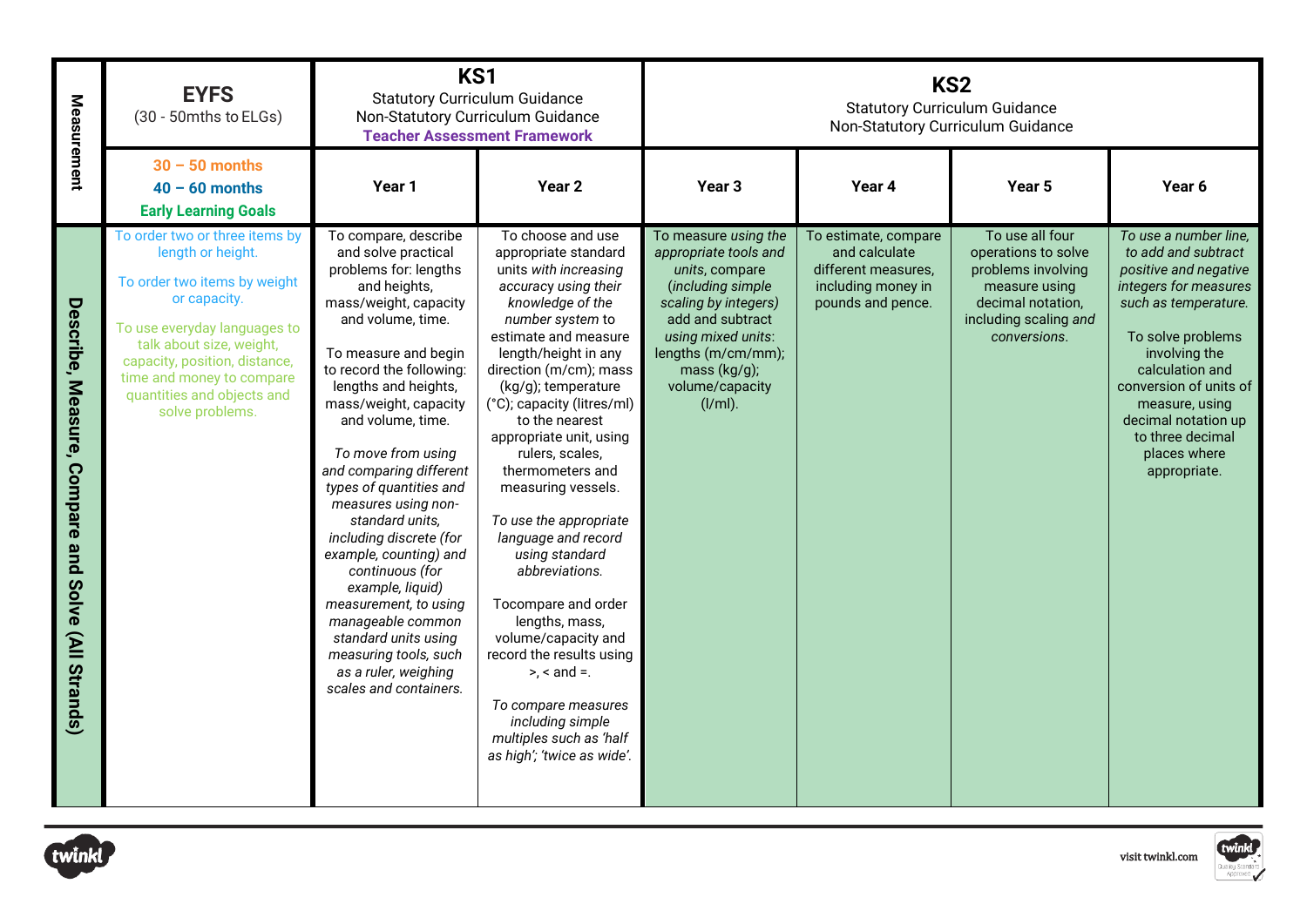| Measurement                               | <b>EYFS</b><br>(30 - 50mths to ELGs)                                | KS1<br><b>Statutory Curriculum Guidance</b><br>Non-Statutory Curriculum Guidance<br><b>Teacher Assessment Framework</b> |                   | KS <sub>2</sub><br><b>Statutory Curriculum Guidance</b><br>Non-Statutory Curriculum Guidance |                                                                                                                                                                                                                                                                |                                                                                                                                                                                                                                                                                                       |                                                                                                                                                                                                                                                                                                                                                                                                       |  |  |  |
|-------------------------------------------|---------------------------------------------------------------------|-------------------------------------------------------------------------------------------------------------------------|-------------------|----------------------------------------------------------------------------------------------|----------------------------------------------------------------------------------------------------------------------------------------------------------------------------------------------------------------------------------------------------------------|-------------------------------------------------------------------------------------------------------------------------------------------------------------------------------------------------------------------------------------------------------------------------------------------------------|-------------------------------------------------------------------------------------------------------------------------------------------------------------------------------------------------------------------------------------------------------------------------------------------------------------------------------------------------------------------------------------------------------|--|--|--|
|                                           | $30 - 50$ months<br>$40 - 60$ months<br><b>Early Learning Goals</b> | Year 1                                                                                                                  | Year <sub>2</sub> | Year <sub>3</sub>                                                                            | Year 4                                                                                                                                                                                                                                                         | Year 5                                                                                                                                                                                                                                                                                                | Year 6                                                                                                                                                                                                                                                                                                                                                                                                |  |  |  |
| Converting Units of Measure (All Strands) |                                                                     |                                                                                                                         |                   |                                                                                              | To use multiplication<br>to convert from larger<br>to smaller units.<br>To convert between<br>different units of<br>measure and build on<br>their understanding of<br>place value and<br>decimal notation to<br>record metric<br>measures, including<br>money. | To use the knowledge<br>of place value and<br>multiplication and<br>division to convert<br>between standard<br>units.<br>To convert between<br>different units of<br>metric measure.<br>To understand and<br>use approximate<br>equivalences between<br>metric units and<br>common imperial<br>units. | To use, read, write<br>and convert between<br>standard units,<br>converting<br>measurements of<br>length, mass, volume<br>and time from a<br>smaller unit of<br>measure to a larger<br>unit, and vice versa,<br>using decimal<br>notation to up to<br>three decimal places.<br>To convert between<br>miles and kilometres.<br>To know approximate<br>conversions to tell if<br>an answer is sensible. |  |  |  |
| twinkl                                    | twinkl<br>visit twinkl.com                                          |                                                                                                                         |                   |                                                                                              |                                                                                                                                                                                                                                                                |                                                                                                                                                                                                                                                                                                       |                                                                                                                                                                                                                                                                                                                                                                                                       |  |  |  |



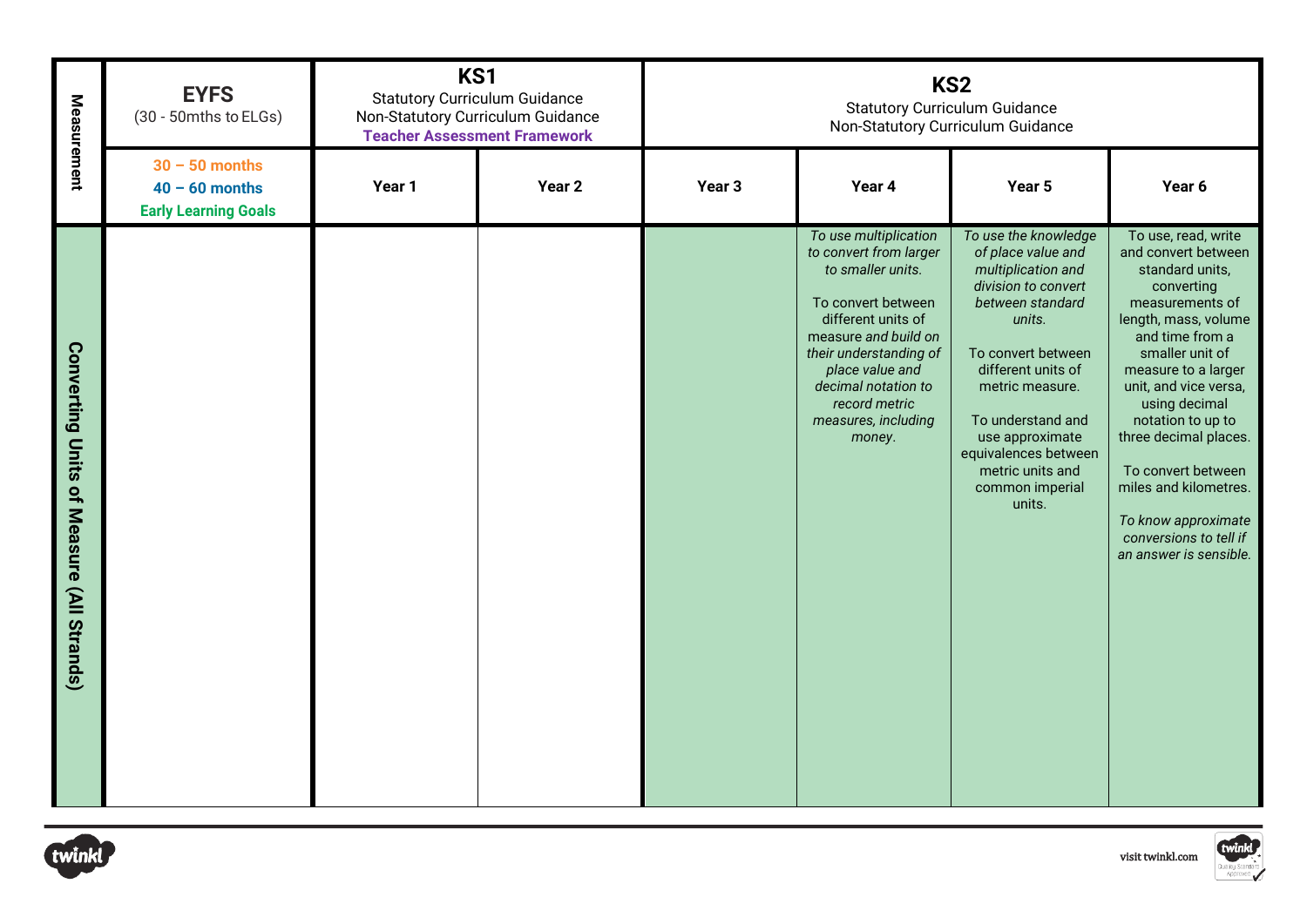| Measurement      | <b>EYFS</b><br>(30 - 50mths to ELGs)                                                                                                             | KS1<br><b>Statutory Curriculum Guidance</b><br>Non-Statutory Curriculum Guidance<br><b>Teacher Assessment Framework</b>                                                                                                                                                                                         |                                                                                                                                                                                                                                                                                                                                                                                                              | KS <sub>2</sub><br><b>Statutory Curriculum Guidance</b><br>Non-Statutory Curriculum Guidance                                                                                                                                                                                                                                                                                                                                                                                                                                                                                                                                                                                                                           |                                                                                                                                                                                                                                         |                                                                     |                            |  |
|------------------|--------------------------------------------------------------------------------------------------------------------------------------------------|-----------------------------------------------------------------------------------------------------------------------------------------------------------------------------------------------------------------------------------------------------------------------------------------------------------------|--------------------------------------------------------------------------------------------------------------------------------------------------------------------------------------------------------------------------------------------------------------------------------------------------------------------------------------------------------------------------------------------------------------|------------------------------------------------------------------------------------------------------------------------------------------------------------------------------------------------------------------------------------------------------------------------------------------------------------------------------------------------------------------------------------------------------------------------------------------------------------------------------------------------------------------------------------------------------------------------------------------------------------------------------------------------------------------------------------------------------------------------|-----------------------------------------------------------------------------------------------------------------------------------------------------------------------------------------------------------------------------------------|---------------------------------------------------------------------|----------------------------|--|
|                  | $30 - 50$ months<br>$40 - 60$ months<br><b>Early Learning Goals</b>                                                                              | Year 1                                                                                                                                                                                                                                                                                                          | Year <sub>2</sub>                                                                                                                                                                                                                                                                                                                                                                                            | Year <sub>3</sub>                                                                                                                                                                                                                                                                                                                                                                                                                                                                                                                                                                                                                                                                                                      | Year 4                                                                                                                                                                                                                                  | Year 5                                                              | Year 6                     |  |
| Telling the Time | To use everyday language<br>related to time.<br>To order and sequence<br>familiar events.<br>To measure short periods of<br>time in simple ways. | To sequence events in<br>chronological order<br>using language.<br>To recognise and use<br>language relating to<br>dates, including days of<br>the week, weeks,<br>months and years.<br>To tell the time to the<br>hour and half past the<br>hour and draw the<br>hands on a clock face<br>to show these times. | To read, tell and write<br>the time to five<br>minutes, including<br>quarter past/to the<br>hour/half hour and<br>draw the hands on a<br>clock face to show<br>these times.<br>To become fluent in<br>telling the time on<br>analogue clocks and<br>recording it.<br>To know the number of<br>minutes in an hour and<br>the number of hours in<br>a day.<br>To compare and<br>sequence intervals of<br>time. | To tell and write the<br>time from an analogue<br>clock, including using<br>Roman numerals from I<br>to XII, and 12-hour and<br>24-hour clocks.<br>To begin to use digital<br>12-hour clocks and<br>record their times in<br>preparation for using<br>digital 24-hour clocks in<br>year 4.<br>To estimate and read<br>time with increasing<br>accuracy to the nearest<br>minute; record and<br>compare time in terms<br>of seconds, minutes<br>and hours.<br>To use vocabulary<br>such as o'clock,<br>a.m./p.m., morning,<br>afternoon, noon and<br>midnight.<br>To know the number of<br>seconds in a minute<br>and the number of<br>days in each month,<br>year and leap year.<br>To compare durations<br>of events. | To read, write and<br>convert time between<br>analogue and digital<br>12- and 24-hour<br>clocks.<br>To solve problems<br>involving converting<br>from hours to<br>minutes; minutes to<br>seconds; years to<br>months; weeks to<br>days. | To solve problems<br>involving converting<br>between units of time. |                            |  |
| winkl            |                                                                                                                                                  |                                                                                                                                                                                                                                                                                                                 |                                                                                                                                                                                                                                                                                                                                                                                                              |                                                                                                                                                                                                                                                                                                                                                                                                                                                                                                                                                                                                                                                                                                                        |                                                                                                                                                                                                                                         |                                                                     | twinkl<br>visit twinkl.com |  |



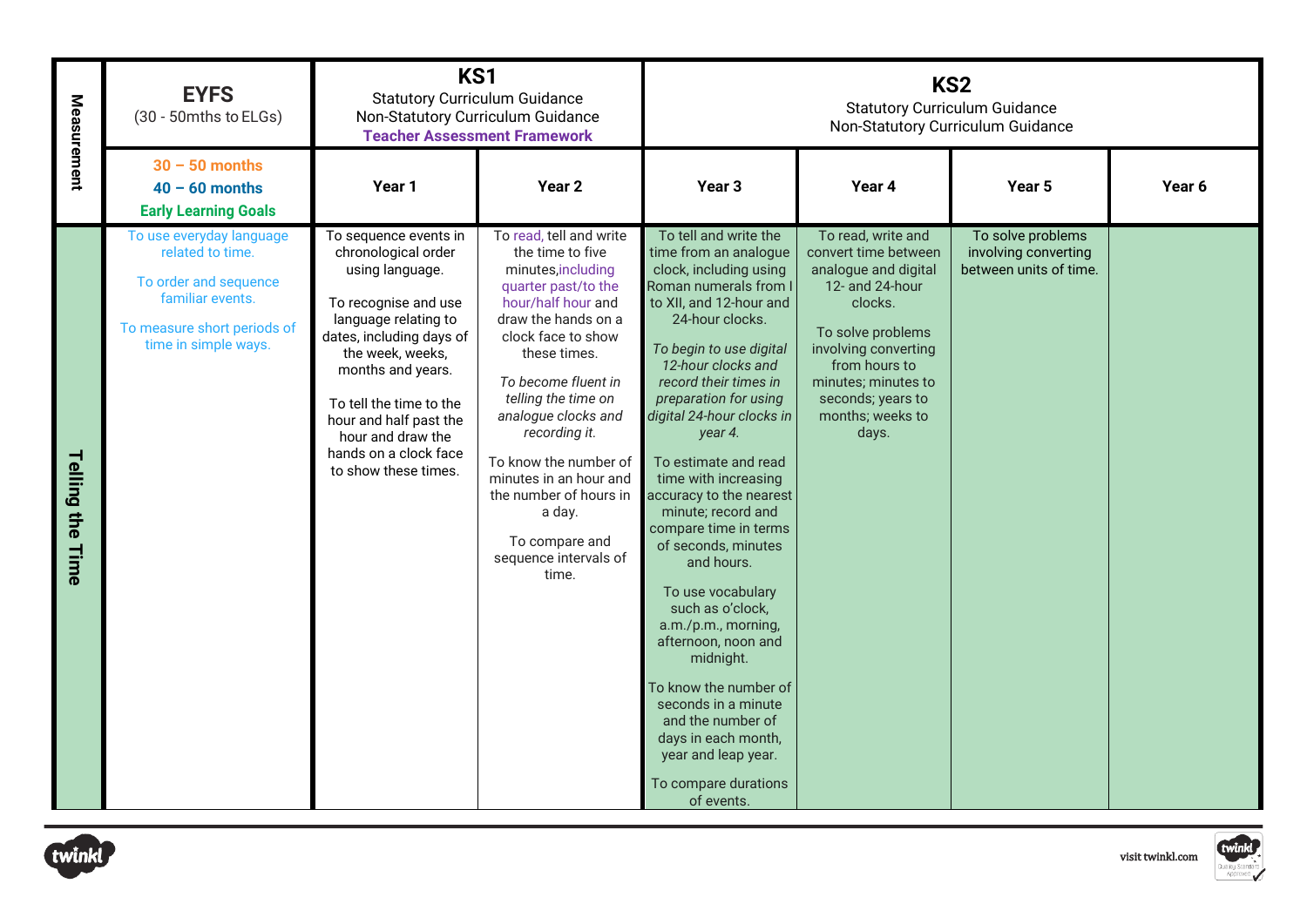| $30 - 50$ months<br>Year 1<br>Year <sub>2</sub><br>Year 3<br>Year 4<br>Year 5<br>Year 6<br>$40 - 60$ months<br><b>Early Learning Goals</b><br>To begin to use everyday<br>To recognise and know<br>To become fluent in<br>To become fluent in<br>the value of different<br>language related to money.<br>recognising the value<br>counting and<br>denominations of coins<br>of coins.<br>recognising coins.<br>and notes.<br>To recognise and use<br>To add and subtract<br>symbols for pounds (£)<br>manageable amounts<br>of money, including<br>and pence (p)<br>accurately, recording<br>mixed units, to give<br>change, using both £<br>pounds and pence<br>separately; combine<br>and p in practical<br>amounts to make a<br>contexts.<br>particular value.<br>To find and use<br>different combinations<br>of coins that equal the<br><b>Money</b><br>same amounts of<br>money.<br>To solve simple<br>problems in a practical<br>context involving<br>addition and<br>subtraction of money<br>of the same unit,<br>including giving<br>change. | Measurement | <b>EYFS</b><br>(30 - 50mths to ELGs) | KS1<br><b>Statutory Curriculum Guidance</b><br>Non-Statutory Curriculum Guidance<br><b>Teacher Assessment Framework</b> |  | KS <sub>2</sub><br><b>Statutory Curriculum Guidance</b><br>Non-Statutory Curriculum Guidance |  |  |  |  |
|-------------------------------------------------------------------------------------------------------------------------------------------------------------------------------------------------------------------------------------------------------------------------------------------------------------------------------------------------------------------------------------------------------------------------------------------------------------------------------------------------------------------------------------------------------------------------------------------------------------------------------------------------------------------------------------------------------------------------------------------------------------------------------------------------------------------------------------------------------------------------------------------------------------------------------------------------------------------------------------------------------------------------------------------------------|-------------|--------------------------------------|-------------------------------------------------------------------------------------------------------------------------|--|----------------------------------------------------------------------------------------------|--|--|--|--|
|                                                                                                                                                                                                                                                                                                                                                                                                                                                                                                                                                                                                                                                                                                                                                                                                                                                                                                                                                                                                                                                       |             |                                      |                                                                                                                         |  |                                                                                              |  |  |  |  |
| twinkl                                                                                                                                                                                                                                                                                                                                                                                                                                                                                                                                                                                                                                                                                                                                                                                                                                                                                                                                                                                                                                                |             |                                      |                                                                                                                         |  |                                                                                              |  |  |  |  |



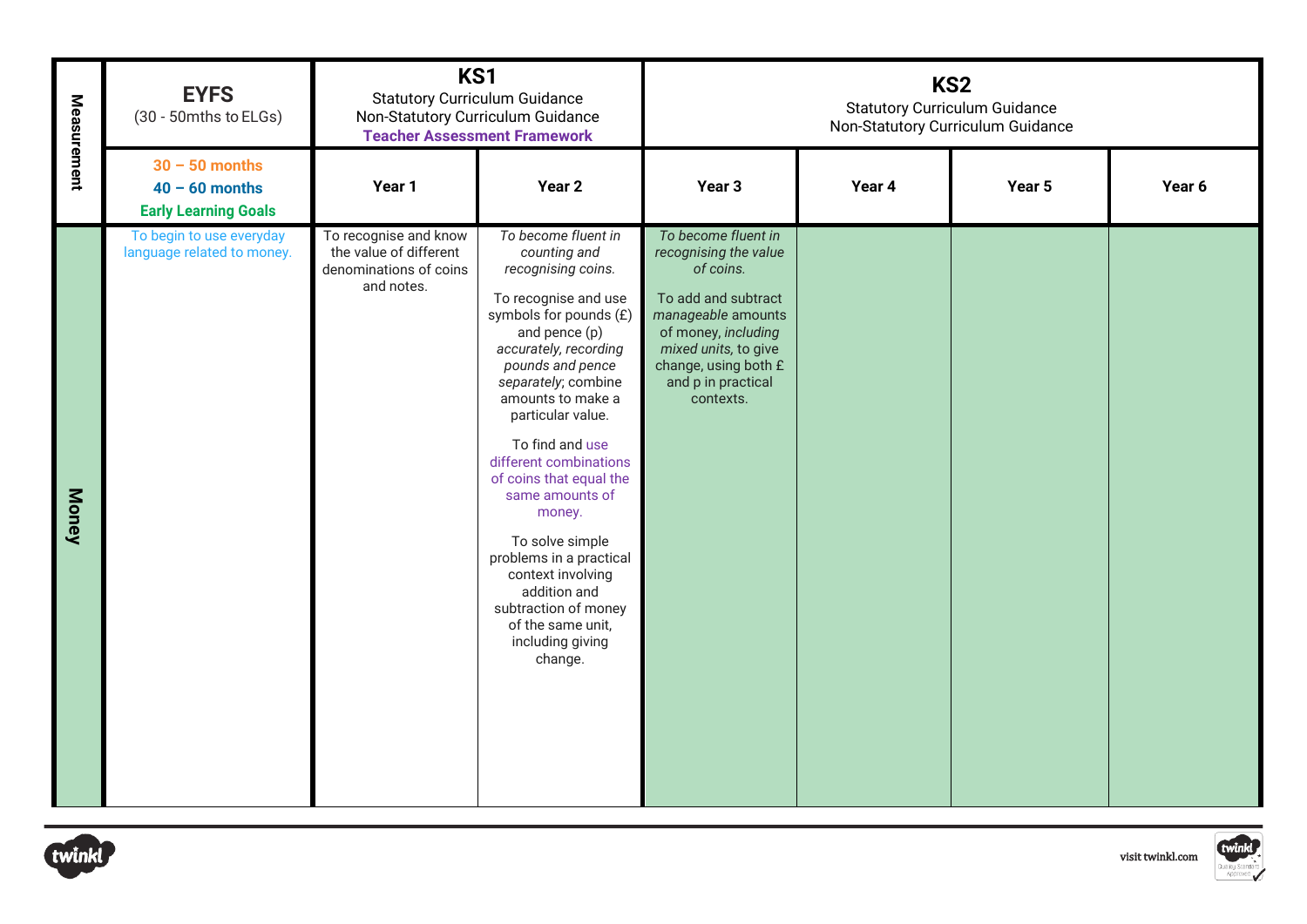| Measurement                | <b>EYFS</b><br>(30 - 50mths to ELGs)                                | KS1<br><b>Statutory Curriculum Guidance</b><br>Non-Statutory Curriculum Guidance<br><b>Teacher Assessment Framework</b> |                   | KS <sub>2</sub><br><b>Statutory Curriculum Guidance</b><br>Non-Statutory Curriculum Guidance<br>Year 4<br>Year 3<br>Year 5<br>To measure the<br>To measure and<br>To measure and<br>calculate the perimeter<br>calculate the perimeter<br>of a rectilinear figure<br>of composite rectilinear<br>shapes.<br>(including squares) in<br>shapes in centimetres<br>centimetres and<br>and metres including<br>using the relations of<br>metres.<br>perimeter. Note: Missing<br>To know perimeter can<br>measures questions can<br>be expressed<br>be expressed<br>algebraically as $2(a + b)$<br>algebraically.<br>where a and b are the<br>dimensions in the same<br>To calculate and<br>compare the area of<br>unit.<br>rectangles (including<br>To find the area of<br>squares), and including<br>rectilinear shapes by<br>using standard units,<br>counting squares.<br>square centimetres |                                                 |                                                                                                                                                                                                                                                                                                                                                              |                                                                                                                                                                                                                                                                                                                                                                                                                                                                                                                                                                                                                                                                                                                                                          |
|----------------------------|---------------------------------------------------------------------|-------------------------------------------------------------------------------------------------------------------------|-------------------|--------------------------------------------------------------------------------------------------------------------------------------------------------------------------------------------------------------------------------------------------------------------------------------------------------------------------------------------------------------------------------------------------------------------------------------------------------------------------------------------------------------------------------------------------------------------------------------------------------------------------------------------------------------------------------------------------------------------------------------------------------------------------------------------------------------------------------------------------------------------------------------------|-------------------------------------------------|--------------------------------------------------------------------------------------------------------------------------------------------------------------------------------------------------------------------------------------------------------------------------------------------------------------------------------------------------------------|----------------------------------------------------------------------------------------------------------------------------------------------------------------------------------------------------------------------------------------------------------------------------------------------------------------------------------------------------------------------------------------------------------------------------------------------------------------------------------------------------------------------------------------------------------------------------------------------------------------------------------------------------------------------------------------------------------------------------------------------------------|
|                            | $30 - 50$ months<br>$40 - 60$ months<br><b>Early Learning Goals</b> | Year 1                                                                                                                  | Year <sub>2</sub> |                                                                                                                                                                                                                                                                                                                                                                                                                                                                                                                                                                                                                                                                                                                                                                                                                                                                                            |                                                 |                                                                                                                                                                                                                                                                                                                                                              | Year 6                                                                                                                                                                                                                                                                                                                                                                                                                                                                                                                                                                                                                                                                                                                                                   |
| Perimeter, Area and Volume |                                                                     |                                                                                                                         |                   | perimeter of simple 2D                                                                                                                                                                                                                                                                                                                                                                                                                                                                                                                                                                                                                                                                                                                                                                                                                                                                     | To relate area to arrays<br>and multiplication. | (cm <sup>2</sup> ) and square<br>metres (m <sup>2</sup> ), use the<br>area of rectangles to<br>find unknown lengths<br>and estimate the area<br>of irregular shapes.<br><b>Note: Missing measures</b><br>questions can be<br>expressed algebraically.<br>To calculate the area<br>from scale drawings<br>using given<br>measurements.<br>To estimate volume. | To recognise that<br>shapes with the same<br>areas can have<br>different perimeters<br>and vice versa.<br>To recognise when it is<br>possible to use<br>formulae for area and<br>volume of shapes.<br>To relate the area of<br>rectangles to<br>parallelograms and<br>triangles and calculate<br>their areas,<br>understanding and<br>using the formulae (in<br>words or symbols) to<br>do this.<br>To calculate the area<br>of parallelograms and<br>triangles.<br>To calculate, estimate<br>and compare volume<br>of cubes and cuboids<br>using standard units,<br>including cubic<br>centimetres (cm <sup>3</sup> ) and<br>cubic metres (m <sup>3</sup> ), and<br>extending to other<br>units (for example,<br>mm <sup>3</sup> and km <sup>3</sup> ). |
| twinkl                     |                                                                     |                                                                                                                         |                   |                                                                                                                                                                                                                                                                                                                                                                                                                                                                                                                                                                                                                                                                                                                                                                                                                                                                                            |                                                 |                                                                                                                                                                                                                                                                                                                                                              | twinkl<br>visit twinkl.com                                                                                                                                                                                                                                                                                                                                                                                                                                                                                                                                                                                                                                                                                                                               |



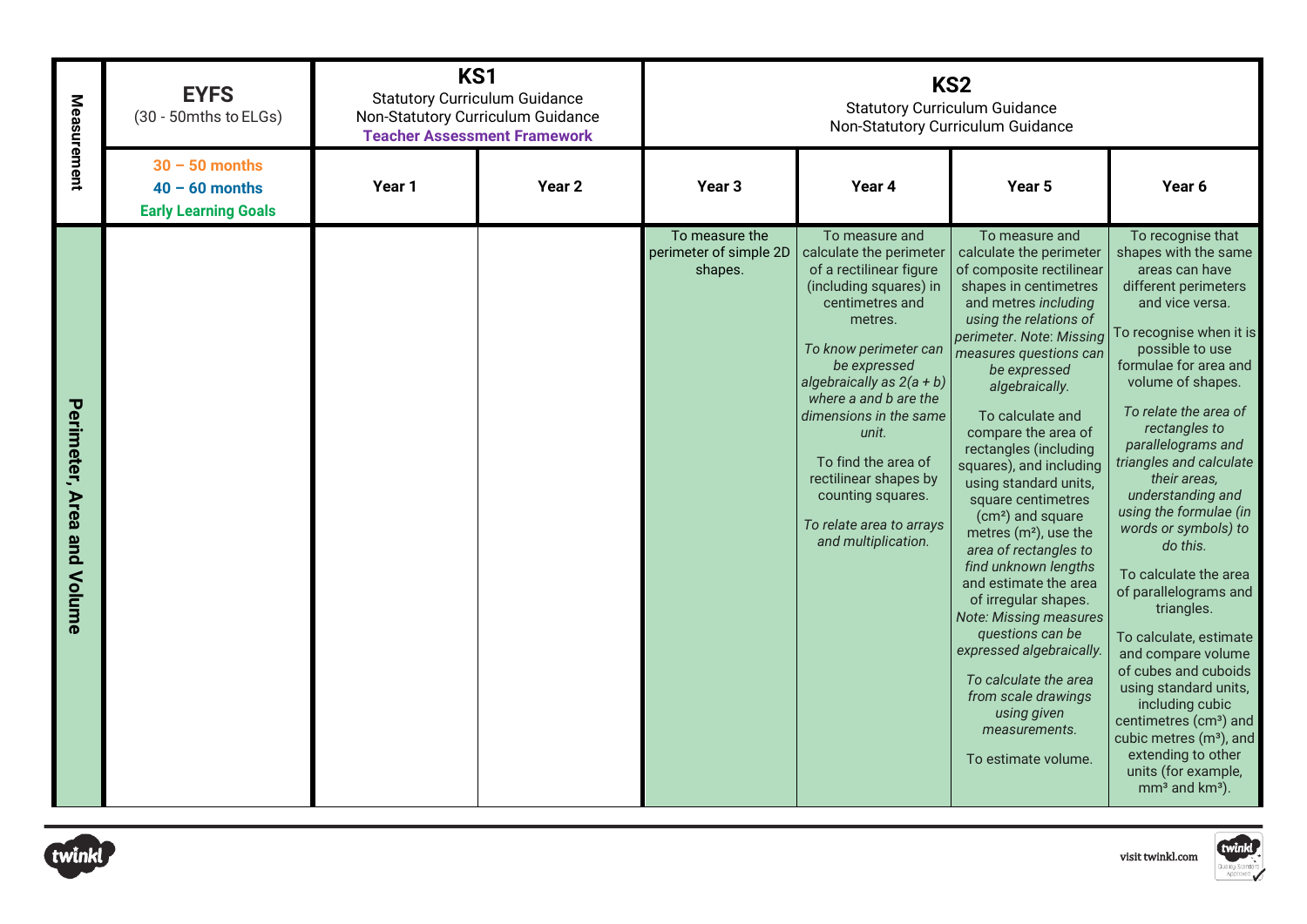| Properties<br>Shapes                                  | <b>EYFS</b><br>(30 - 50mths to ELGs)                                                                                                                                                                                                                                                                                                                                                                                                                                                                                                                                                                                                                                                                                              | KS1<br><b>Statutory Curriculum Guidance</b><br><b>Teacher Assessment Framework</b>                                                                                                                                                                               | Non-Statutory Curriculum Guidance                                                                                                                                                                                                                                                                                                                                                                                                                            |                                                                                                                                                                                                                                                                                                                            | KS <sub>2</sub>                                                                                                                                                                                                                              | <b>Statutory Curriculum Guidance</b><br>Non-Statutory Curriculum Guidance                   |                                                                                                                                                                                                                                              |  |  |
|-------------------------------------------------------|-----------------------------------------------------------------------------------------------------------------------------------------------------------------------------------------------------------------------------------------------------------------------------------------------------------------------------------------------------------------------------------------------------------------------------------------------------------------------------------------------------------------------------------------------------------------------------------------------------------------------------------------------------------------------------------------------------------------------------------|------------------------------------------------------------------------------------------------------------------------------------------------------------------------------------------------------------------------------------------------------------------|--------------------------------------------------------------------------------------------------------------------------------------------------------------------------------------------------------------------------------------------------------------------------------------------------------------------------------------------------------------------------------------------------------------------------------------------------------------|----------------------------------------------------------------------------------------------------------------------------------------------------------------------------------------------------------------------------------------------------------------------------------------------------------------------------|----------------------------------------------------------------------------------------------------------------------------------------------------------------------------------------------------------------------------------------------|---------------------------------------------------------------------------------------------|----------------------------------------------------------------------------------------------------------------------------------------------------------------------------------------------------------------------------------------------|--|--|
| ዹ                                                     | $30 - 50$ months<br>$40 - 60$ months<br><b>Early Learning Goals</b>                                                                                                                                                                                                                                                                                                                                                                                                                                                                                                                                                                                                                                                               | Year 1                                                                                                                                                                                                                                                           | Year <sub>2</sub>                                                                                                                                                                                                                                                                                                                                                                                                                                            | Year <sub>3</sub>                                                                                                                                                                                                                                                                                                          | Year 4                                                                                                                                                                                                                                       | Year 5                                                                                      | Year 6                                                                                                                                                                                                                                       |  |  |
| Recognise 2D<br>pue<br>3D Shapes and Their Properties | To show an interest in shape<br>and space by playing with<br>shapes or making<br>arrangements with objects.<br>To show interest in shape by<br>sustained construction activity<br>or by talking about shapes or<br>arrangements.<br>To show interest in shapes in<br>the environment.<br>To use shapes appropriately<br>for tasks.<br>To begin to talk about shapes<br>in everyday objects, e.g.<br>'round' and 'tall'.<br>To begin to use mathematical<br>names for 'solid' 3D shapes<br>and 'flat' 2D shapes, and<br>mathematical terms to<br>describe shapes.<br>To select a particular named<br>shapes.<br>To explore characteristics of<br>everyday objects and shapes<br>and use mathematical<br>language to describe them. | To recognise, handle<br>and name common 2D<br>and 3D shapes in<br>different<br>orientations/sizes and<br>relate everyday objects<br>fluently.<br>To recognise that<br>rectangles, triangles,<br>cuboids and pyramids<br>are not always similar<br>to each other. | Pupils read and write<br>names for shapes that<br>are appropriate for their<br>word reading and<br>spelling.<br>To handle, identify and<br>describe the properties<br>of 2D shapes, including<br>the number of sides<br>and line symmetry in a<br>vertical line.<br>To handle, identify and<br>describe the properties<br>of 3D shapes, including<br>the number of edges,<br>vertices and faces.<br>To identify 2D<br>shapes on the surface<br>of 3D shapes. | To describe the<br>properties of 2D and<br>3D shapes using<br>accurate language.<br>To extendknowledge<br>of the properties of<br>shapes is extended at<br>this stage to<br>symmetrical and non-<br>symmetrical polygon<br>and polyhedron.<br>To recognise 3D<br>shapes in different<br>orientations and<br>describe them. | To identify lines of<br>symmetry in 2D<br>shapes presented in<br>different orientations.<br>To recognise line<br>symmetry in a variety<br>of diagrams, including<br>where the line of<br>symmetry does not<br>dissect the original<br>shape. | To identify 3D shapes,<br>including cubes and<br>other cuboids, from<br>2D representations. | To illustrate and<br>name parts of circles,<br>including radius,<br>diameter and<br>circumference and<br>know that the<br>diameter is twice the<br>radius.<br>To express<br>algebraically the<br>relationship between<br>angles and lengths. |  |  |
| twinkl                                                | twinkl<br>visit twinkl.com                                                                                                                                                                                                                                                                                                                                                                                                                                                                                                                                                                                                                                                                                                        |                                                                                                                                                                                                                                                                  |                                                                                                                                                                                                                                                                                                                                                                                                                                                              |                                                                                                                                                                                                                                                                                                                            |                                                                                                                                                                                                                                              |                                                                                             |                                                                                                                                                                                                                                              |  |  |



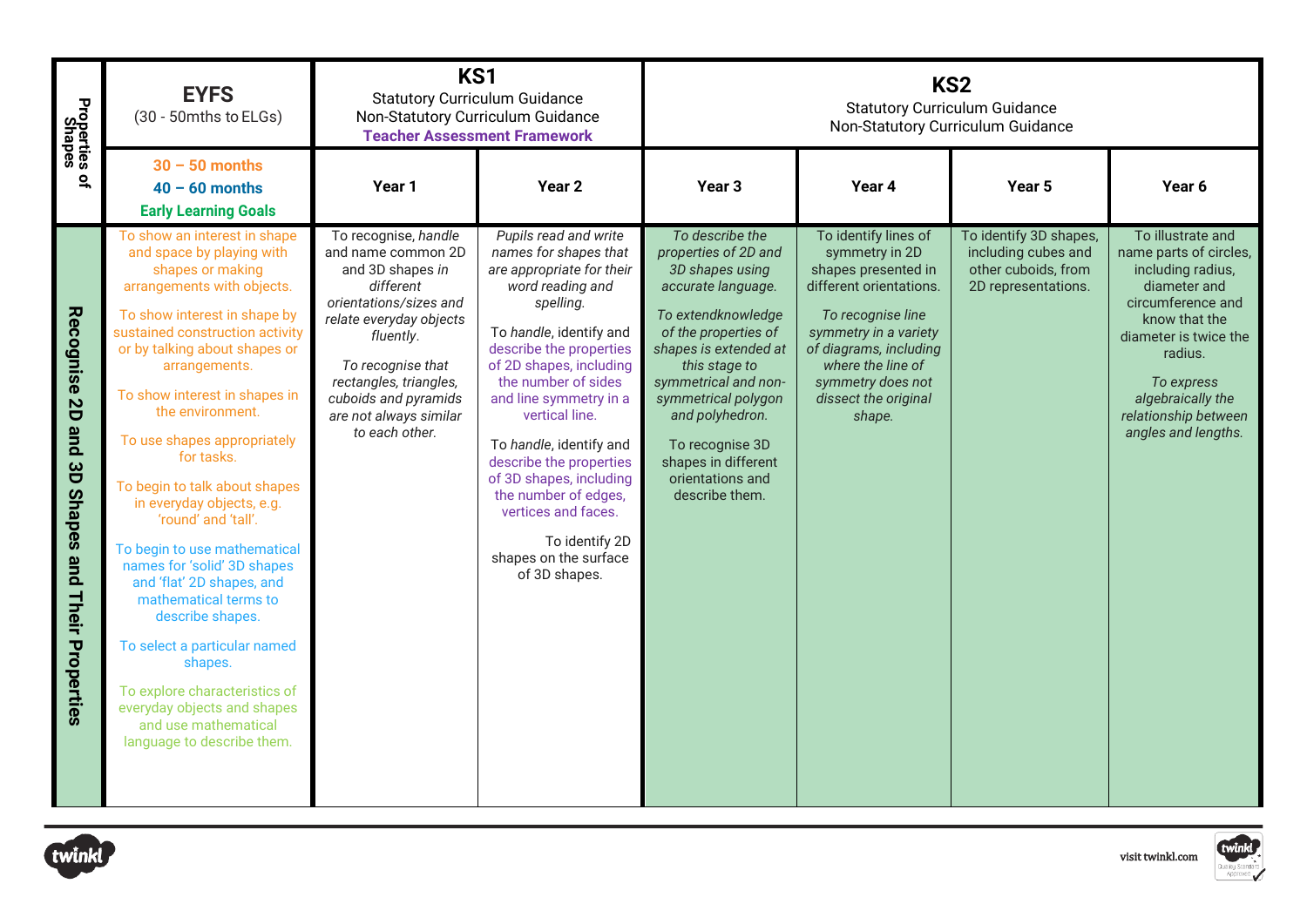| Properties<br>Shapes                                   | <b>EYFS</b><br>(30 - 50mths to ELGs)                                  | KS1<br><b>Statutory Curriculum Guidance</b><br>Non-Statutory Curriculum Guidance<br><b>Teacher Assessment Framework</b> |                                                                                                                                                             |                                                                                                                                                                                                                                                                                                                    | KS <sub>2</sub><br><b>Statutory Curriculum Guidance</b><br>Non-Statutory Curriculum Guidance                                                                                                                                                                                                  |                                                                                                                                                                                                        |                                                                                                                                                                                                                                                                        |  |
|--------------------------------------------------------|-----------------------------------------------------------------------|-------------------------------------------------------------------------------------------------------------------------|-------------------------------------------------------------------------------------------------------------------------------------------------------------|--------------------------------------------------------------------------------------------------------------------------------------------------------------------------------------------------------------------------------------------------------------------------------------------------------------------|-----------------------------------------------------------------------------------------------------------------------------------------------------------------------------------------------------------------------------------------------------------------------------------------------|--------------------------------------------------------------------------------------------------------------------------------------------------------------------------------------------------------|------------------------------------------------------------------------------------------------------------------------------------------------------------------------------------------------------------------------------------------------------------------------|--|
| 읶                                                      | $30 - 50$ months<br>$40 - 60$ months<br><b>Early Learning Goals</b>   | Year 1                                                                                                                  | Year <sub>2</sub>                                                                                                                                           | Year <sub>3</sub>                                                                                                                                                                                                                                                                                                  | Year 4                                                                                                                                                                                                                                                                                        | Year <sub>5</sub>                                                                                                                                                                                      | Year 6                                                                                                                                                                                                                                                                 |  |
| <b>Compare and</b><br><b>Classify Shapes</b>           | To show awareness of<br>similarities of shapes in the<br>environment. |                                                                                                                         | To identify, compare<br>and sort common 2D<br>and 3D shapes and<br>everyday objects on the<br>basis of their properties<br>and use vocabulary<br>precisely. |                                                                                                                                                                                                                                                                                                                    | To compare lengths<br>and angles to decide<br>if a polygon is regular<br>or irregular.<br>To compare and<br>classify geometric<br>shapes, including<br>different<br>quadrilaterals and<br>triangles, based on<br>their properties and<br>sizes.                                               | To distinguish<br>between regular and<br>irregular polygons<br>based on reasoning<br>about equal sides and<br>angles.                                                                                  | To compare and<br>classify geometric<br>shapes based on<br>their properties and<br>sizes and find<br>unknown angles in<br>any triangles,<br>quadrilaterals, and<br>regular polygons<br>using known<br>measurements.                                                    |  |
| Drawing 2D Shapes and Constructing 3D<br><b>Shapes</b> |                                                                       |                                                                                                                         | Pupils draw lines and<br>shapes using a straight<br>edge.                                                                                                   | To connect decimals<br>and rounding to<br>drawing and<br>measuring straight<br>lines in centimetres, in<br>a variety of contexts.<br>To identify horizontal<br>and vertical lines and<br>pairs of perpendicular<br>and parallel lines.<br>To draw 2D shapes<br>and make 3D shapes<br>using modelling<br>materials. | To draw with<br>increasing accuracy<br>and develop<br>mathematical<br>reasoning to analyse<br>shapes and their<br>properties and<br>confidently describe<br>the relationships<br>between them.<br>To complete a simple<br>symmetric figure with<br>respect to a specific<br>line of symmetry. | To become accurate in<br>drawing lines with a<br>ruler to the nearest<br>millimetre, and<br>measuring with a<br>protractor.<br>To use conventional<br>markings for parallel<br>lines and right angles. | To draw 2D shapes<br>and nets accurately<br>using given<br>dimensions and<br>angles using<br>measuring tools,<br>conventional<br>markings and labels<br>for lines and angles.<br>To recognise,<br>describe and build<br>simple 3D shapes,<br>including making<br>nets. |  |



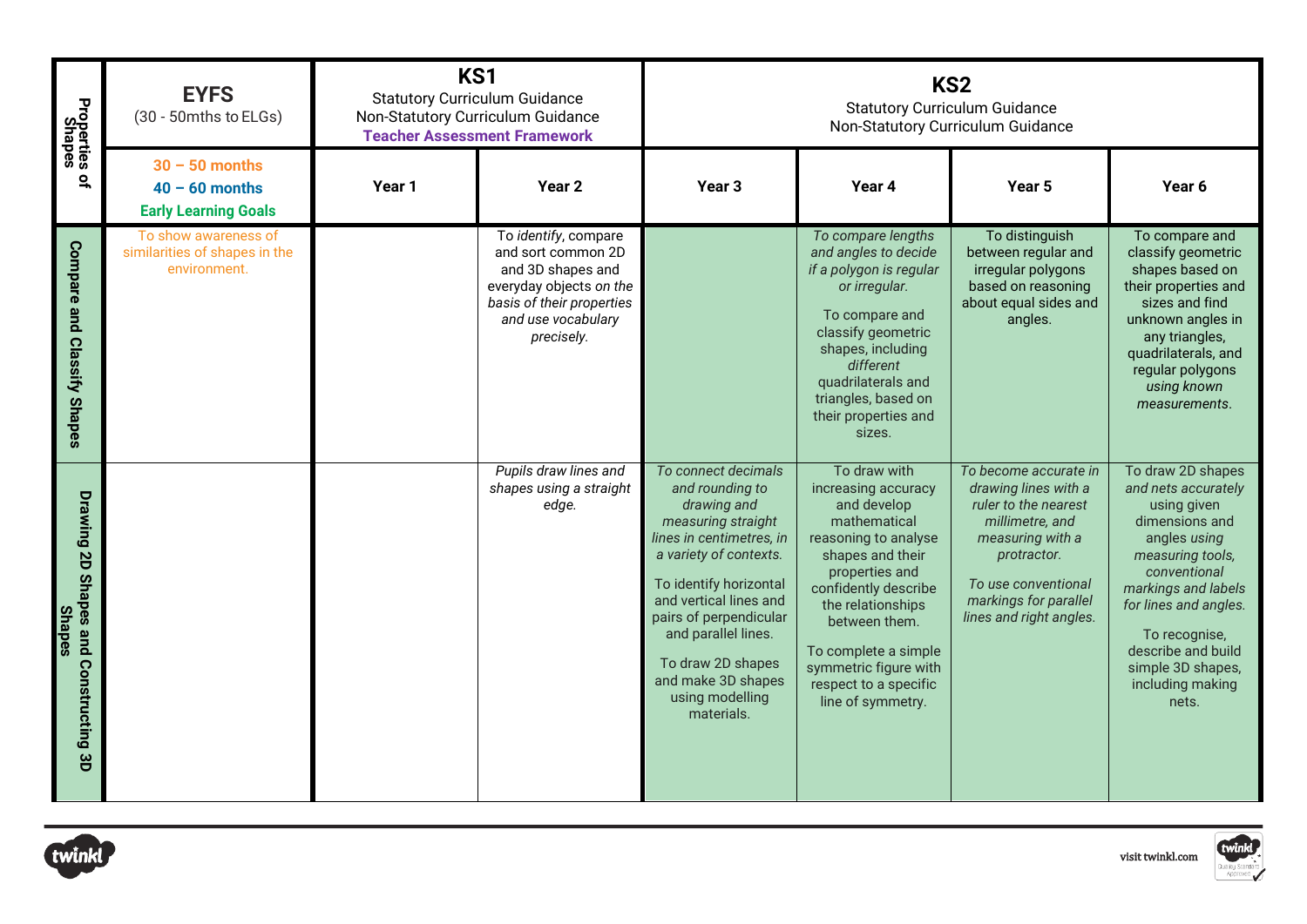| Properties<br>Shapes | <b>EYFS</b><br>(30 - 50mths to ELGs)                                | KS1<br><b>Statutory Curriculum Guidance</b><br>Non-Statutory Curriculum Guidance<br><b>Teacher Assessment Framework</b> |                   |                                                                                                                                                                                                                                                                                                                                   |                                                                                                                                                          | KS <sub>2</sub><br><b>Statutory Curriculum Guidance</b><br>Non-Statutory Curriculum Guidance                                                                                                                                                                                                                                                                                                                                                                                                                                                                                                                                                                                                                                                                                           |                                                                                                                                                |
|----------------------|---------------------------------------------------------------------|-------------------------------------------------------------------------------------------------------------------------|-------------------|-----------------------------------------------------------------------------------------------------------------------------------------------------------------------------------------------------------------------------------------------------------------------------------------------------------------------------------|----------------------------------------------------------------------------------------------------------------------------------------------------------|----------------------------------------------------------------------------------------------------------------------------------------------------------------------------------------------------------------------------------------------------------------------------------------------------------------------------------------------------------------------------------------------------------------------------------------------------------------------------------------------------------------------------------------------------------------------------------------------------------------------------------------------------------------------------------------------------------------------------------------------------------------------------------------|------------------------------------------------------------------------------------------------------------------------------------------------|
| $\overline{a}$       | $30 - 50$ months<br>$40 - 60$ months<br><b>Early Learning Goals</b> | Year 1                                                                                                                  | Year <sub>2</sub> | Year 3                                                                                                                                                                                                                                                                                                                            | Year 4                                                                                                                                                   | Year 5                                                                                                                                                                                                                                                                                                                                                                                                                                                                                                                                                                                                                                                                                                                                                                                 | Year 6                                                                                                                                         |
| <b>Angles</b>        |                                                                     |                                                                                                                         |                   | To recognise angles<br>as a property of<br>shape or a<br>description of a turn.<br>To identify right<br>angles, recognise that<br>two right angles make<br>a half-turn, three<br>make three quarters<br>of a turn and four a<br>complete turn<br>To identify whether<br>angles are greater<br>than or less than a<br>right angle. | To identify acute and<br>obtuse angles and<br>compare and order<br>angles up to two right<br>angles by size in<br>preparation for using<br>a protractor. | To know angles are<br>measured in degrees;<br>estimate and compare<br>acute, obtuse and reflex<br>angles. To draw given<br>angles, and measure<br>them in degrees.<br>To identify: angles at a<br>point and one whole<br>turn (total 360°), angles<br>at a point on a straight<br>line and $\frac{1}{2}$ a turn (total<br>180°) and other<br>multiples of 90°.<br>To use the term<br>diagonal and make<br>conjectures about the<br>angles formed between<br>sides, and between<br>diagonals and parallel<br>sides.<br>To use the properties of<br>rectangles to deduce<br>related facts and find<br>missing lengths and<br>angles by using angle<br>sum facts and other<br>properties to make<br>deductions about<br>missing angles and<br>relate these to missing<br>number problems. | To recognise angles<br>where they meet at a<br>point, are on a<br>straight line, or are<br>vertically opposite,<br>and find missing<br>angles. |
| twinkl               |                                                                     |                                                                                                                         |                   |                                                                                                                                                                                                                                                                                                                                   |                                                                                                                                                          |                                                                                                                                                                                                                                                                                                                                                                                                                                                                                                                                                                                                                                                                                                                                                                                        | twinkl<br>visit twinkl.com                                                                                                                     |



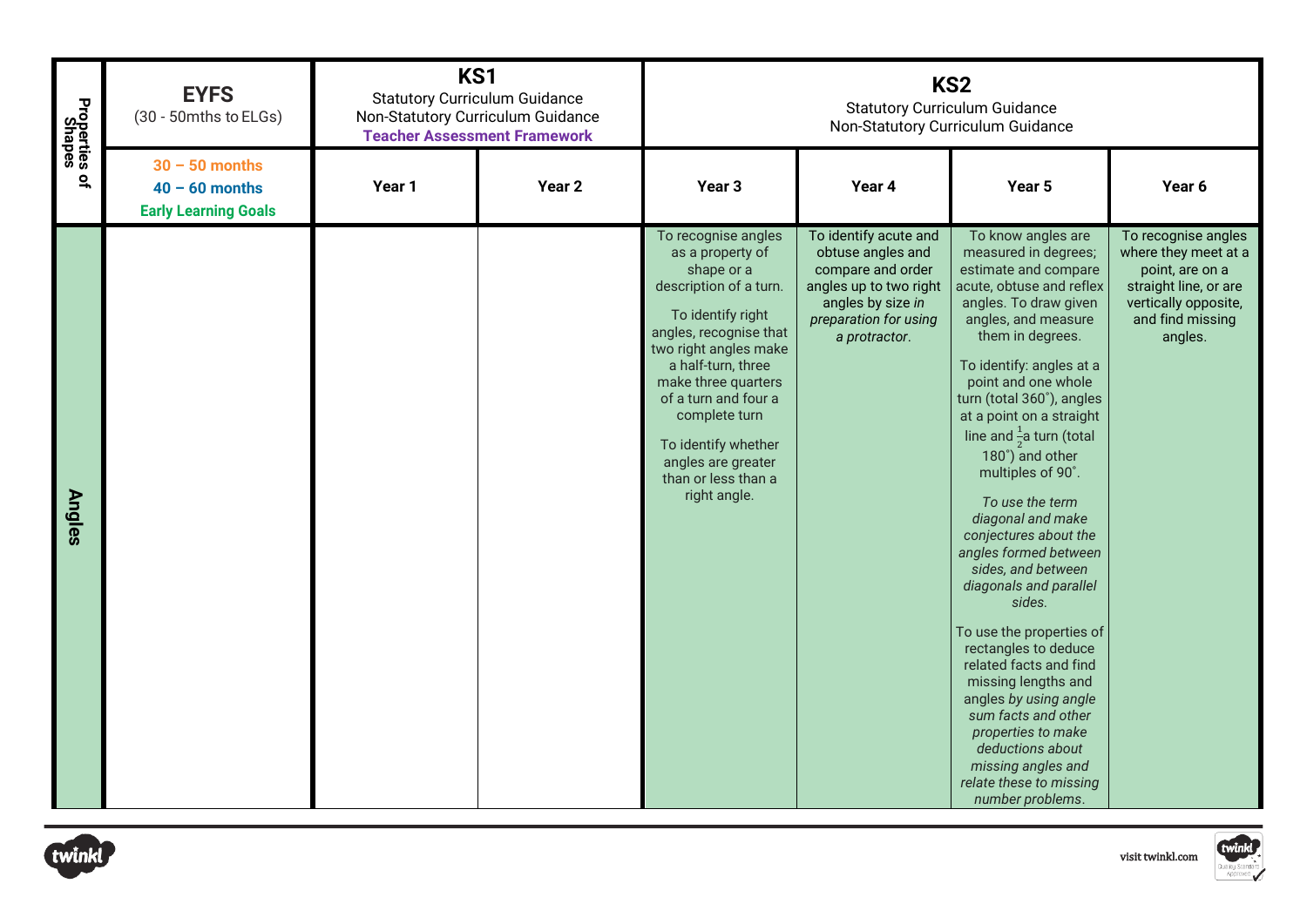| <b>Position and</b><br>Direction | <b>EYFS</b><br>(30 - 50mths to ELGs)                                                                                                                   | KS1<br><b>Statutory Curriculum Guidance</b><br>Non-Statutory Curriculum Guidance<br><b>Teacher Assessment Framework</b>                                                                                                                                                                                                                                                                                                                                                           |                                                                                                                                                                                                                                                                                                         |                   | KS <sub>2</sub><br><b>Statutory Curriculum Guidance</b><br>Non-Statutory Curriculum Guidance                                                                                                                                                                                                                                                                                                                                                                                                     |                                                                                                                                                                                                                                                 |                                                                                                                                                                                                                                                                                                                                                                                                                                                                                                                                                                             |
|----------------------------------|--------------------------------------------------------------------------------------------------------------------------------------------------------|-----------------------------------------------------------------------------------------------------------------------------------------------------------------------------------------------------------------------------------------------------------------------------------------------------------------------------------------------------------------------------------------------------------------------------------------------------------------------------------|---------------------------------------------------------------------------------------------------------------------------------------------------------------------------------------------------------------------------------------------------------------------------------------------------------|-------------------|--------------------------------------------------------------------------------------------------------------------------------------------------------------------------------------------------------------------------------------------------------------------------------------------------------------------------------------------------------------------------------------------------------------------------------------------------------------------------------------------------|-------------------------------------------------------------------------------------------------------------------------------------------------------------------------------------------------------------------------------------------------|-----------------------------------------------------------------------------------------------------------------------------------------------------------------------------------------------------------------------------------------------------------------------------------------------------------------------------------------------------------------------------------------------------------------------------------------------------------------------------------------------------------------------------------------------------------------------------|
|                                  | $30 - 50$ months<br>$40 - 60$ months<br><b>Early Learning Goals</b>                                                                                    | Year 1                                                                                                                                                                                                                                                                                                                                                                                                                                                                            | Year <sub>2</sub>                                                                                                                                                                                                                                                                                       | Year <sub>3</sub> | Year 4                                                                                                                                                                                                                                                                                                                                                                                                                                                                                           | Year 5                                                                                                                                                                                                                                          | Year 6                                                                                                                                                                                                                                                                                                                                                                                                                                                                                                                                                                      |
| Position, Direction and Movement | To use positional language.<br>To describe their relative<br>position such as 'behind' or<br>'next to'.                                                | To describe position,<br>direction and<br>movement, including<br>whole, half, quarter and<br>three-quarter turns in<br>both directions and<br>connect clockwise with<br>the movement on a<br>clock face.<br>To use the language of<br>position, direction and<br>motion, including: left<br>and right, top, middle<br>and bottom, on top of, in<br>front of, above,<br>between, around, near,<br>close and far, up and<br>down, forwards and<br>backwards, inside and<br>outside. | To use mathematical<br>vocabulary to describe<br>position, direction and<br>movement, including<br>movement in a straight<br>line and distinguishing<br>between rotation as a<br>turn and in terms of<br>right angles for quarter,<br>half and three-quarter<br>turns (clockwise and<br>anticlockwise). |                   | To describe positions<br>on a 2D grid as<br>coordinates in the first<br>quadrant.<br>To draw a pair of axes<br>in one quadrant, with<br>equal scales and<br>integer labels.<br>To read, write and use<br>pairs of coordinates,<br>including using<br>coordinate plotting ICT<br>tools.<br>To plot specified points<br>and draw sides to<br>complete a given<br>polygon.<br>To describe<br>movements between<br>positions as<br>translations of a given<br>unit to the left/right<br>and up/down. | To identify, describe<br>and represent the<br>position of a shape<br>following a reflection (in<br>lines that are parallel to<br>the axes) or translation,<br>using the appropriate<br>language, and know<br>that the shape has not<br>changed. | To draw and label a<br>pair of axes in all four<br>quadrants with equal<br>scaling. To describe<br>positions on the full<br>coordinate grid (all<br>four quadrants).<br>To draw and label<br>simple shapes -<br>rectangles (including<br>squares),<br>parallelograms and<br>rhombuses, specified<br>by coordinates in the<br>four quadrants,<br>predicting missing<br>coordinates using the<br>properties of shapes.<br>To translate simple<br>shapes where<br>coordinates may be<br>expressed algebraically<br>on the coordinate<br>plane and reflect them<br>in the axes. |
| Patterns                         | To use familiar objects and<br>common shapes to create and<br>recreate patterns and build<br>models.<br>To recognise, create and<br>describe patterns. |                                                                                                                                                                                                                                                                                                                                                                                                                                                                                   | To order and arrange<br>combinations of<br>mathematical objects<br>and shapes, including<br>those in different<br>orientations, in patterns<br>and sequences.                                                                                                                                           |                   |                                                                                                                                                                                                                                                                                                                                                                                                                                                                                                  |                                                                                                                                                                                                                                                 |                                                                                                                                                                                                                                                                                                                                                                                                                                                                                                                                                                             |
| twinkl                           |                                                                                                                                                        |                                                                                                                                                                                                                                                                                                                                                                                                                                                                                   |                                                                                                                                                                                                                                                                                                         |                   |                                                                                                                                                                                                                                                                                                                                                                                                                                                                                                  |                                                                                                                                                                                                                                                 | twinkl<br>visit twinkl.com                                                                                                                                                                                                                                                                                                                                                                                                                                                                                                                                                  |

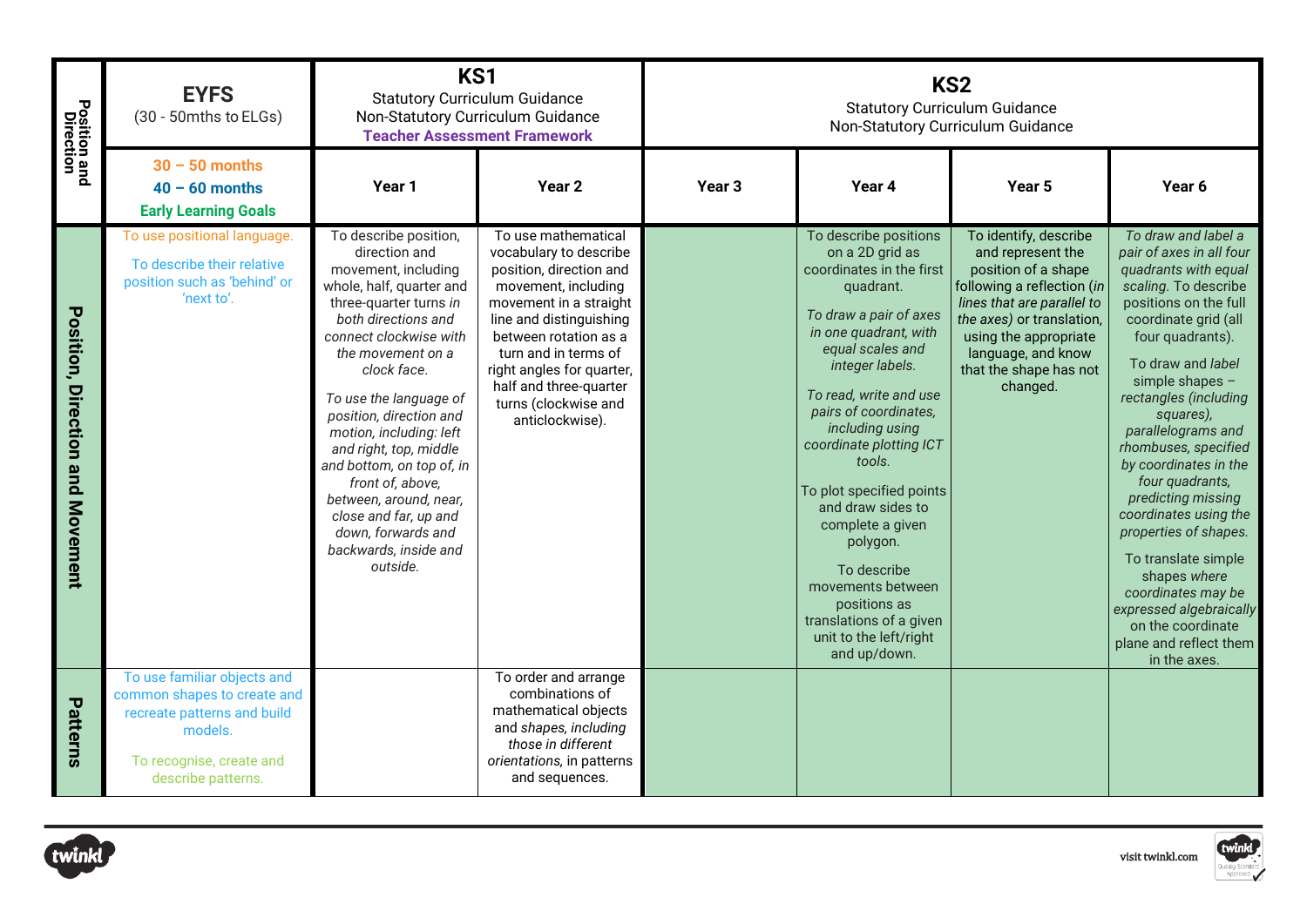| Statistics                         | <b>EYFS</b><br>(30 - 50mths to ELGs)                                | KS1    | <b>Statutory Curriculum Guidance</b><br>Non-Statutory Curriculum Guidance<br><b>Teacher Assessment Framework</b>                                                                                                                                                                                                                                                                                                                                                                                                              |                                                                                                                                        |                                                                                                                                                                                                                                         | KS <sub>2</sub><br><b>Statutory Curriculum Guidance</b><br>Non-Statutory Curriculum Guidance                                                                                                                                                                         |                                                                                                                                                                                                                                                                                                                                                                |  |  |
|------------------------------------|---------------------------------------------------------------------|--------|-------------------------------------------------------------------------------------------------------------------------------------------------------------------------------------------------------------------------------------------------------------------------------------------------------------------------------------------------------------------------------------------------------------------------------------------------------------------------------------------------------------------------------|----------------------------------------------------------------------------------------------------------------------------------------|-----------------------------------------------------------------------------------------------------------------------------------------------------------------------------------------------------------------------------------------|----------------------------------------------------------------------------------------------------------------------------------------------------------------------------------------------------------------------------------------------------------------------|----------------------------------------------------------------------------------------------------------------------------------------------------------------------------------------------------------------------------------------------------------------------------------------------------------------------------------------------------------------|--|--|
|                                    | $30 - 50$ months<br>$40 - 60$ months<br><b>Early Learning Goals</b> | Year 1 | Year <sub>2</sub>                                                                                                                                                                                                                                                                                                                                                                                                                                                                                                             | Year 3                                                                                                                                 | Year 4                                                                                                                                                                                                                                  | Year 5                                                                                                                                                                                                                                                               | Year 6                                                                                                                                                                                                                                                                                                                                                         |  |  |
| Record, Present and Interpret Data | To record, using marks that<br>they can interpret and explain.      |        | To record, interpret,<br>collate, organise and<br>compare information.<br>To interpret and<br>construct simple<br>pictograms, tally charts,<br>block diagrams and<br>simple tables (e.g.<br>many-to-one<br>correspondence in<br>pictograms with simple<br>ratios 2, 5, 10 scales).<br>To ask and answer<br>simple questions by<br>counting the number of<br>objects in each<br>category and sorting<br>the categories by<br>quantity.<br>To ask and answer<br>questions about<br>totalling and comparing<br>categorical data. | To interpret and<br>present data using<br>bar charts,<br>pictograms and<br>tables anduse simple<br>scales with increasing<br>accuracy. | To understand and<br>use a greater range of<br>scales in data<br>representations.<br>To interpret and<br>present discrete and<br>continuous data<br>using appropriate<br>graphical methods,<br>including bar charts<br>and time graphs. | To begin to decide<br>which representations<br>of data are most<br>appropriate and why.<br>To connect<br>coordinates and scales<br>to the interpretation of<br>time graphs.<br>To complete, read and<br>interpret information<br>in tables, including<br>timetables. | To connect<br>conversion from<br>kilometres to miles in<br>measurement to its<br>graphical<br>representation.<br>To connect work on<br>angles, fractions and<br>percentages to the<br>interpretation of pie<br>charts.<br>To interpret and<br>construct pie charts<br>and line graphs<br>(relating to two<br>variables) and use<br>these to solve<br>problems. |  |  |
| twinkl                             | twinkl<br>visit twinkl.com                                          |        |                                                                                                                                                                                                                                                                                                                                                                                                                                                                                                                               |                                                                                                                                        |                                                                                                                                                                                                                                         |                                                                                                                                                                                                                                                                      |                                                                                                                                                                                                                                                                                                                                                                |  |  |



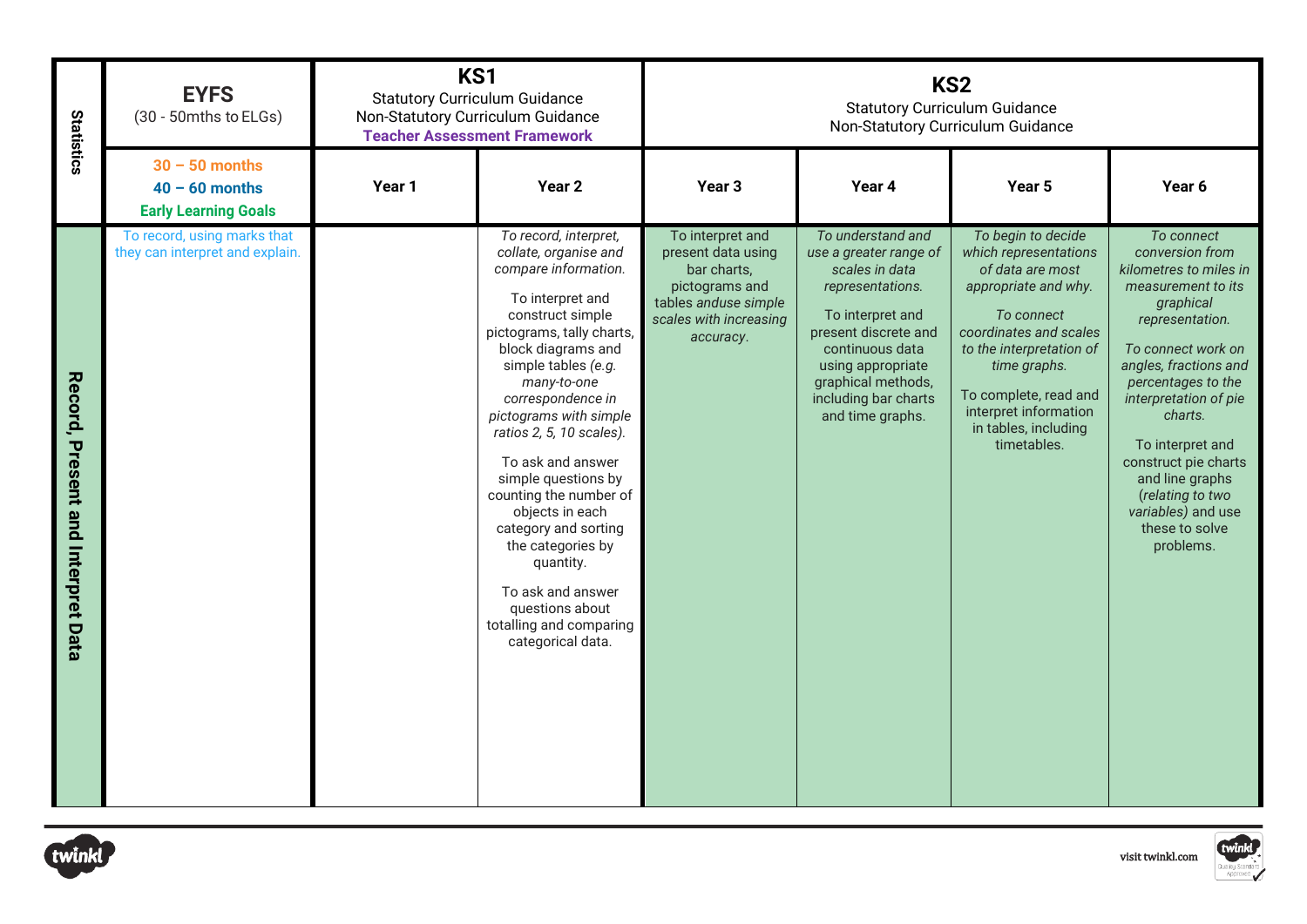| <b>Statistics</b> | <b>EYFS</b><br>(30 - 50mths to ELGs)                                | KS1<br><b>Statutory Curriculum Guidance</b><br>Non-Statutory Curriculum Guidance<br><b>Teacher Assessment Framework</b> |                   |                                                                                                                                        |                                                                                                                                                       | KS <sub>2</sub><br><b>Statutory Curriculum Guidance</b><br>Non-Statutory Curriculum Guidance              |                                                                                                                                     |  |
|-------------------|---------------------------------------------------------------------|-------------------------------------------------------------------------------------------------------------------------|-------------------|----------------------------------------------------------------------------------------------------------------------------------------|-------------------------------------------------------------------------------------------------------------------------------------------------------|-----------------------------------------------------------------------------------------------------------|-------------------------------------------------------------------------------------------------------------------------------------|--|
|                   | $30 - 50$ months<br>$40 - 60$ months<br><b>Early Learning Goals</b> | Year 1                                                                                                                  | Year <sub>2</sub> | Year 3                                                                                                                                 | Year 4                                                                                                                                                | Year 5                                                                                                    | Year 6                                                                                                                              |  |
| Solve Problems    |                                                                     |                                                                                                                         |                   | To solve one-step and<br>two-step questions<br>using information<br>presented in scaled<br>bar charts and<br>pictograms and<br>tables. | To solve comparison,<br>sum and difference<br>problems using<br>information<br>presented in bar<br>charts, pictograms,<br>tables and other<br>graphs. | To solve comparison,<br>sum and difference<br>problems using<br>information presented<br>in a line graph. | To know when it is<br>appropriate to find<br>the mean of a data<br>set.<br>To calculate and<br>interpret the mean as<br>an average. |  |
| twinkl            | twinkl<br>visit twinkl.com                                          |                                                                                                                         |                   |                                                                                                                                        |                                                                                                                                                       |                                                                                                           |                                                                                                                                     |  |